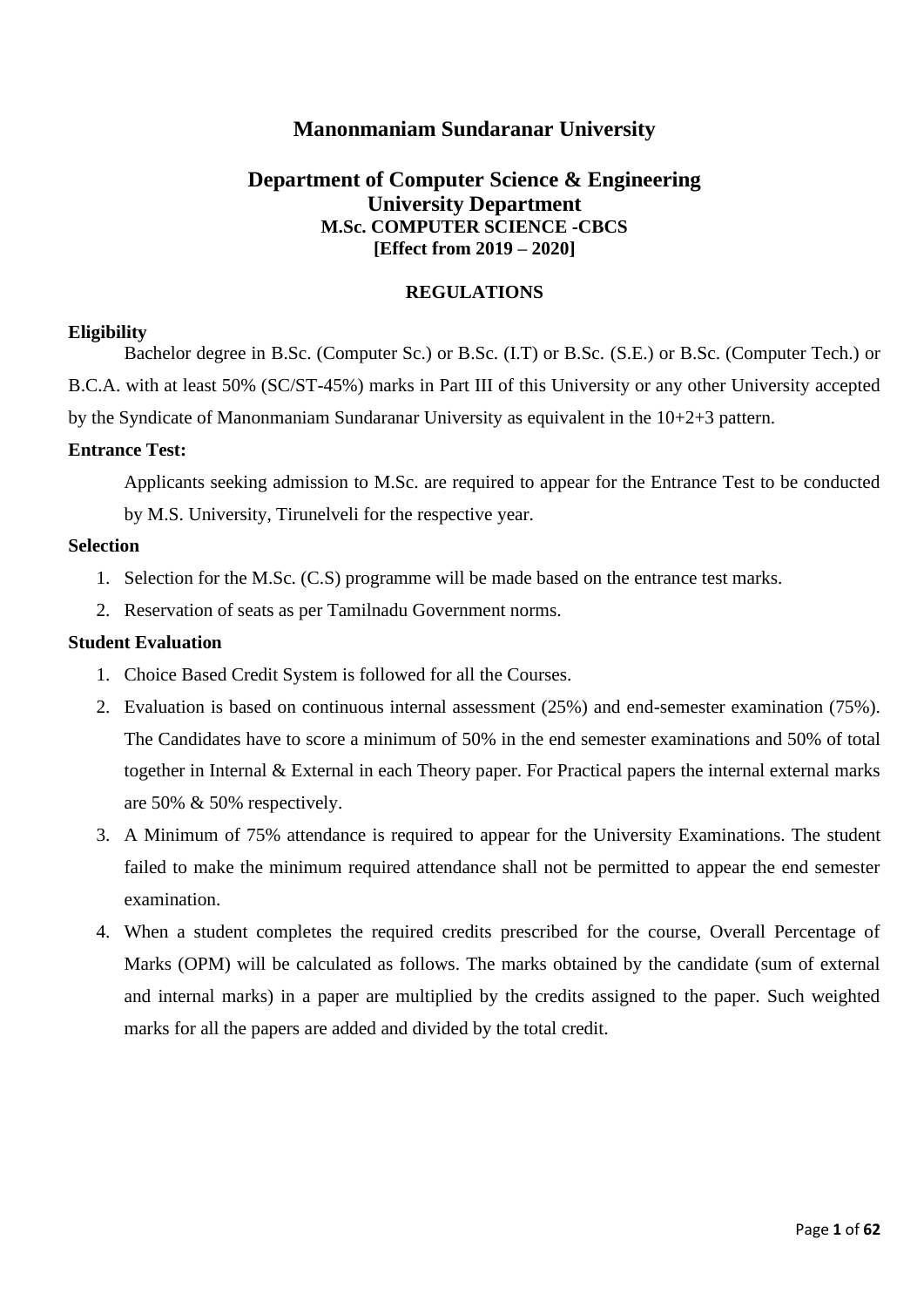## **MASTER OF SCIENCE (COMPUTER SCIENCE)**

## **PROGRAM EDUCATIONAL OBJECTIVES**

The program educational objectives of M.Sc (Computer Science) program is designed to produce post graduates who are ready to apply their programming skills effectively to provide the solutions to industrial / social computational problems with minimum efforts.

The graduate shall:

- 1. Engage in professional practice to promote the development of innovative systems and optimized solutions for Computer Science and Engineering
- 2. Adapt to different roles and responsibilities in multidisciplinary working environment by respecting professionalism and ethical practices within organization and society at national and international level
- 3. Enhance skills and adapt new computing technologies for professional excellence

## **PROGRAM OUTCOMES**

On completion of the M.Sc.(Computer Science) programme, the students shall be able to:

- 1. Apply their knowledge of computing to evaluate, analyze, synthesize, model and integrate technologies to develop new computerized solution for the industrial and social problem
- 2. Work upon unfamiliar problems through investigative studies and research and contribute to the development of technological knowledge and intellectual property. Comprehend and make effective technical reports and presentations on software / Hardware related issues.
- 3. Communicate effectively, as a member or team leader, in software projects involving multidisciplinary environments.
- 4. Learn reflectively from mistakes, engage in lifelong learning, adapt new developments and participate in continuing education opportunities to foster personal and organizational growth.
- 5. Understand contemporary issues in providing technological solutions for sustainable development considering impact on economic, social, political, and global issues and thereby contribute to the welfare of the society.
- 6. Demonstrate integrity, ethical behavior and commitment to code of conduct of professional practices and standards.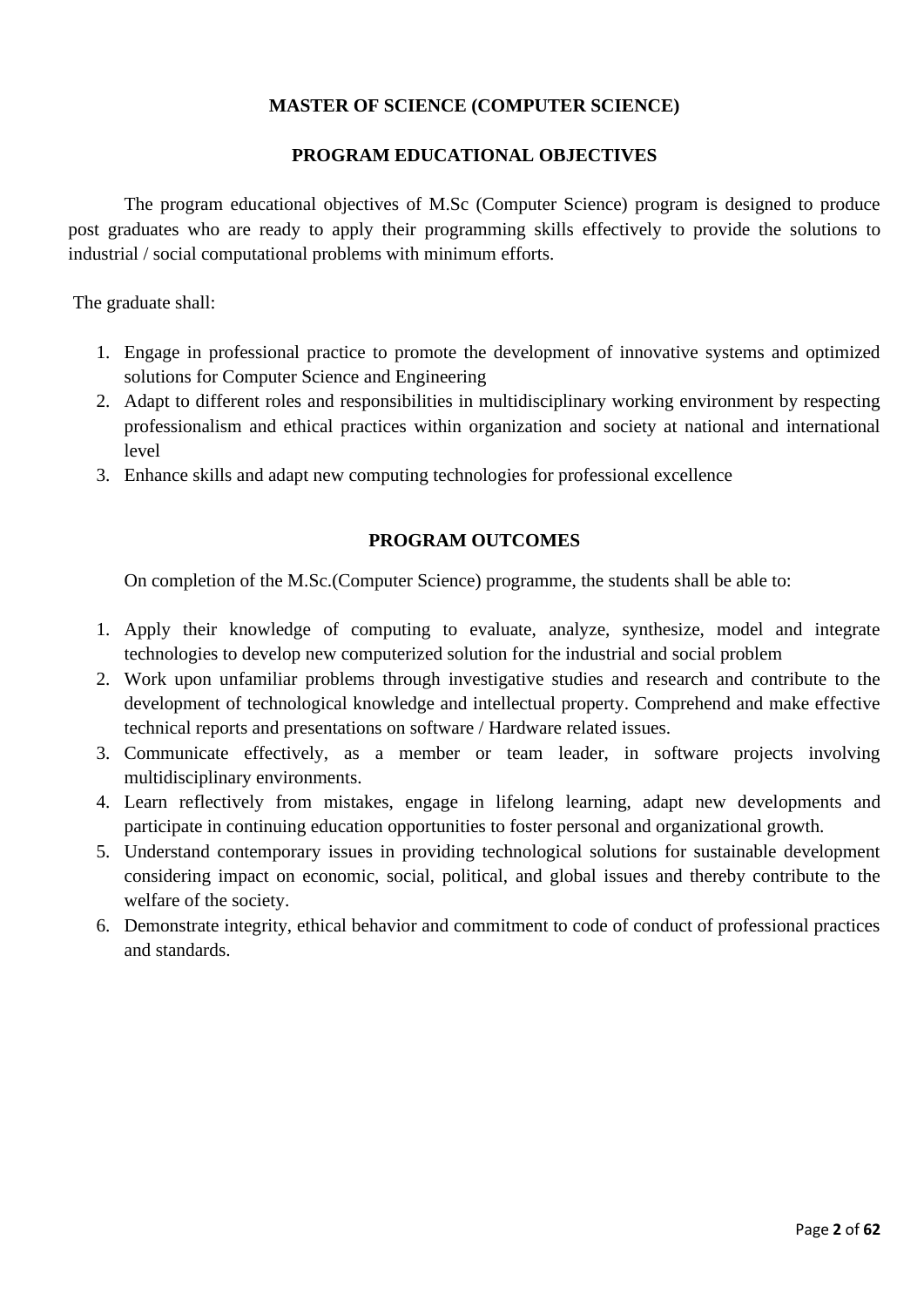# **DEPARTMENT OF COMPUTER SCIENCE & ENGINEERING M.Sc. Computer Science Scheme of Examination [Effect from 2019 – 2020]**

| <b>COURSE NAME</b> |                    | <b>M.Sc. (Computer Science)</b>             |                |                |                |                |            |            |
|--------------------|--------------------|---------------------------------------------|----------------|----------------|----------------|----------------|------------|------------|
| <b>SEMESTER</b>    |                    |                                             |                |                |                |                |            |            |
| S.No               | <b>SUB</b>         | <b>SUBJECT TITLE</b>                        | $\mathbf C$    | L              | T              | P              | <b>INT</b> | <b>EXT</b> |
|                    | <b>CODE</b>        |                                             |                |                |                |                |            |            |
|                    | NCSC <sub>11</sub> | <b>Mathematical Foundation</b>              |                | 3              |                | $\overline{0}$ | 25         | 75         |
|                    |                    | Of Computer Science                         | 4              |                |                |                |            |            |
| 2                  | <b>NCSCPA</b>      | Design and Analysis of Algorithms           | 4              | 3              |                | $\theta$       | 25         | 75         |
| 3                  | NCSC <sub>12</sub> | Principles of Compiler Design               | 4              | 3              |                | $\theta$       | 25         | 75         |
| $\overline{4}$     | NCSC <sub>13</sub> | <b>Advanced Database Management Systems</b> | 4              | 3              |                | $\theta$       | 25         | 75         |
| 5                  | NCSC <sub>14</sub> | <b>Advanced Web Technology</b>              | 4              | 3              |                | $\overline{0}$ | 25         | 75         |
| 6                  | NCSL11             | <b>Advanced Web Technology Laboratory</b>   | $\overline{2}$ | $\overline{0}$ | $\Omega$       | 3              | 50         | 50         |
| 7                  | NCSL <sub>12</sub> | Design & Analysis of Algorithms Laboratory  | 2              | $\overline{0}$ | $\overline{0}$ | 3              | 50         | 50         |
|                    |                    | <b>TOTAL CREDITS 24</b>                     |                |                |                |                |            |            |

| <b>COURSE NAME</b>      |                    | <b>M.Sc. (Computer Science)</b>             |                |                  |          |          |            |            |
|-------------------------|--------------------|---------------------------------------------|----------------|------------------|----------|----------|------------|------------|
| <b>SEMESTER</b>         |                    | $\mathbf{I}$                                |                |                  |          |          |            |            |
| S.No                    | <b>SUB</b>         | <b>SUBJECT TITLE</b>                        | $\mathbf C$    | L                | T        | P        | <b>INT</b> | <b>EXT</b> |
|                         | <b>CODE</b>        |                                             |                |                  |          |          |            |            |
|                         | NCSC <sub>21</sub> | <b>Distributed Operating System</b>         | 4              | 3                |          | 0        | 25         | 75         |
| $\overline{2}$          | NCSC <sub>22</sub> | Free Open Source Software                   | 4              | 3                |          | 0        | 25         | 75         |
| 3                       | NCSC <sub>23</sub> | <b>Advanced Java Programming</b>            | 4              | 3                |          | 0        | 25         | 75         |
| $\overline{4}$          | NCSC <sub>24</sub> | Cryptography and Network Security           | 4              | 3                |          | 0        | 25         | 75         |
| 5                       | <b>NCSMSA</b>      | <b>Supportive Course</b>                    | 3              | 3                | $\Omega$ | $\Omega$ | 25         | 75         |
| 6                       | NCSL21             | <b>Advanced Java Programming Laboratory</b> | $\overline{2}$ | $\boldsymbol{0}$ | $\theta$ | 3        | 50         | 50         |
| 7                       | NCSL <sub>22</sub> | <b>Python Laboratory</b>                    | $\overline{2}$ | $\boldsymbol{0}$ | 0        | 3        | 50         | 50         |
| <b>TOTAL CREDITS 23</b> |                    |                                             |                |                  |          |          |            |            |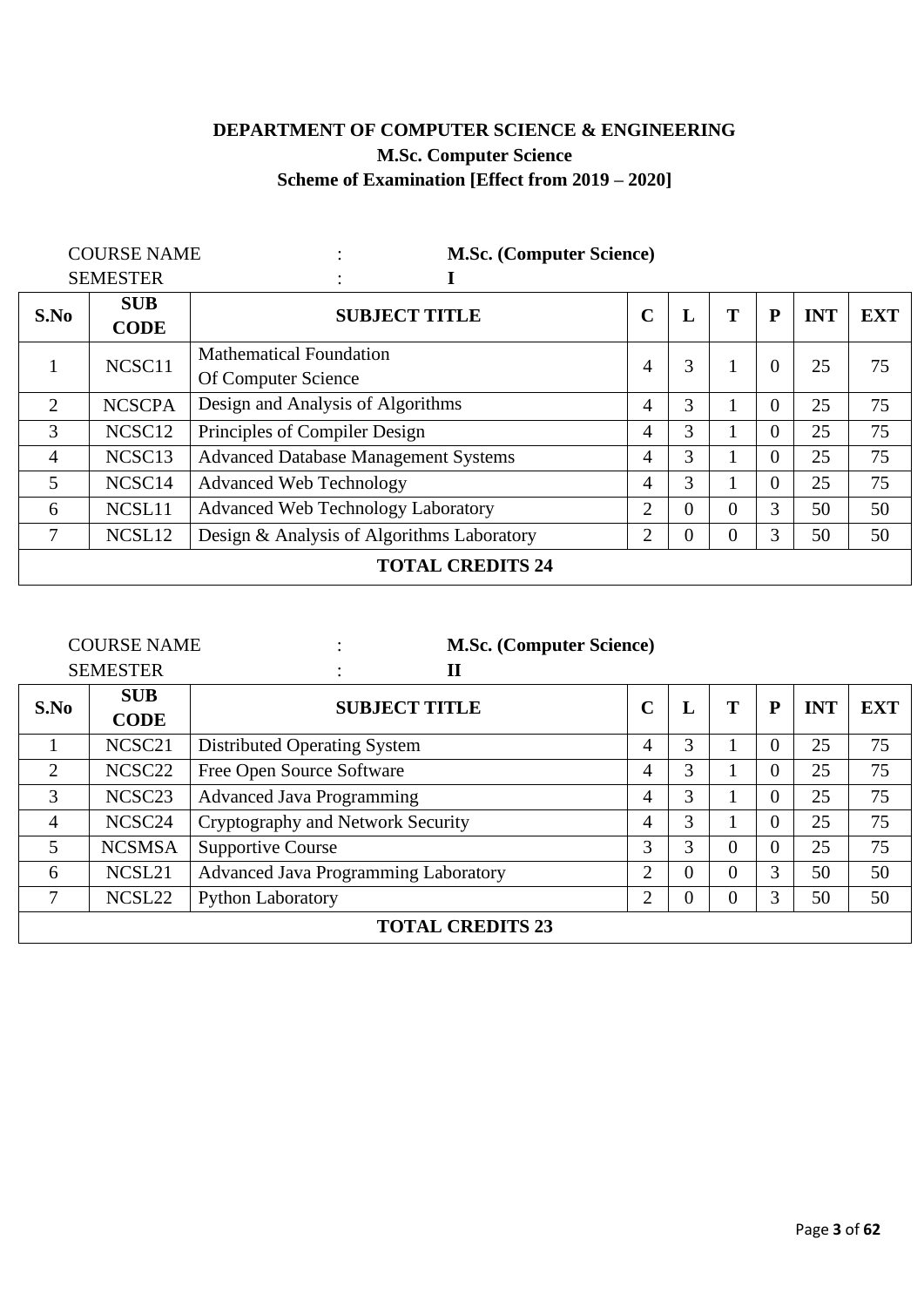| <b>COURSE NAME</b>      |                 | <b>M.Sc. (Computer Science)</b>            |                |                |                |          |            |            |
|-------------------------|-----------------|--------------------------------------------|----------------|----------------|----------------|----------|------------|------------|
|                         | <b>SEMESTER</b> | Ш                                          |                |                |                |          |            |            |
| S.No                    | <b>SUB</b>      | <b>SUBJECT TITLE</b>                       | $\sim$         | L              | T              | P        | <b>INT</b> | <b>EXT</b> |
|                         | <b>CODE</b>     |                                            |                |                |                |          |            |            |
|                         | NCSC31          | Digital Image Processing                   | 4              | 3              |                | $\Omega$ | 25         | 75         |
| $\overline{2}$          | NCSC32          | Internet of Things                         | 4              | 3              |                | $\Omega$ | 25         | 75         |
| 3                       | NCSC33          | Machine Learning                           | 4              | 3              |                | $\Omega$ | 25         | 75         |
| $\overline{4}$          | Annexure        | Elective                                   | 3              | 3              | $\overline{0}$ | $\Omega$ | 25         | 75         |
| 5                       | <b>NCSMSB</b>   | <b>Supportive Course</b>                   | 3              | 3              | $\overline{0}$ | $\Omega$ | 25         | 75         |
| 6                       | NCSL31          | <b>Digital Image Processing Laboratory</b> | $\overline{2}$ | $\overline{0}$ | $\overline{0}$ | 3        | 50         | 50         |
| 7                       | NCSP31          | Mini Project                               | 7              | $\overline{0}$ | $\overline{0}$ | 3        | 50         | 50         |
| <b>TOTAL CREDITS 27</b> |                 |                                            |                |                |                |          |            |            |

|                         | <b>COURSE NAME</b>        |               |  |  | <b>M.Sc. (Computer Science)</b> |     |  |   |    |            |            |
|-------------------------|---------------------------|---------------|--|--|---------------------------------|-----|--|---|----|------------|------------|
| <b>SEMESTER</b>         |                           |               |  |  | IV                              |     |  |   |    |            |            |
| S.No                    | <b>SUB</b><br><b>CODE</b> |               |  |  | <b>SUBJECT TITLE</b>            |     |  | т | P  | <b>INT</b> | <b>EXT</b> |
|                         | NCSP41                    | Major Project |  |  |                                 | 16. |  |   | .6 | 50         | 50         |
| <b>TOTAL CREDITS 16</b> |                           |               |  |  |                                 |     |  |   |    |            |            |

| <b>CREDIT SUMMARY FOR M.Sc. (Computer Science)</b> |    |  |  |  |  |  |
|----------------------------------------------------|----|--|--|--|--|--|
| <b>SEMESTER I</b>                                  | 24 |  |  |  |  |  |
| <b>SEMESTER II</b>                                 | 23 |  |  |  |  |  |
| <b>SEMESTER III</b>                                | 27 |  |  |  |  |  |
| <b>SEMESTER IV</b><br>16                           |    |  |  |  |  |  |
| <b>TOTAL CREDITS</b><br>90                         |    |  |  |  |  |  |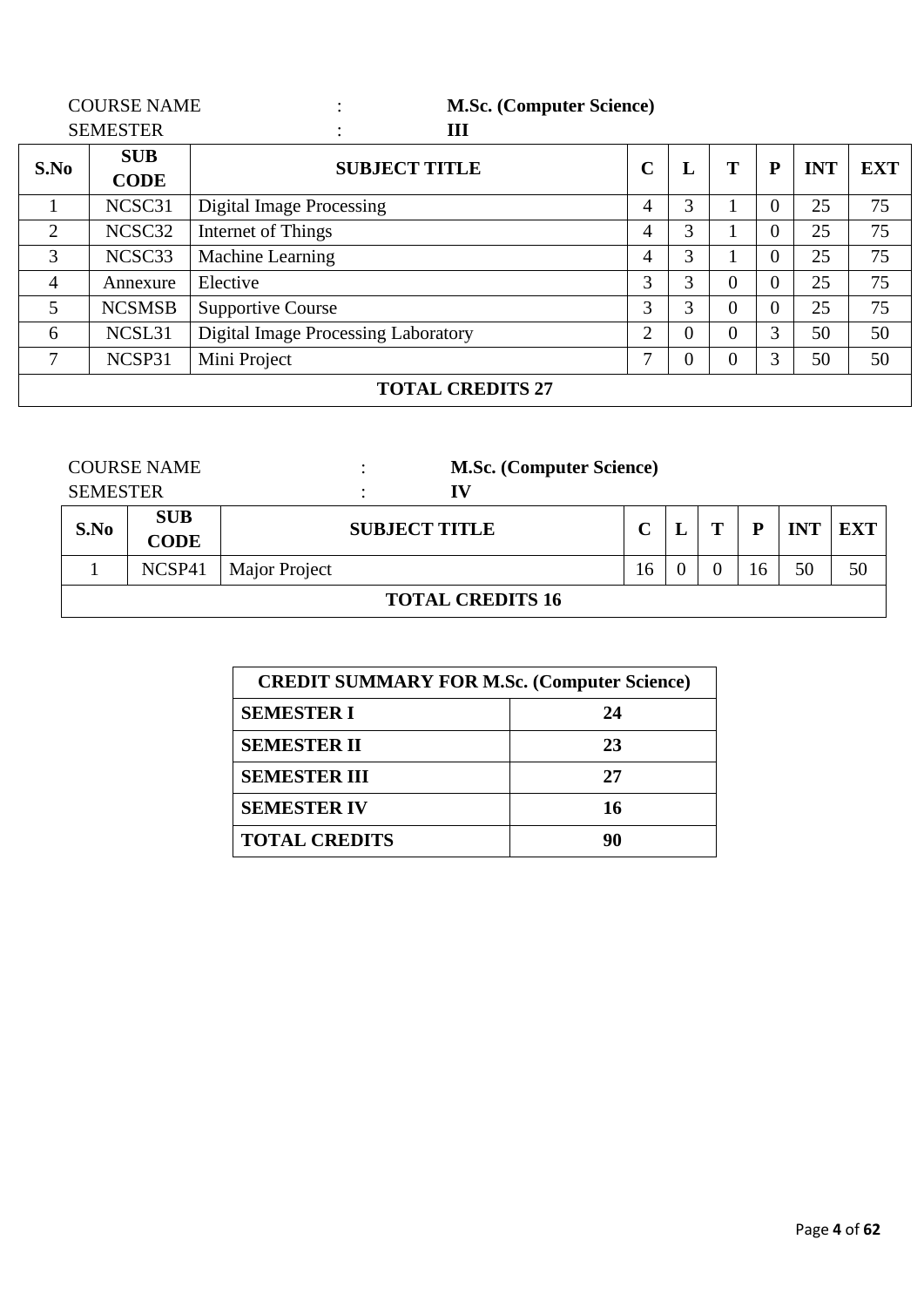| S.No | <b>SUB CODE</b> | <b>SUBJECT TITLE</b>                | $\mathbf C$ | L | T                | $\mathbf{P}$     | <b>INT</b> | <b>EXT</b> |
|------|-----------------|-------------------------------------|-------------|---|------------------|------------------|------------|------------|
| 1.   | <b>NCSEA</b>    | <b>Advanced Computer Networks</b>   | 3           | 3 | $\overline{0}$   | $\overline{0}$   | 25         | 75         |
| 2.   | <b>NCSEB</b>    | <b>Cloud Computing</b>              | 3           | 3 | $\overline{0}$   | $\overline{0}$   | 25         | 75         |
| 3.   | <b>NCSEC</b>    | Theory of Computation               | 3           | 3 | $\overline{0}$   | $\theta$         | 25         | 75         |
| 4.   | <b>NCSED</b>    | <b>Embedded Systems</b>             | 3           | 3 | $\overline{0}$   | $\overline{0}$   | 25         | 75         |
| 5.   | <b>NCSEE</b>    | <b>Natural Language Processing</b>  | 3           | 3 | $\overline{0}$   | $\overline{0}$   | 25         | 75         |
| 6.   | <b>NCSEF</b>    | Data Science and Big Data Analytics | 3           | 3 | $\boldsymbol{0}$ | $\boldsymbol{0}$ | 25         | 75         |
| 7.   | <b>NCSEG</b>    | <b>Cyber Forensics</b>              | 3           | 3 | $\overline{0}$   | $\overline{0}$   | 25         | 75         |
| 8.   | <b>NCSEH</b>    | <b>Wireless Sensor Networks</b>     | 3           | 3 | $\overline{0}$   | $\overline{0}$   | 25         | 75         |
| 9.   | <b>NCSEJ</b>    | Human Computer Interaction          | 3           | 3 | $\theta$         | $\overline{0}$   | 25         | 75         |
| 10.  | <b>NCSEK</b>    | <b>Bioinformatics</b>               | 3           | 3 | $\overline{0}$   | $\overline{0}$   | 25         | 75         |
| 11.  | <b>NCSEL</b>    | <b>Block Chain Technology</b>       | 3           | 3 | $\overline{0}$   | $\overline{0}$   | 25         | 75         |
| 12.  | <b>NCSEM</b>    | <b>Web Services</b>                 | 3           | 3 | $\Omega$         | $\overline{0}$   | 25         | 75         |
| 13.  | <b>NCSEN</b>    | <b>Soft Computing</b>               | 3           | 3 | $\overline{0}$   | $\boldsymbol{0}$ | 25         | 75         |

## **LIST OF ELECTIVE COURSES**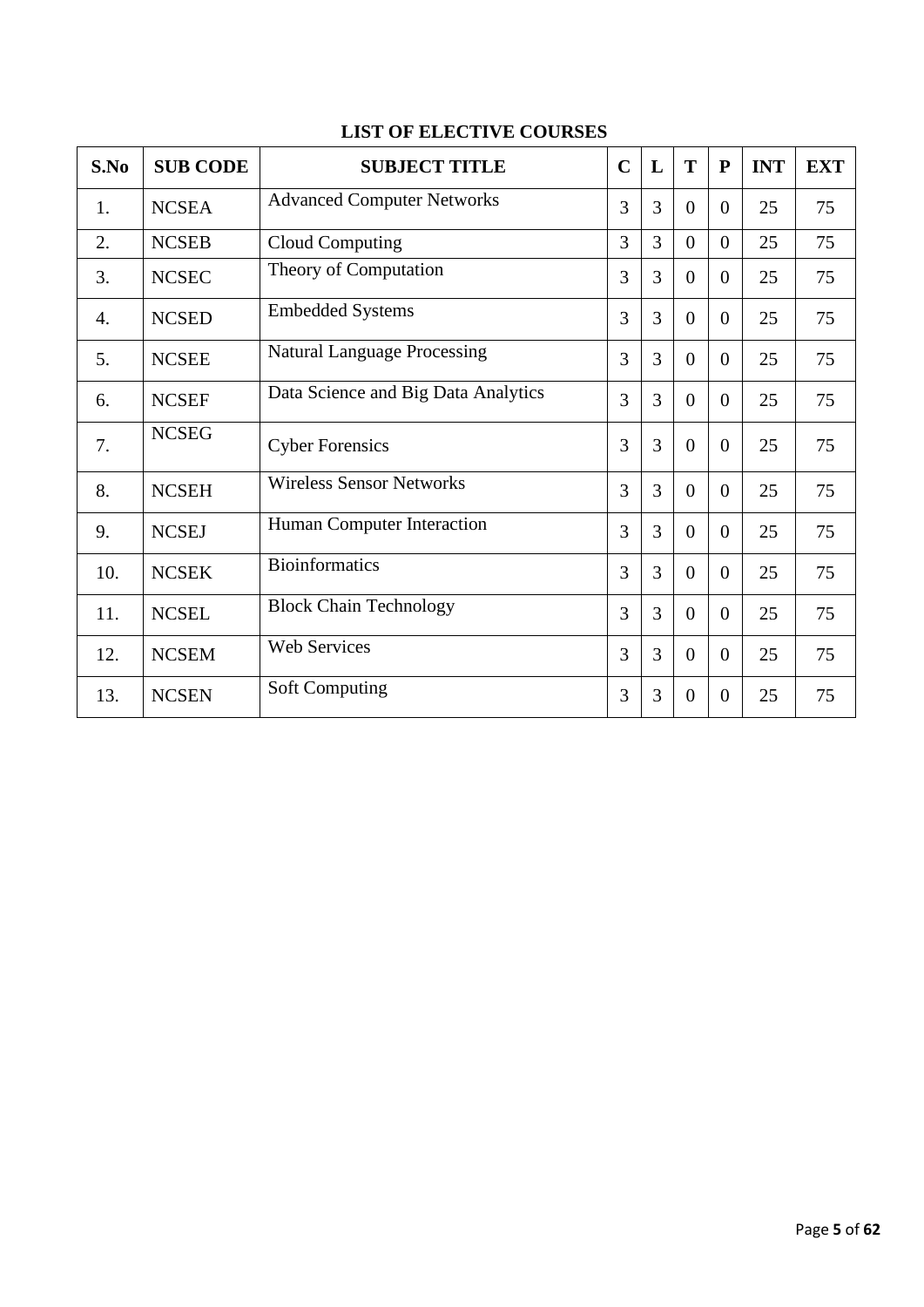## **MATHEMATICAL FOUNDATION OF COMPUTER SCIENCE [C L T P 4 3 1 0] Objectives:**

- To provide the strong fundamentals that will help the students in writing programs.
- To improve the logical reasoning while programming with computer languages.

#### **UNIT I MATHEMATICAL LOGIC & SETS AND RELATIONS**

**Mathematical Logic:** Propositional and Predicate Logic, Propositional Equivalences, Normal Forms, Predicates and Quantifiers, Nested Quantifiers, Rules ofInference.

**Sets and Relations:** Set Operations, Representation and Properties of Relations, Equivalence Relations, PartiallyOrdering.

#### **UNIT II DISCRETE PROBABILITY**

**Counting, Mathematical Induction and Discrete Probability:** Basics of Counting, Pigeonhole Principle, Permutations and Combinations, Inclusion- Exclusion Principle, Mathematical Induction, Probability, Bayes' Theorem.

#### **UNIT III GRAPH THEORY**

**Group Theory:** Groups, Subgroups, Semi Groups, Product and Quotients of Algebraic Structures, Isomorphism, Homomorphism, Automorphism, Rings, Integral Domains, Fields, Applications of GroupTheory.

**Graph Theory:** Simple Graph, Multigraph, Weighted Graph, Paths and Circuits, Shortest Paths in Weighted Graphs, Eulerian Paths and Circuits, Hamiltonian Paths and Circuits, Planner graph, Graph Coloring, Bipartite Graphs, Trees and Rooted Trees, Prefix Codes, Tree Traversals, Spanning Trees andCut-Sets.

#### **UNIT IV BOOLEAN ALGEBRA**

**Boolean Algebra:** Boolean Functions and its Representation, Simplifications of Boolean Functions.

#### **UNIT V OPTIMIZATION**

**Optimization:** Linear Programming - Mathematical Model, Graphical Solution, Simplex and Dual Simplex Method, Sensitive Analysis; Integer Programming, Transportation and Assignment Models, PERT-CPM: Diagram Representation, Critical Path Calculations, ResourceLevelling, Cost Consideration in Project Scheduling.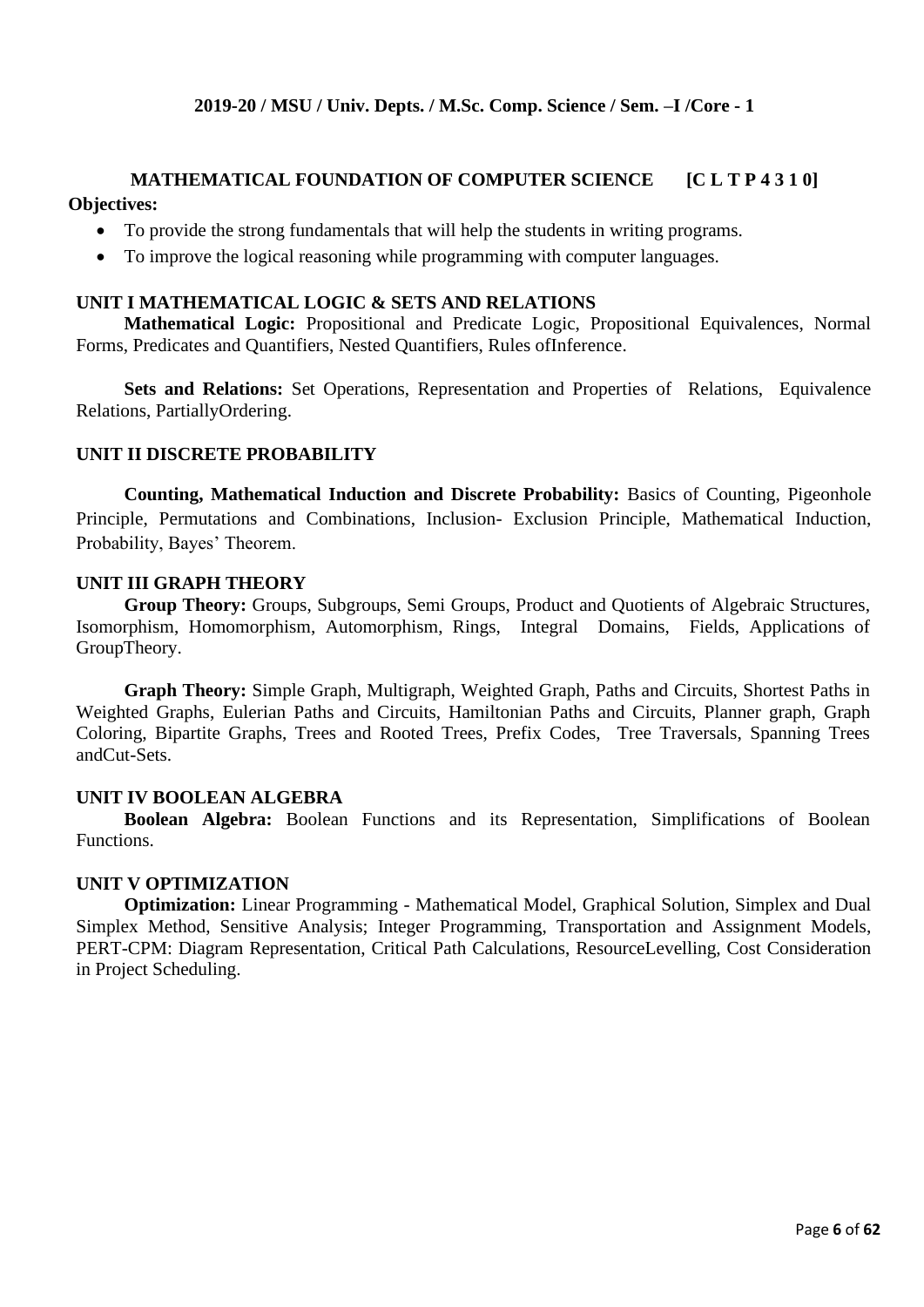## **Outcomes:**

At the end of the course the students will:

- $\checkmark$  Be familiar with the mathematical logic and the other related concepts.
- $\checkmark$  Understand the importance of the matrix, boolean algebra and graph theory.
- $\checkmark$  Be in a position to apply the concepts such as set theory and algebraic structure.

## **Reference:**

- 1. M.K. Venkataraman, N. Sridharan and N. Chandrasekaran, ―Discrete Mathematics, The National Publishing Company, 2007.
- 2. Y.N. Singh, Mathematical Foundation of Computer Science, New Age International Publishers, 2005.
- 3. Kenneth H. Rosen, ―Discrete Mathematics and its Applications, 6th Edition, TMH, 2008.
- 4. R.P. Grimaldi, ―Discrete and Combinatorial Mathematics, 5th Edition, Pearson Edition, 2007.
- 5. J.P. Tremblay and R. Manohar, ―Discrete Mathematical Structures with Applications to Computer Science, TMH, 2008.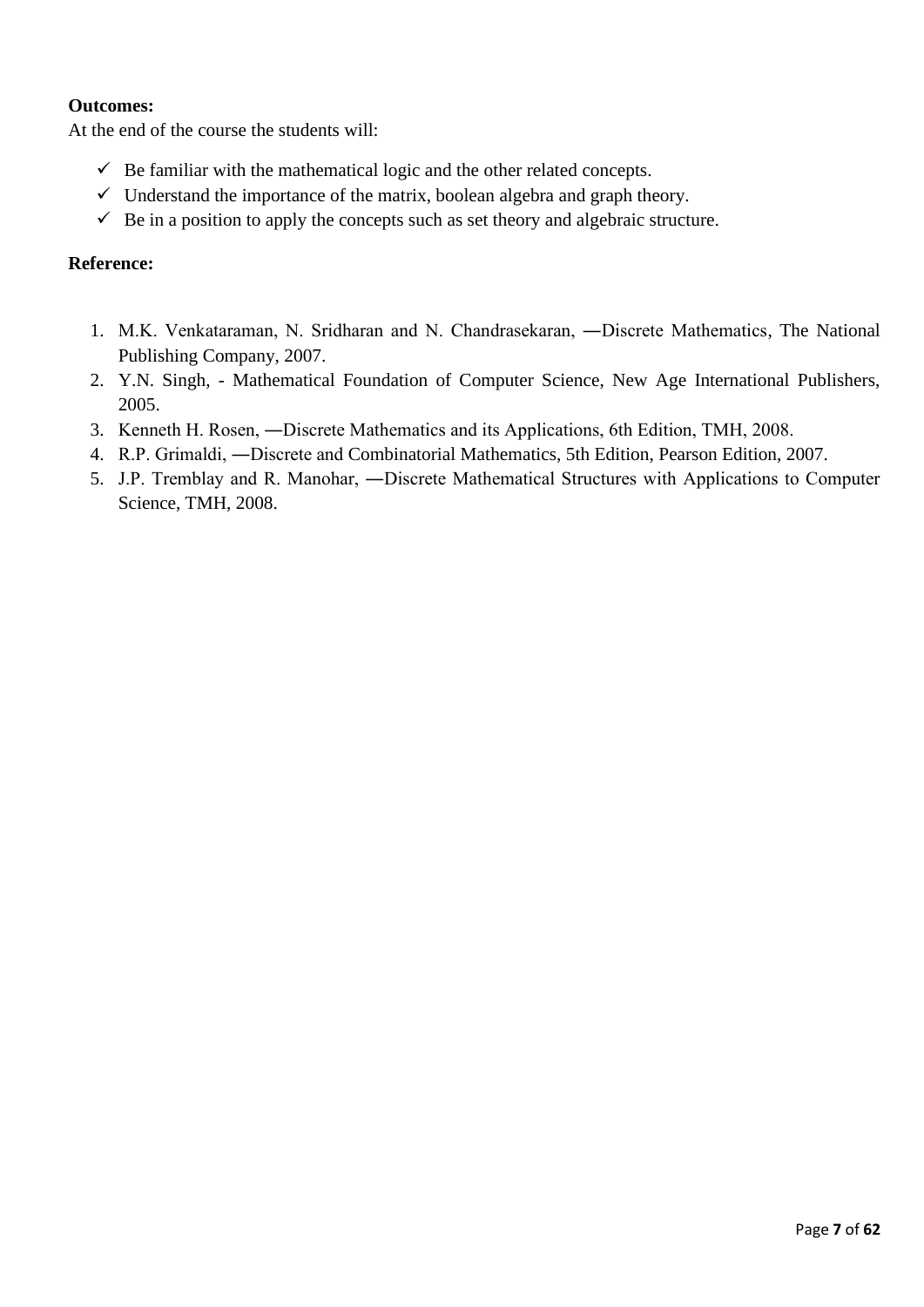#### **2019-20 / MSU / Univ. Depts. / M.Sc. Comp. Science / Sem. –I /Core - 2**

#### **DESIGN AND ANALYSIS OFALGORITHMS [C L T P 4 3 1 0]**

#### **Objective:**

To learn effective problem solving in Computing applications and analyze the algorithmic procedure to determine the computational complexity of algorithms.

#### **Unit I INTRODUCTION**

**Introduction**: Algorithm Definition – Algorithm Specification – Performance Analysis-Asymptotic Notations. ElementaryData Structures: Stacks and Queues– Trees – Dictionaries – Priority Queues– SetsandDisjointSetUnion–Graphs

#### **Unit II DIVIDE AND CONQUER**

**Divide and Conquer**: The General Method – Defective Chessboard – Binary Search – Finding The Maximum And Minimum – Merge Sort – Quick Sort – Selection - Strassen's Matrix Multiplication.

#### **Unit III THE GREEDY METHOD**

**The Greedy Method**: General Method - ContainerLoading - Knapsack Problem - Tree Vertex Splitting – Job Sequencing With Deadlines - MinimumCost Spanning Trees - Optimal Storage On Tapes– OptimalMergePatterns-SingleSourceShortestPaths.

#### **Unit IV DYNAMIC PROGRAMMING**

**Dynamic Programming**: The General Method – Multistage Graphs – All-Pairs Shortest Paths – Single-SourceShortest Paths - Optimal Binary Search Trees - StringEditing - 0/1 Knapsack - Reliability Design - The Traveling Salesperson Problem - Flow Shop Scheduling. Basic Traversal and Search Techniques: Techniques for Binary Trees – Techniques for Graphs – Connected Components and SpanningTrees

– Biconnected Components and DFS.

#### **Unit V BACK TRACKING**

**Backtracking:** The General Method – The 8-Queens Problem – Sumof Subsets – Graph Coloring– Hamiltonian Cycles – Knapsack Problem Branch and Bound: Least Cost searchhod - 0/1 Knapsack Problem.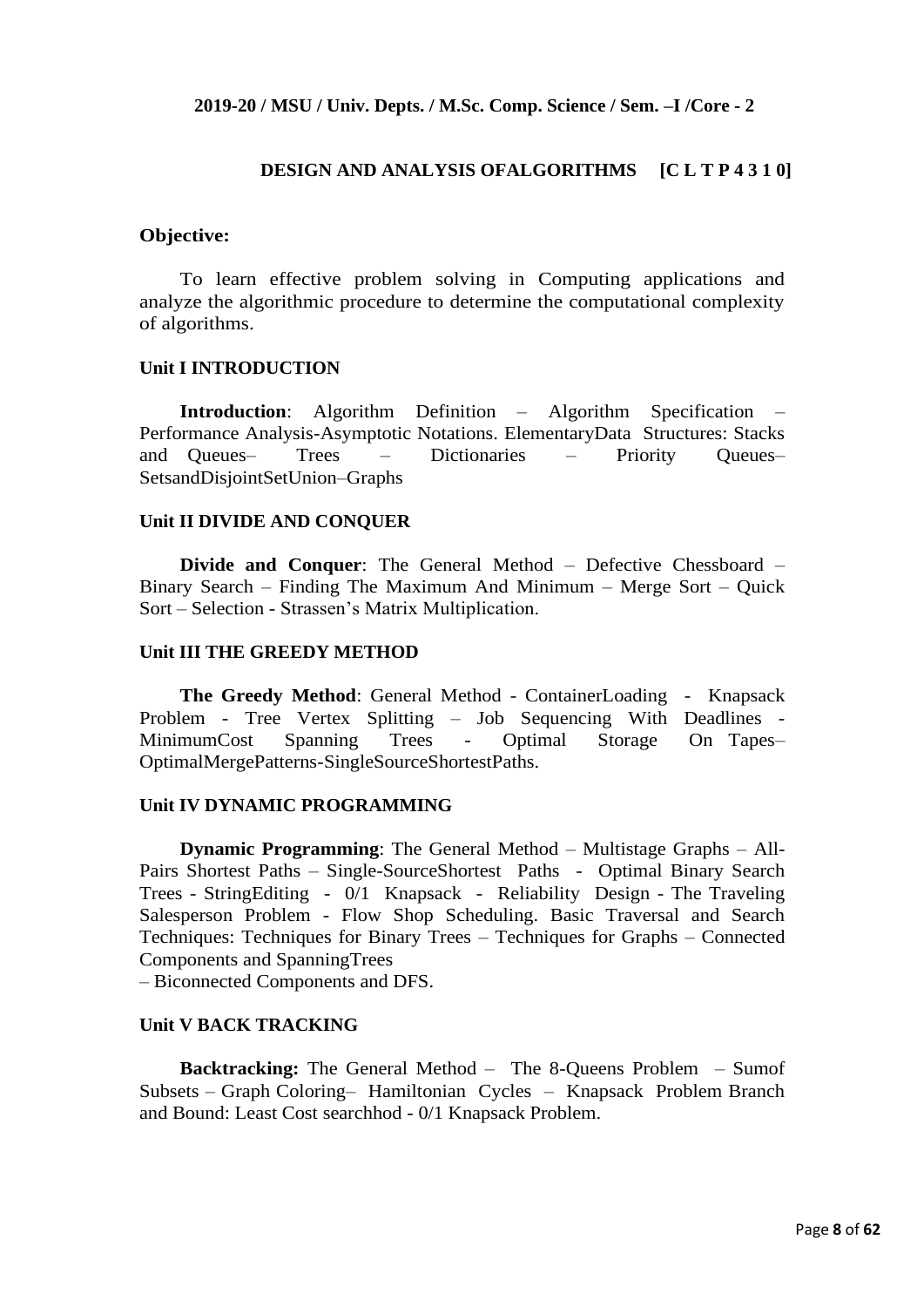## **Outcomes**

- $\triangleright$  It gives stepwise procedure to solve problems.
- ➢ The Problems can be broken down into small pieces for program development.
- ➢ Efficient approach of solving problems by a model of computations

## **Text Book**

**1.** Ellis Horowitz, SatrajSahni and SanguthevarRajasekaran, Fundamentals of Computer Algorithms, Universities Press, Second Edition, Reprint2009.

## **References**

- **1.** Data Structures Using C Langsam, Augenstien, Tenenbaum, PHI
- **2.** Data structures and Algorithms, V.Aho, Hopcropft, Ullman ,LPE<br>**3.** Introduction to design and Analysis of Algorithms S.E.
- **3.** Introduction to design and Analysis of Algorithms S.E. Goodman, ST. Hedetniem-TMH.
- **4.** Carlos A.CoelloCoello, Gary B.Lamont, David A.VanVeldhuizen, "Evolutionary Algorithms for Solving Multi-Objective Problems", Springer 2<sup>nd</sup>Edition, 2007.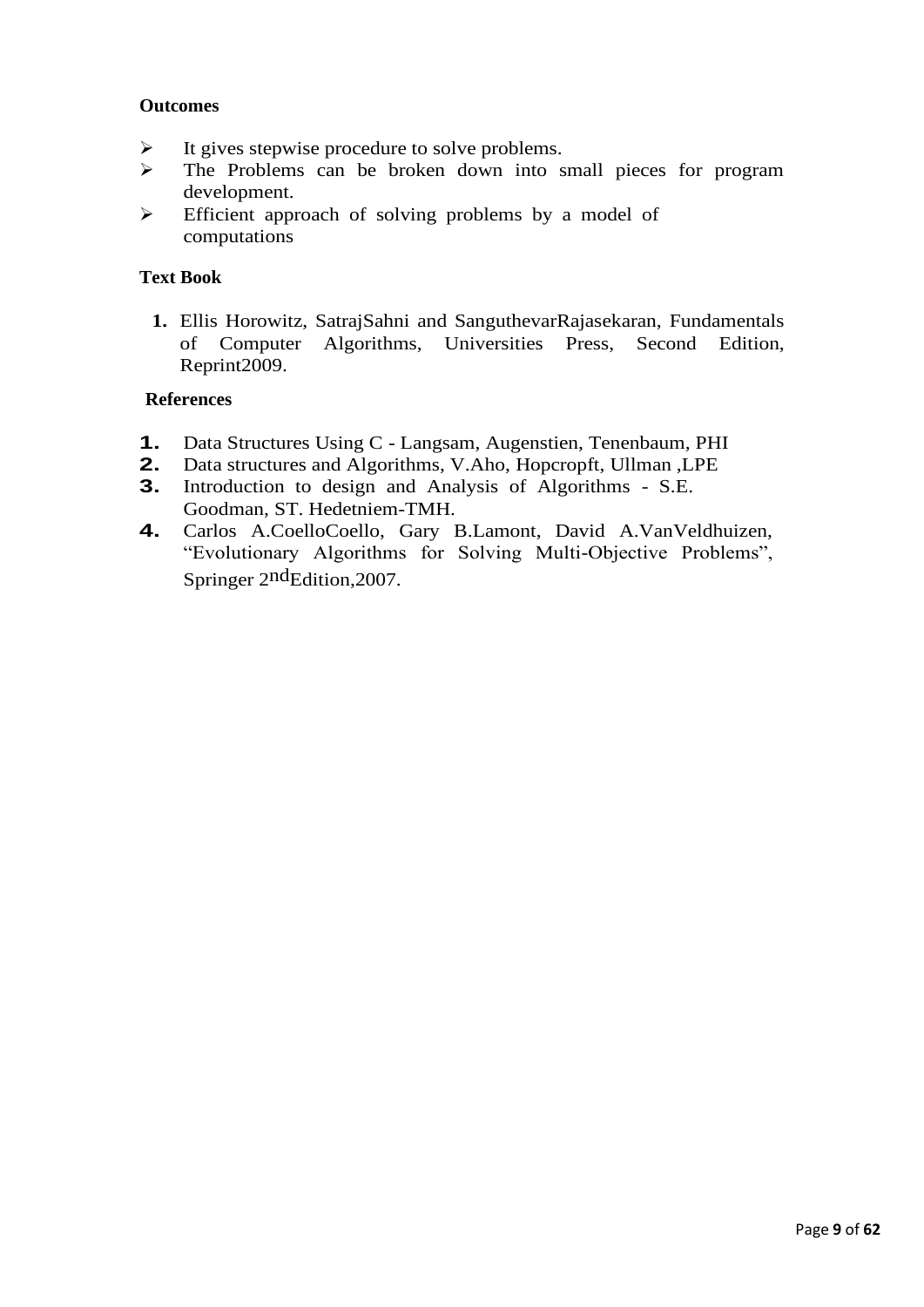## **PRINCIPLES OF COMPILER DESIGN [C L T P 4 3 1 0]**

#### **Objectives**

- ➢ Discover principles, algorithms and techniques that can be used to construct various phases ofcompiler.
- ➢ Acquire knowledge about finite automata and regularexpressions
- ➢ Learn context free grammars, compiler parsingtechniques.
- ➢ Explore knowledge about Syntax Directed definitions and translation scheme
- ➢ Understand intermediate machine representations and actual code generation

#### **Unit – I LEXICAL ANALYSIS**

**Lexical analysis -** Language Processors, The Structure of a Compiler, Parameter passing mechanism – Symbol table - The role of the lexical analyzer - Input buffering - Specification of tokens - Recognition oftokens–Finiteautomata-Regularexpressiontoautomata.

#### **Unit – II SYNTAX ANALYSIS**

**Syntax Analysis -** The role of the parser - Context-free grammars - Writing a grammar - Top down Parsing - Bottom-up Parsing - LR parsers-LALR parsers.

#### **Unit – III SEMANTIC ANALYSIS**

**Semantic Analysis -** Inherited and Synthesized attributes– Dependency graphs – Ordering the evaluation of attributes  $-S$ - attributed definitions – Lattributeddefinitions – Applications of Syntax Directed translation – Syntax Directed translations schemes - Storageorganization–Stackallocationofspace.

#### **Unit – IV INTERMEDIATE CODE GENERATION**

**Intermediate Code Generation -** Variants of Syntax trees – Three Address code – Types and Declarations - Translation of Expressions – Type checking - Control flow - Back patching - Switch Statements - Procedure calls.

#### **Unit – V CODE GENERATION & CODE OPTIMIZATION**

**Code Generation and Code Optimization -** Issues in the design of a code generator - The target language – Address in the Target Code – Basic Block and Flow graphs– Optimization of Basic Blocks - A simple code generator – PeepholeOptimization.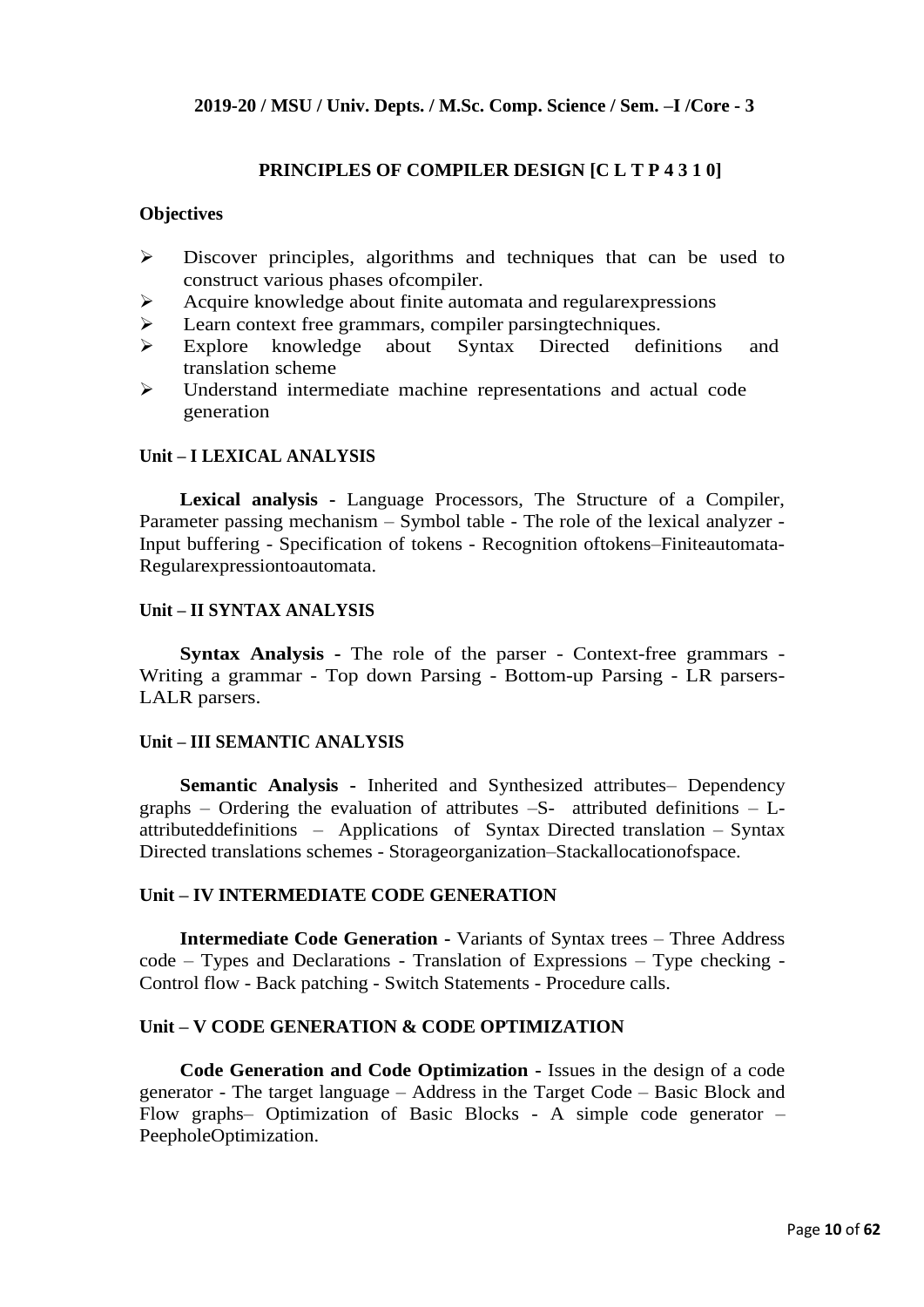## **Outcome**

On the successful completion of this course, Students will be able to:

 $\triangleright$  Use the knowledge of patterns, tokens & regular expressions for solving a problem in the field of datamining.

## **Text Book**

**1.** Alfred V. Aho, Monica S.Lam, Ravi Sethi and Jeffrey D. Ullman, "Compilers- Principles, Techniques and Tools", Second Edition, Pearson Education Asia, 2009.

## **References**

- **1.** A.V. Aho, Ravi Sethi, J.D. Ullman, Compilers Principles, Techniques and Tools, Addison- Wesley,2003.
- **2.** Fischer Leblanc, Crafting Compiler, Benjamin Cummings, Menlo Park,1988.
- **3.** Kennath C.Louden, Compiler Construction Principles and Practice, Vikas publishing House,2004.
- **4.** AllenI.Holub,CompilerDesigninC,PrenticeHallofIndia,2001.
- **5.** S.GodfreyWinster, S.Aruna Devi, R.Sujatha, "Compiler Design", yesdee Publishers, Third Reprint2019.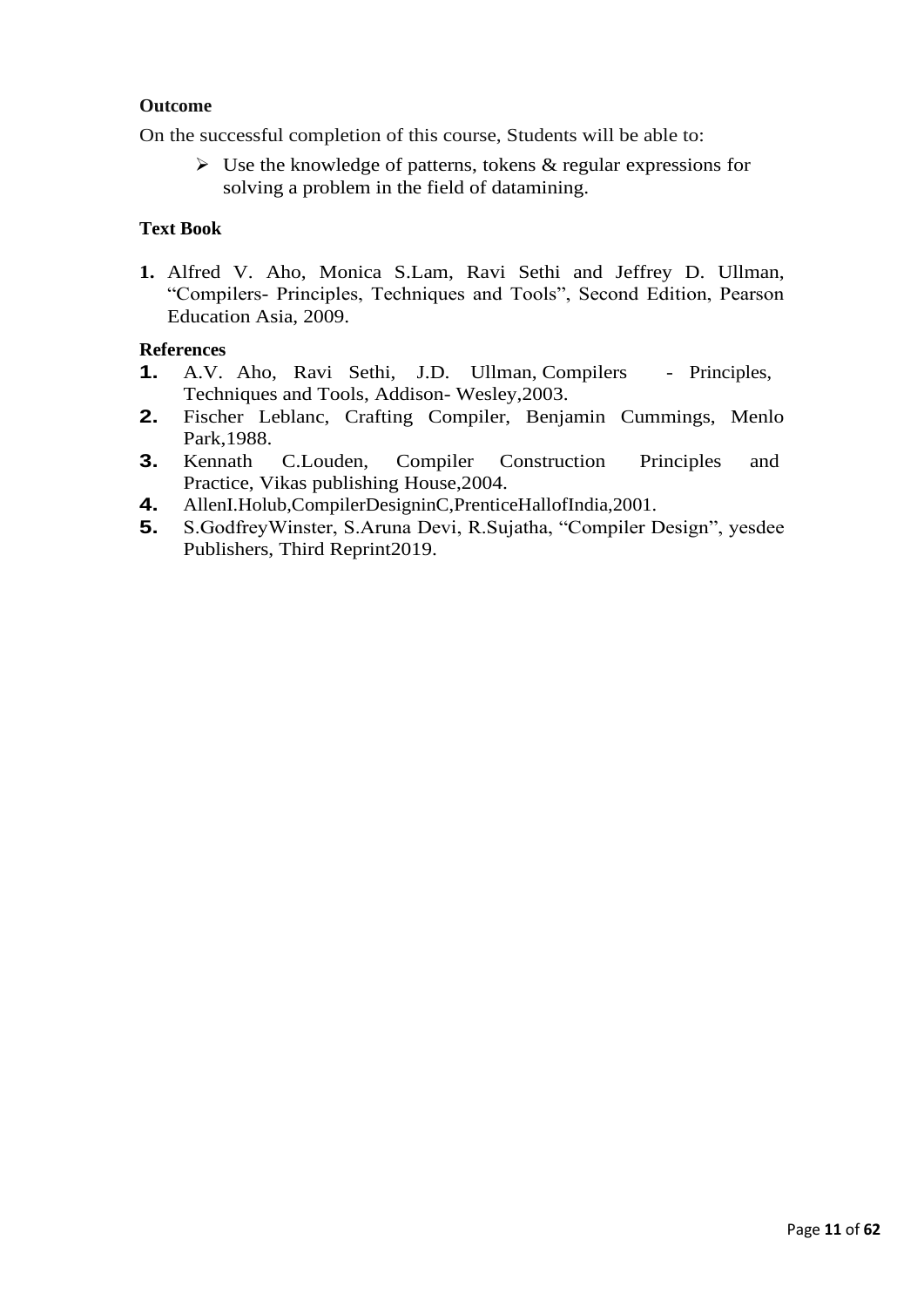#### **ADVANCED DATABASE MANAGEMENT SYSTEMS [C L T P 4 3 1 0]**

#### **Objective**

➢ Acquire Knowledge of Database Models, Applications of Database Models and Emerging Trends.

#### **Unit-I RELATIONAL AND PARALLEL DATABASE DESIGN**

Relational and parallel Database Design: Basics, Entity Types, Relationship Types, ER Model, ER-to-Relational Mapping algorithm. Normalization: Functional Dependency, 1NF, 2NF, 3NF, BCNF,4NF and 5NF. Architecture,I/O Parallelism, Interquery Parallelism, Intraquery Parallelism, Intraoperation Parallelism, Interoperation Parallelism.

#### **Unit-II DISTRIBUTED AND OBJECT BASED DATABASES**

Distributed and Object based Databases: Architecture, Distributed data storage, Distributed transactions, Commit protocols, Concurrency control, Query Processing. Complex Data Types, Structured Types and Inheritance, Table Inheritance, array and Multiset, Object Identity and Reference Types, Object Oriented versus ObjectRelational.

#### **Unit-III SPATIAL AND LOGIC DATABASE**

Spatial Database: Spatial Database Characteristics, Spatial Data Model, Spatial Database Queries, Techniques of Spatial Database Query, Logic based Databases: Introduction, Overview, Propositional Calculus, Predicate Calculus, Deductive Database Systems, Recursive QueryProcessing.

#### **Unit-IV XML DATABASE**

XML Databases: XML Hierarchical data model, XML Documents,DTD, XML Schema, XML Querying, XHTML, Illustrative Experiments.

#### **Unit-V TEMPORAL DATABASE**

Temporal Databases: Introduction, Intervals, Packing and Unpacking Relations, Generalizing the relational Operators, Database Design, Integrity Constraints, Multimedia Databases: Multimedia Sources, Multimedia Database Queries, Multimedia Database Applications.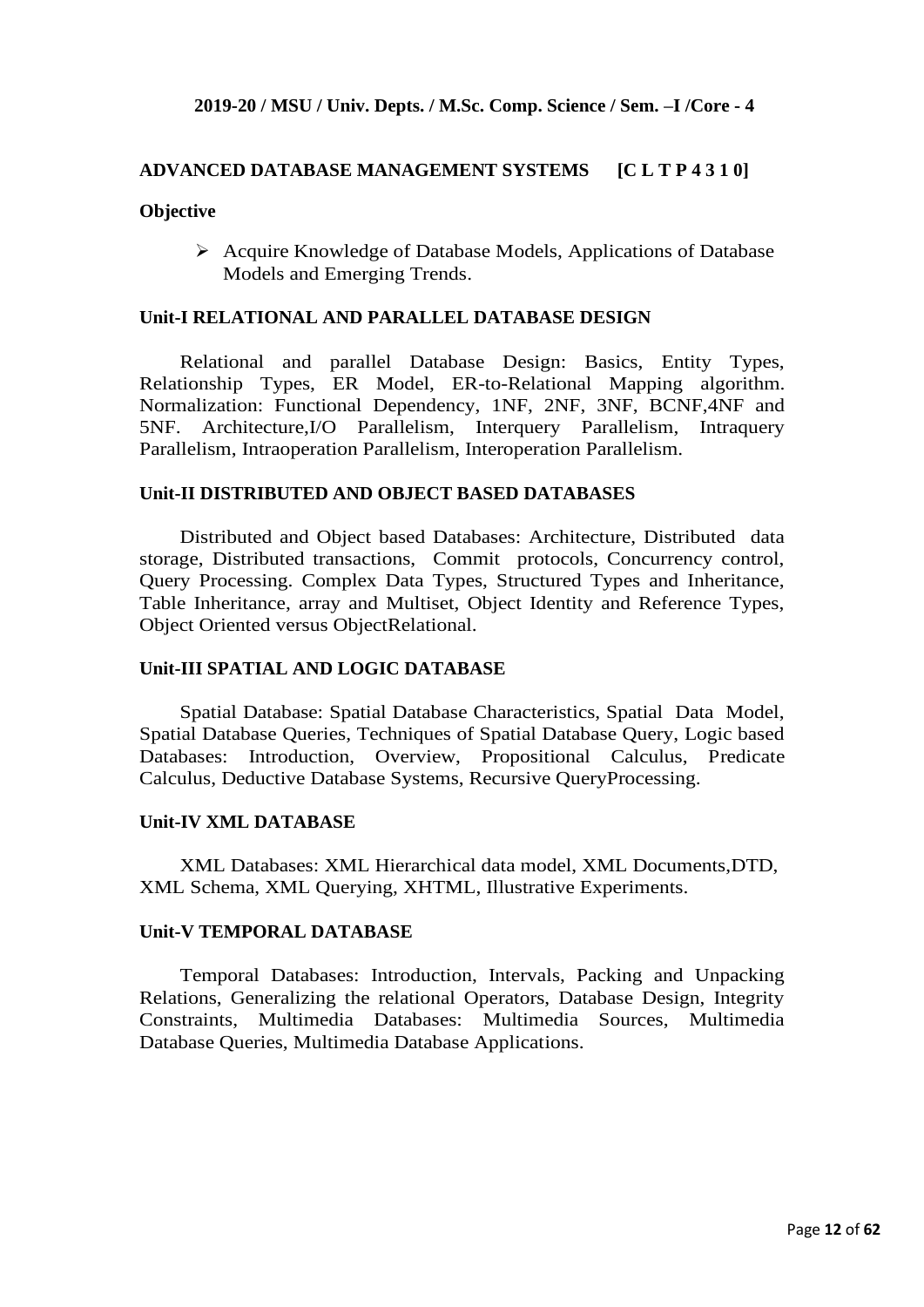## **Outcomes**

On completion of the course, students will able to

- ➢ Know about the Various Data models and Works on Database Architecture
- ➢ Knowledge patterns, Object Oriented Databases are well equipped.

## **Text Book**

- 1. Abraham Silberschatz, Henry F Korth , S Sudarshan, "Database System Comcepts", 6th edition , McGraw-Hill International Edition ,2011
- 2. C.J.Date, A.Kannan, S.Swamynathan, "An Introduction to Database Systems", 8thEdition, Pearson Education Reprint2016.

## **Reference Books**

- 1. RamezElmasri, Shamkant B Navathe, "Fundamental of Database Systems", Pearson, 7th edition 2016.
- 2. Thomas Connolly, Carolyn Begg., "Database Systems a practical approach to Design,Implementation and Management ", Pearson Education,2014.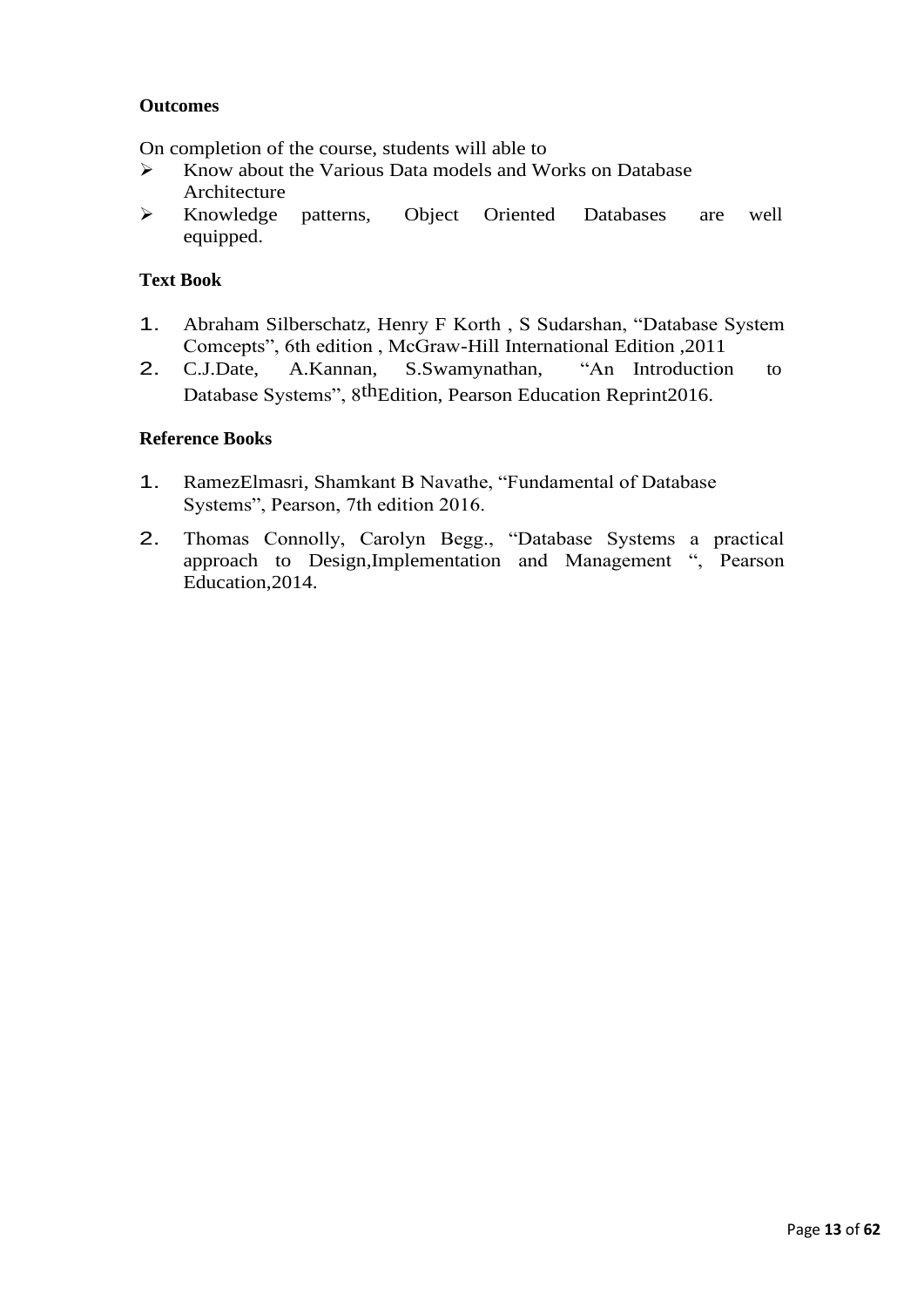## **ADVANCED WEB TECHNOLOGY [C L T P 4 3 1 0]**

#### **Objectives**

- Explore the backbone of web page creation by developing .NET skill.
- Enrich knowledge about HTML control and web controlclasses
- Provide depth knowledge aboutADO.NET
- Understand the need of usability, evaluation methods for web services

#### **Unit –I OVER VIEW**

**OVERVIEW OF ASP.NET -** The .NET framework – Learning the .NET languages Data types – Declaring variables- Scope and Accessibility- Variable operations- ObjectBased manipulation- Conditional Structures- LoopStructures-Functions and Subroutines. Types, Objects and Namespaces : The Basics about Classes- Value types and Reference types- Advanced class programming-Understanding name spacesandassemblies.SettingUpASP.NETandIIS

## **Unit – II APPLICATIONS**

**Developing ASP.NET Applications -** ASP.NET Applications: ASP.NET applications– Code behind- The Global.asax application file- Understanding ASP.NET Classes- ASP.NET Configuration. Web Form fundamentals: Asimple page applet- Improving the currency converter- HTML control classes- The pageclass- Accessing HTML server controls. Web controls: WebControl Classes – Auto PostBack and Web Control events- Accessing web controls. Using Visual Studio.NET: Starting a Visual Studio.NET Project- Web form Designer- Writing code- Visual studio.NET debugging. Validation and RichControls: Validation- A simple Validation example- Understandingregular expressions- A validated customer form. State management - Tracing, Logging, and ErrorHandling.

#### **Unit – III WORKING WITH DATA**

**Working with Data -** Overview of ADO.NET - ADO.NET and data management- Characteristics of ADO.NET-ADO.NET object model. ADO.NET data access : SQL basics– Select , Update, Insert, Delete statements- Accessing data- Creating a connection- Using a command with a DataReader - Accessing Disconnected data - Selecting multiple tables – Updating Disconnected data. Data binding: Single value Data Binding- Repeated value data binding- Data binding withdata bases. Data list – Data grid – Repeater – Files, Streams and Email – Using XML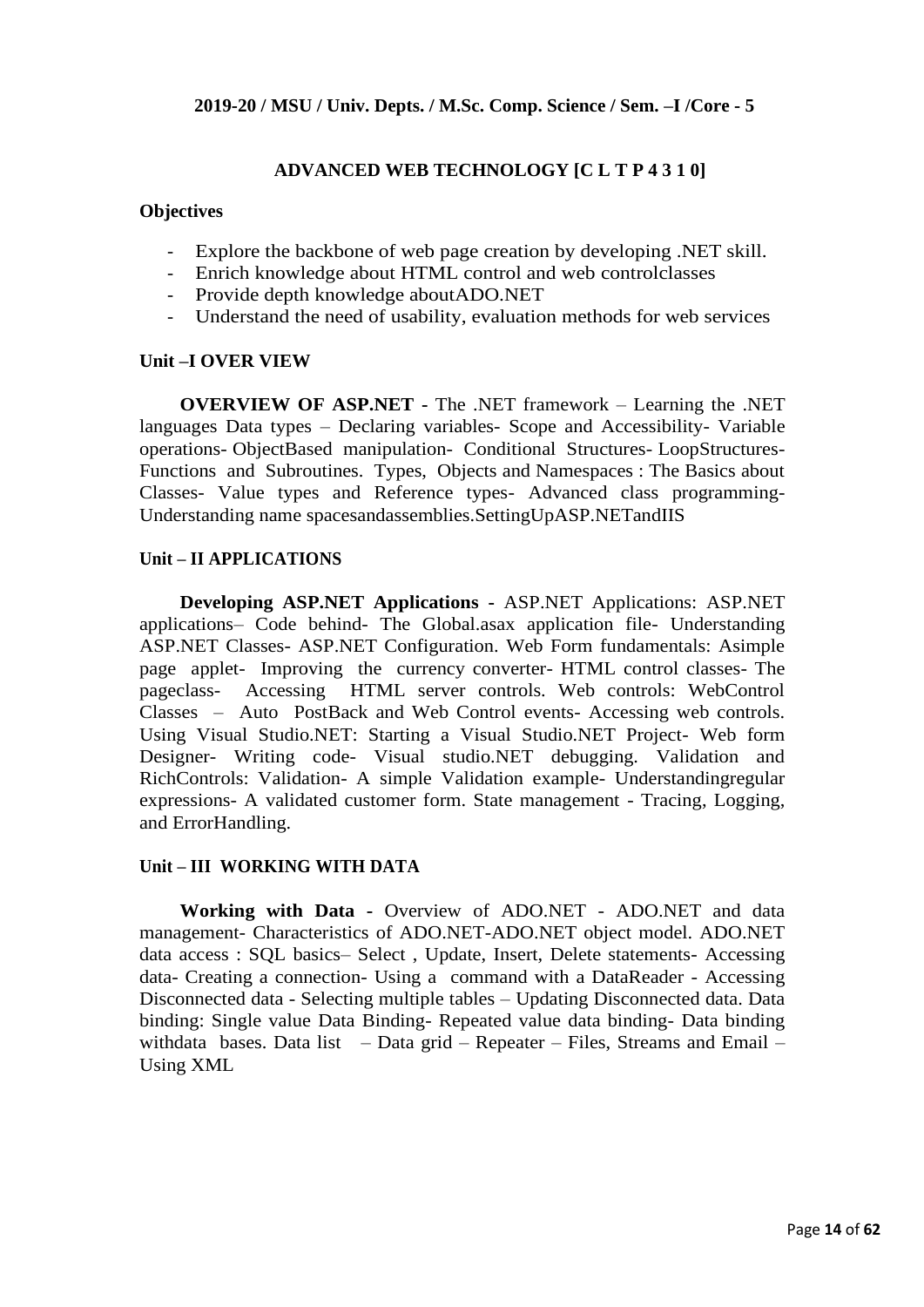## **Unit – IV WEB SERVICES**

**Web Services -** Web services Architecture : Internet programming then and now- WSDL–SOAP- Communicating with a web service-Web service discovery and UDDI. Creating Web services : Web service

basics- The StockQuote web service – Documenting the web service- Testing the web service- Web service Data types- ASP.NET intrinsic objects. Usingweb services: Consuming a web service- Using the proxy class- An example withTerraService.

## **Unit – V ADVANCED ASP.NET**

**Advanced ASP.NET -** Component Based Programming: Creating a simple component– Properties and state- Database components- Using COM components. Custom controls: User Controls-Deriving Custom controls. Caching and Performance Tuning: Designing and scalability– Profiling- Catching- Output catching- Data catching. Implementing security: Determining security requirements- TheASP.NET security model- Forms authentication-Windows authentication.

#### **Outcomes**

On the successful completion of this course, Students will be able to:

- ➢ Design a web page with Web form fundamentals and web controlclasses
- ➢ Recognize the importance of validation control, cookies and session
- ➢ ApplytheknowledgeofASP.NETobject,ADO.NETdataaccess and SQL to develop a client servermodel.
- ➢ Recognize the difference between Data list and Data grid controls in accessingdata.

#### **TextBook**

1. 1 Mathew Mac Donald, "ASP.NET Complete Reference", TMH 2005.

#### **References**

- 2. Crouch Matt J, "ASP.NET and VB.NET WebProgramming", Addison Wesley2002.
- 3. J.Liberty, D.Hurwitz, "Programming ASP.NET", Third Edition, O'REILLY,2006.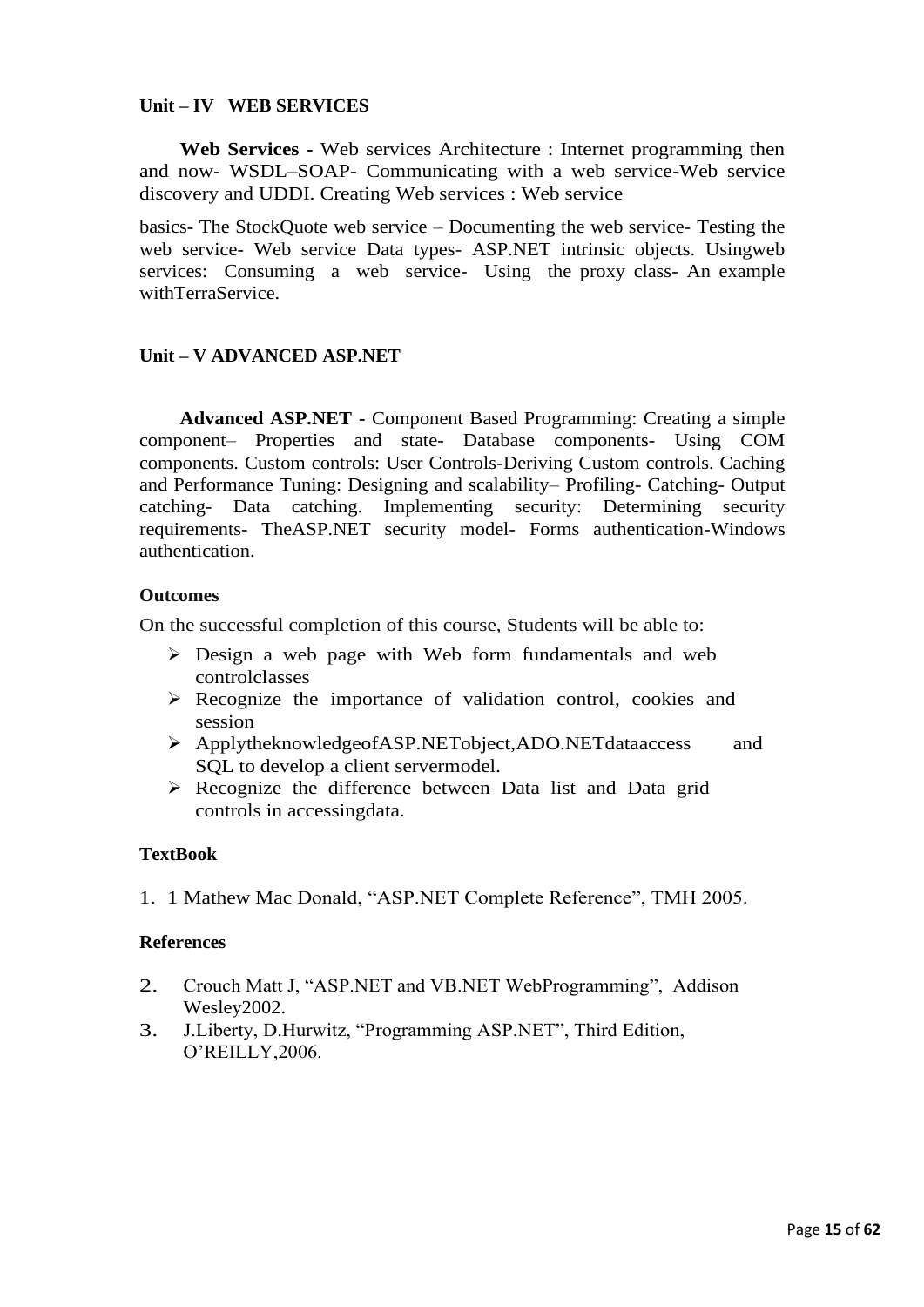**Advanced Web Technology Laboratory [ C L T P 2 0 0 3]**

## **List of Experiments:**

- 1. HTML
	- I. Simple HTML
	- II. Hyper Links
	- III. Using Frames
	- IV. Registration Form with Table

#### 2. CSS

I. Inline Style, Internal Style, and External Style Sheets

## 3. DHTML

- I. Use user defined function to get array of values and sort them in Ascending order
- II. Demonstrate String and Math Object's predefined methods
- III. Demonstrate Array Objects and Date Object's predefined methods
- IV. Exception Handling
- V. Calendar Creation: Display all month
- VI. Event Handling

#### 4. ASP

I. Create a welcome Cookie (Hit for a page) and display different image and text content each time when the user hit the page

- II. List a table of content and navigate within the pages
- III. Demonstrate Request and Response object using HTML Form
- IV. Database Connection to display all the values in the table

#### 5. Java Servlets

- I. Simple Servlets
- II. Servlets with HTML form
- III. Cookie creation and retrieval using servlet

#### 6. XML

- I. Create a any catalog
- II. Display the catalog created using CSS or XSL

## 7. PHP

- I. File operation
- II. Regular Expression, Array, Math, String, Date functions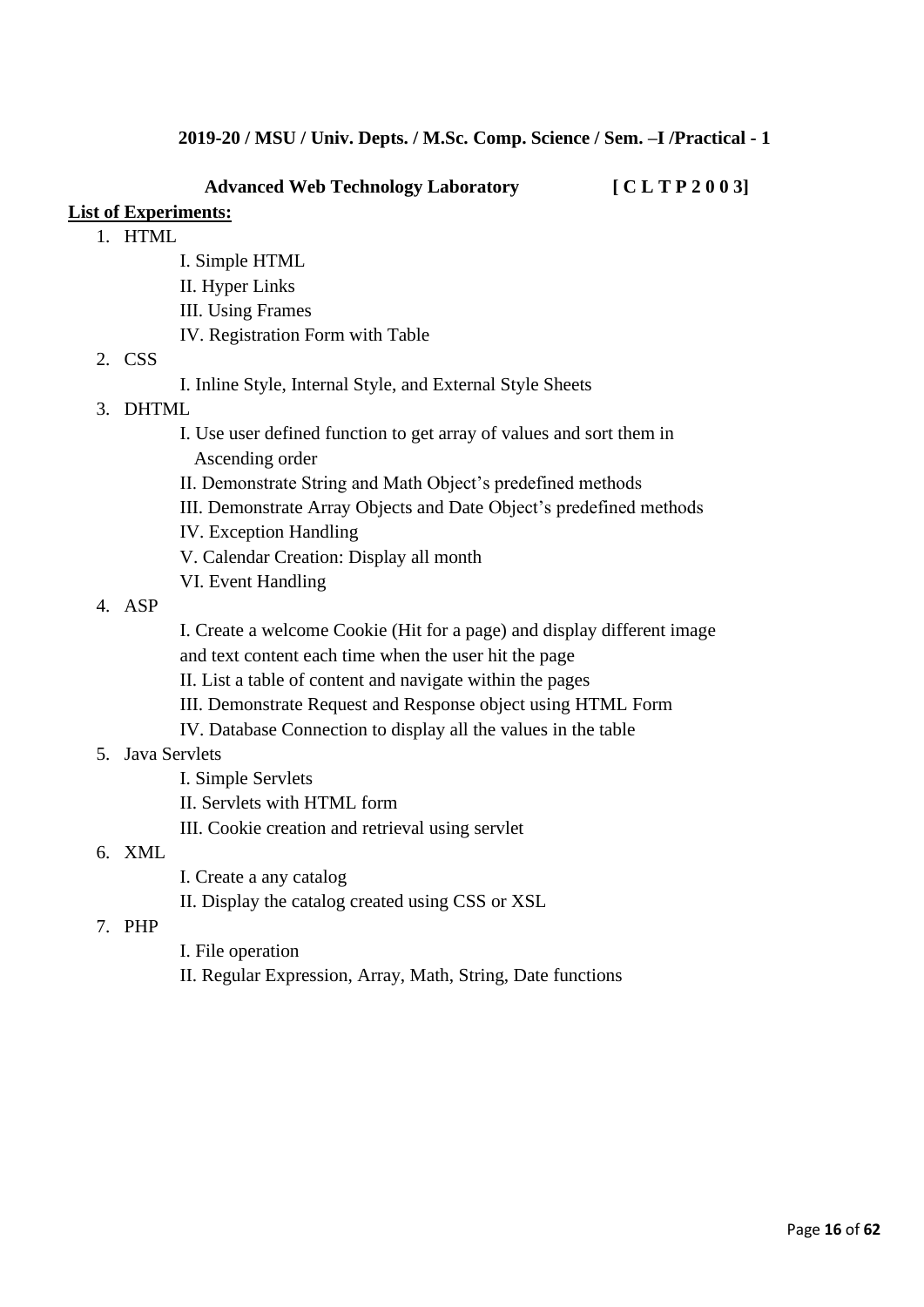## **2019-20 / MSU / Univ. Depts. / M.Sc. Comp. Science / Sem. –I / Practical - 2**

## **Design and Analysis of Algorithm [ C L T P 2 0 0 3 ]**

#### **List of Experiments**:

- **1.** Write a C++ program to perform Selection Sort using Brute Force Technique.
- **2.** Write a C++ program to perform Sequential Search using Brute Force Technique
- **3.** Write a C++ program to perform Quick sort & Merge Sort using the Divide and Conquer Technique.
- **4.** Write a C++ program to perform Binary Tree Traversal using the Divide and Conquer Technique.
- **5.** Write a C++ program to perform Binary Search using the Decrease and Conquer Technique.
- **6.** Write a C++ program to implement Matrix operations using Transform and Conquer Technique.
- **7.** Write a C++ program to perform Heap Sort using the Transform and Conquer Technique.
- **8.** Write a C++ program to solve the Knapsack problem using Greedy Method.
- **9.** Write a C++ program to find the Minimum Spanning Tree using Greedy Method.
- **10.** Compute the Transitive Closure of a given Directed Graph using Warshall's Algorithm in Dynamic Programming.
- **11.** Write a C++ program to implement Matrix Chain Multiplication problem using Dynamic Programming.
- **12.** Write a C++ program to perform Optimal Binary Search Tree using the Dynamic Programming.
- **13.** Write a C++ program to implement Travelling Salesman Problem
- **14.** Write a C++ program to find the solution to Subset -Sum Problem using the Backtracking method.
- **15.** Write a C++ program to find the solution to the 8 Queen's problem using the Backtracking method.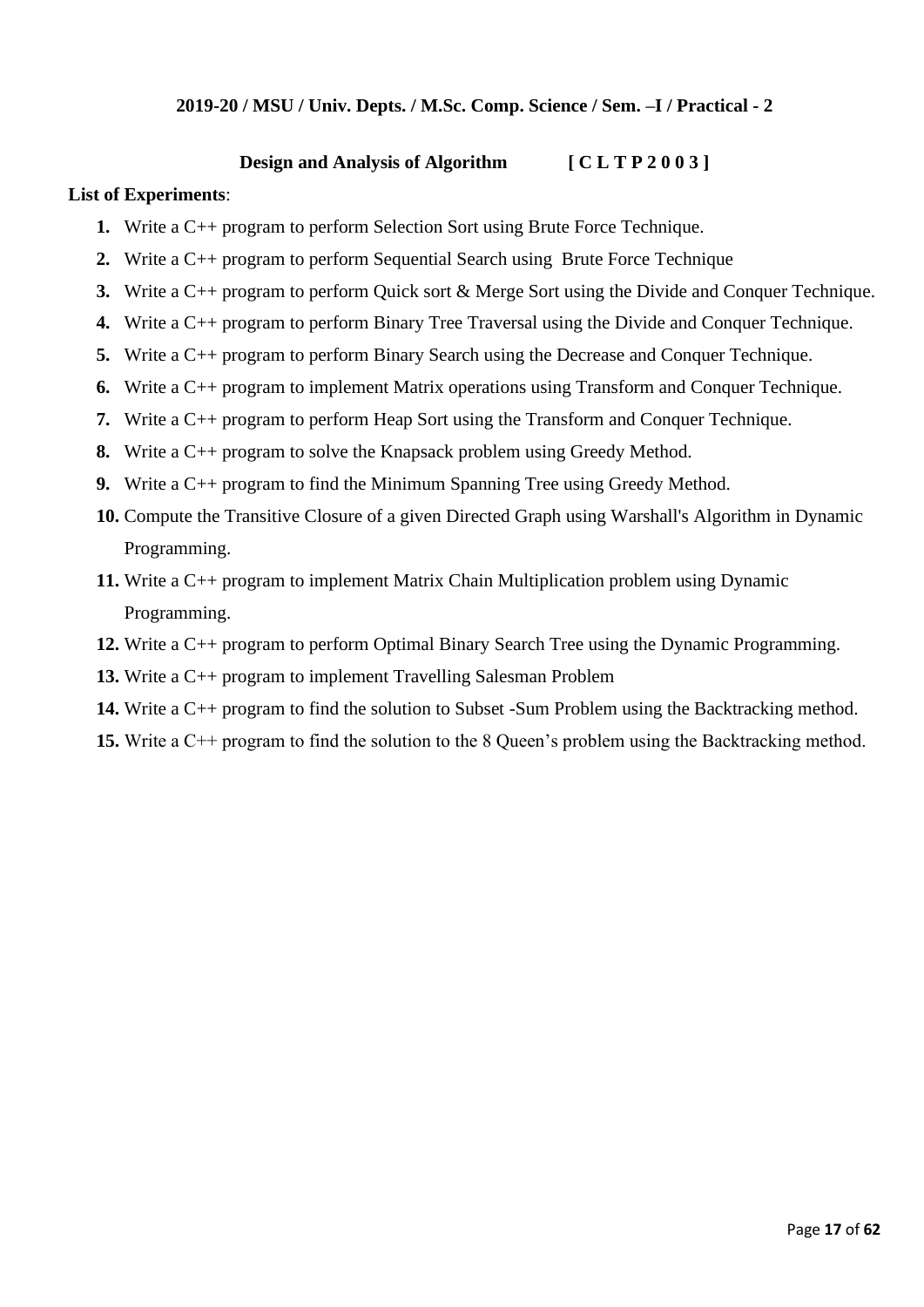# **2019-20 / MSU / Univ. Depts. / M.Sc. Comp. Science / Sem. –II / Core - 6 DISTRIBUTED OPERATING SYSTEM [ C L T P 4 3 1 0 ]**

## **Objectives**

- ➢ To study Distributed operating systemconcepts
- ➢ To understand hardware, software and communication in distributedOS
- $\triangleright$  To learn the distributed resource management components.
- ➢ Practices to learn concepts of OS and Program the principles of OperatingSystems

## **UNIT I INTRODUCTION**

Introduction – Operating System Definition – Functions of Operating System – Types of Advanced Operating System – Design Approaches – Synchronization Mechanisms – concepts of a Process – Critical Section Problem – Process Deadlock – Models of Deadlock – Conditions for Deadlock – System with single-unit requests, Consumable Resources , Reusable Resources.

## **UNIT II DISTRIBUTED OPERATING SYSTEMS**

DistributedOperating Systems: Introduction- Issues – Communication Primitives – Inherent Limitations –Lamport's Logical Clock, Vector Clock, Global State, Cuts – Termination Detection – Distributed Mutual Exclusion – Non Token Based Algorithms –Lamport's Algorithm - Token Based Algorithms – Distributed Deadlock Detection – Distributed Deadlock Detection Algorithms – Agreement Protocols

#### **UNIT III DISTRIBUTED RESOURCE MANAGEMENT**

Distributed Resource Management – Distributed File Systems – Architecture – Mechanisms – Design Issues – Distributed shared Memory – Architecture – Algorithm – Protocols – Design Issues – Distributed Scheduling – Issues – Components –Algorithms.

#### **UNIT IV RECOVERY**

Failure Recovery and Fault Tolerance – Concepts –Failure Classifications – Approaches to Recovery – Recovery in Concurrent Systems – Synchronous andAsynchronous Check pointing and Recovery –Check pointing in Distributed Database Systems – Fault Tolerance Issues – Two-Phase and Nonblocking Commit Protocols – Voting Protocols – Dynamic VotingProtocols.

## **UNIT V MULTIPROCESSOR AND OPERATING SYSTEMS**

Multiprocessor and Database Operating Systems –Structures – Design Issues – Threads – Process Synchronization – Processor Scheduling – Memory management – Reliability/Fault Tolerance– Database Operating Systems – concepts – Features of AndroidOS, Ubuntu, GoogleChromeOSandLinuxoperatingsystems.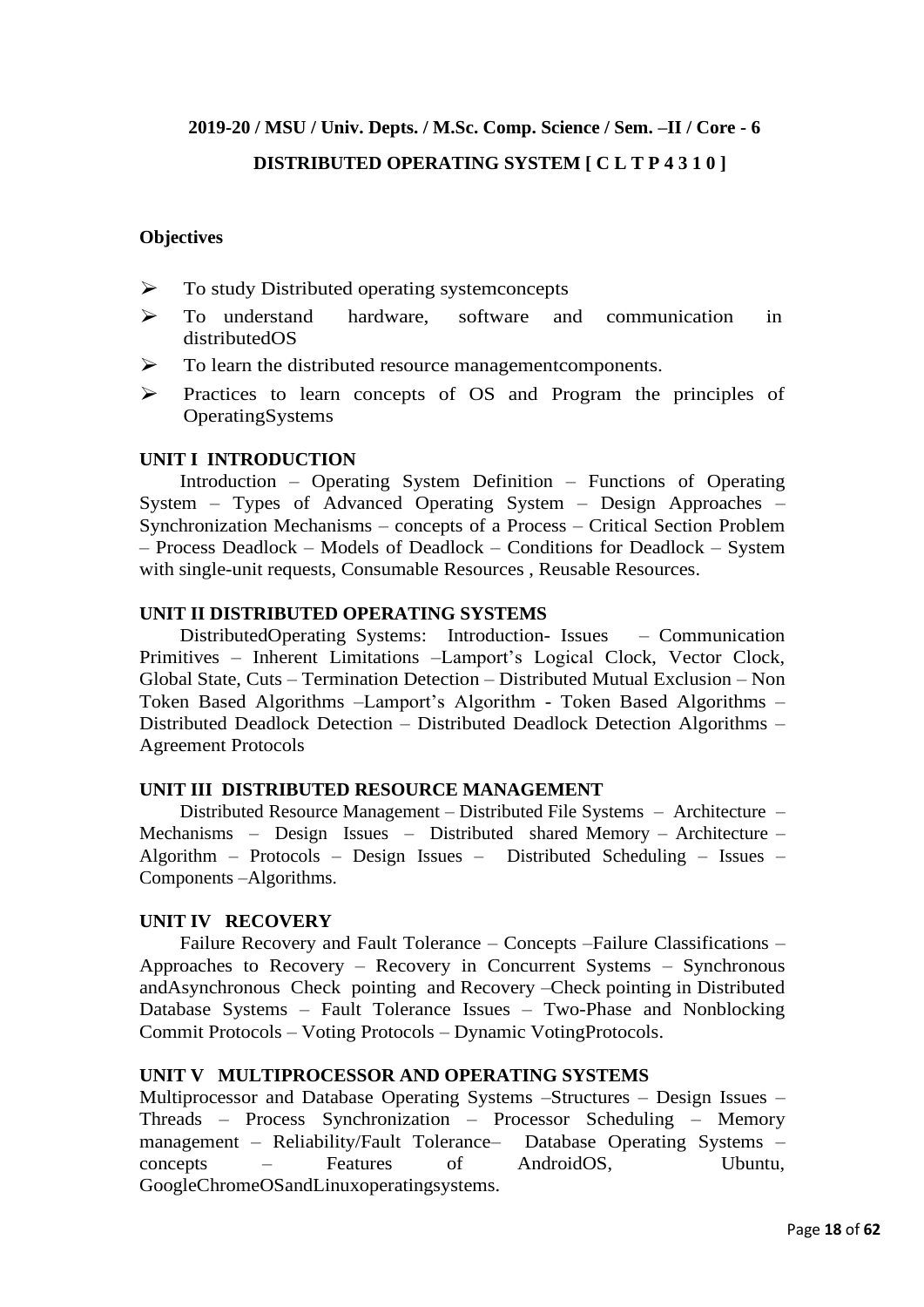## **Outcomes**

- ➢ Clear understanding on several resource management techniques like distributed shared memory and otherresources
- ➢ Knowledge on mutual exclusion and Deadlock detection of Distributed operatingsystem.
- ➢ Able to design and implement algorithms of distributed shared memory and commitprotocols
- ➢ Able to design and implement faulttolerant distributed systems.

## **Text Books**

- 1. MukeshSinghalN.G.Shivaratri, "Advanced Concepts in Operating Systems", McGraw Hill2000.
- 2. DistributedOperatingSystem–AndrewS.Tanenbaum,PHI.

## **Reference Books**

- 1. Abraham Silberschatz, Peter B.Galvin, G.Gagne, "Operating Concepts", 6thEdition Addison Wesley publications2003.
- 2. Andrew S.Tanenbaum, "Modern Operating Systems", 2ndEdition Addison Wesley2001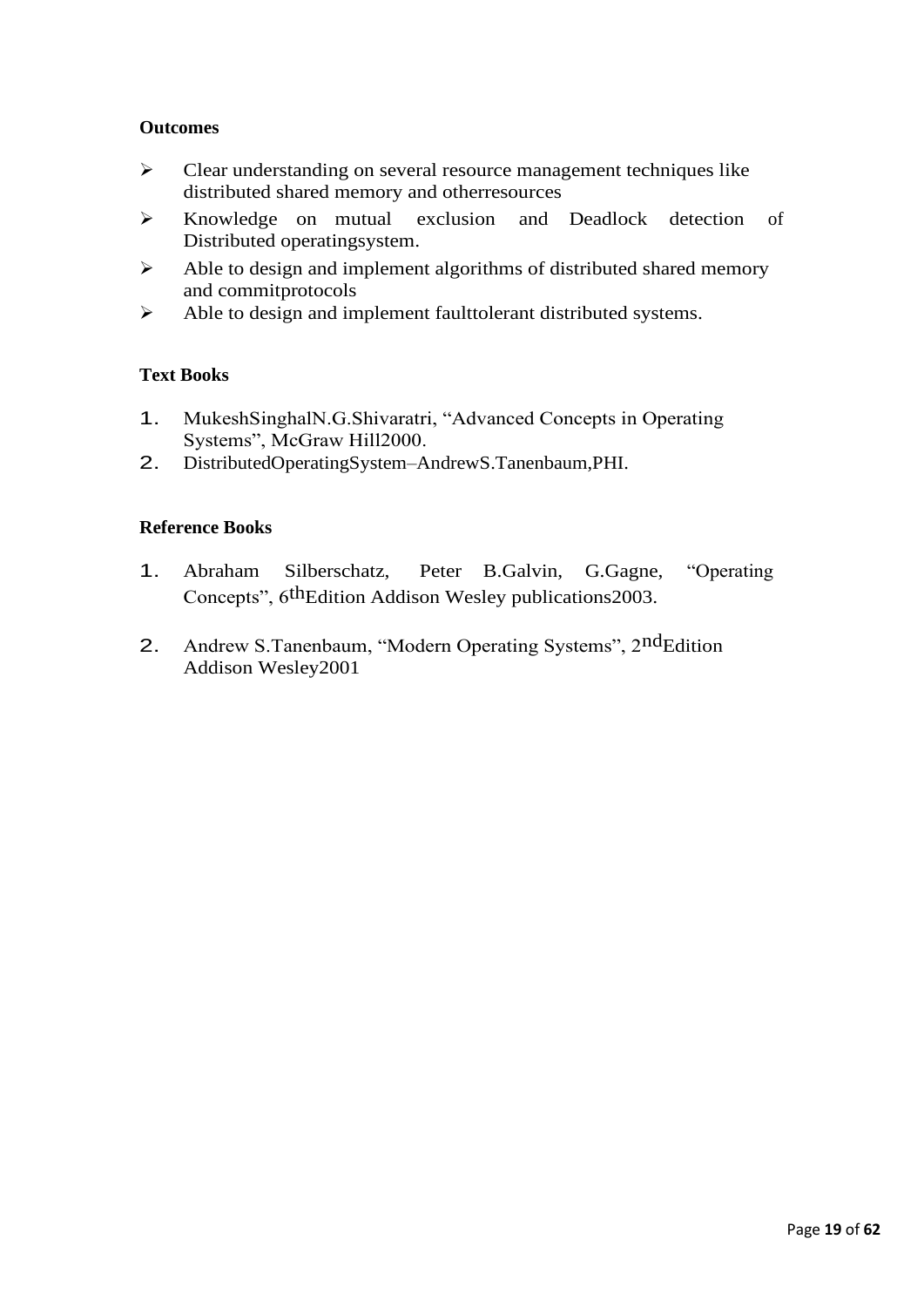**2019-20 / MSU / Univ. Depts. / M.Sc. Comp. Science / Sem. –II / Core - 7**

## **FREE OPEN SOURCE SOFTWARE [ C L T P 4 31 0 ]**

## **Objectives:**

• The student should be made to be exposed to the context and operation of free and open source software (FOSS) communities and associated software projects.

## **Unit I INTRODUCTION 9**

Notion of Community–Guidelines for effectively working with FOSS community–, Benefits of Community based Software Development –Requirements for being open, free software, open source software –Four degrees of freedom – FOSS Licensing Models – FOSS Licenses – GPL- AGPL- LGPL – FDL – Implications – FOSS examples.

## **Unit IILINUX 9**

Linux Installation and Hardware Configuration – Boot Process-The Linux Loader (LILO) – The Grand Unified Bootloader (GRUB) – Dual-Booting Linux and other Operating System – Boot-Time Kernel Options- X Windows System Configuration-System Administration – Backup and Restore Procedures-Strategies for keeping a Secure Server.

## **Unit III INTRODUCTION TO PYTHON 9**

Introduction to Software Devlopment – Values and variables – Expressions and Arithmetic – Conditional Statements – Iterations.

## **Unit IV FUNCTIONS AND OBJECTS 9**

Introduction to Functions – Functions and Modules – Writing Functions – Objects – Lists.

#### **Unit V EXCEPTION HANDLING 9**

Exception Handling – Class Design.

## **Outcomes:**

Upon completion of the course, the student should be able to:

- $\checkmark$  Install and run open-source operating systems.
- ✓ Gather information about Free and Open Source Software projects from software releases and from sites on the internet.
- ✓ Build and modify one or more Free and Open Source Software packages.
- $\checkmark$  Use a version control system.
- ✓ Contribute software to and interact with Free and Open Source Software development projects.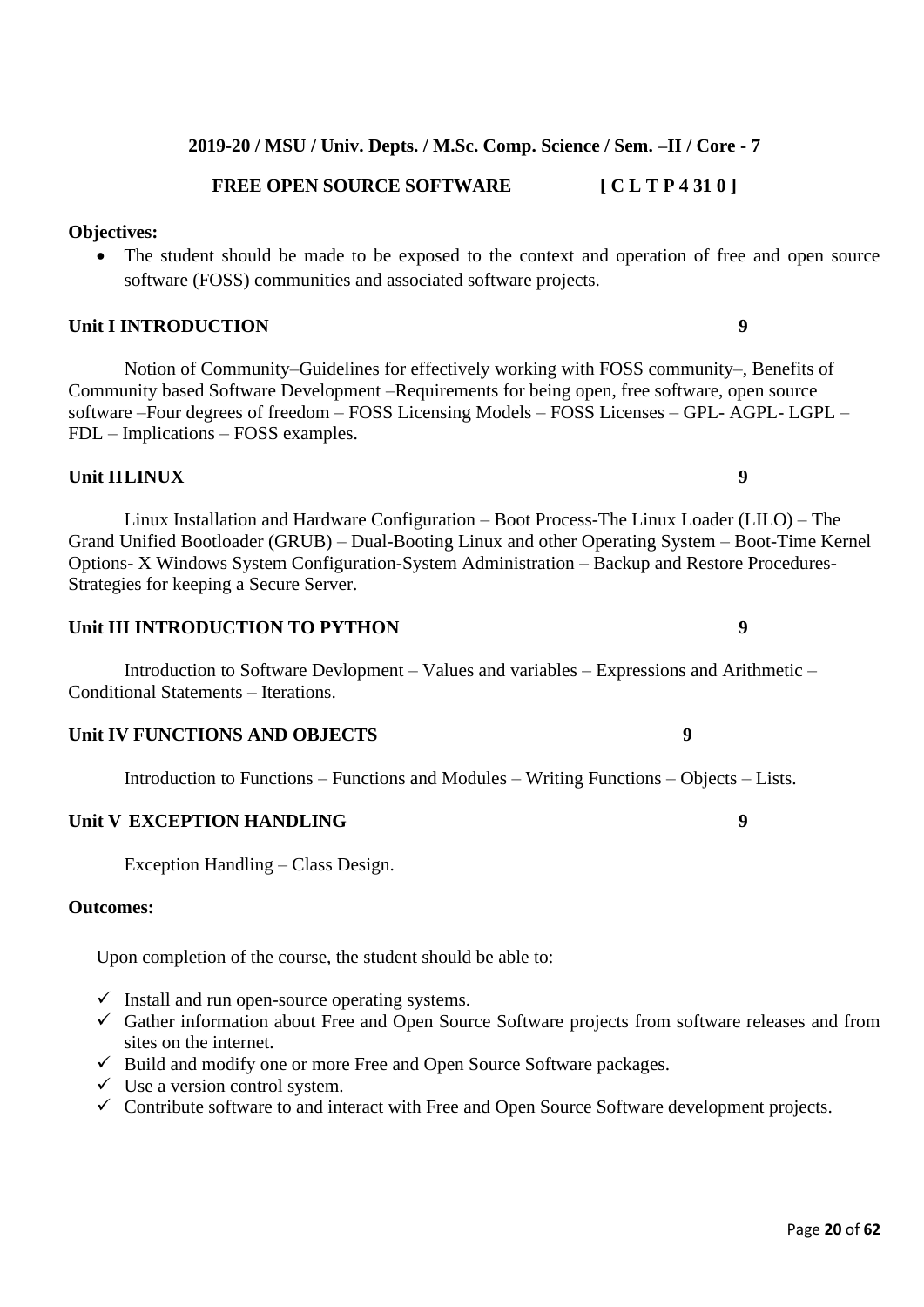## **References:**

- 1. Ellen Siever, Stephen Figgins, Robert Love, Arnold Robbins, "Linux in a Nutshell", Sixth Edition, OReilly Media, 2009.
- 2. Philosophy of GNU URL: http://www.gnu.org/philosophy/.
- 3. Linux Administration URL: http://www.tldp.org/LDP/lame/LAME/linux-admin-made-easy/.
- 4. Richard L.Halterman, Fundamentals of Python Programming, 2017.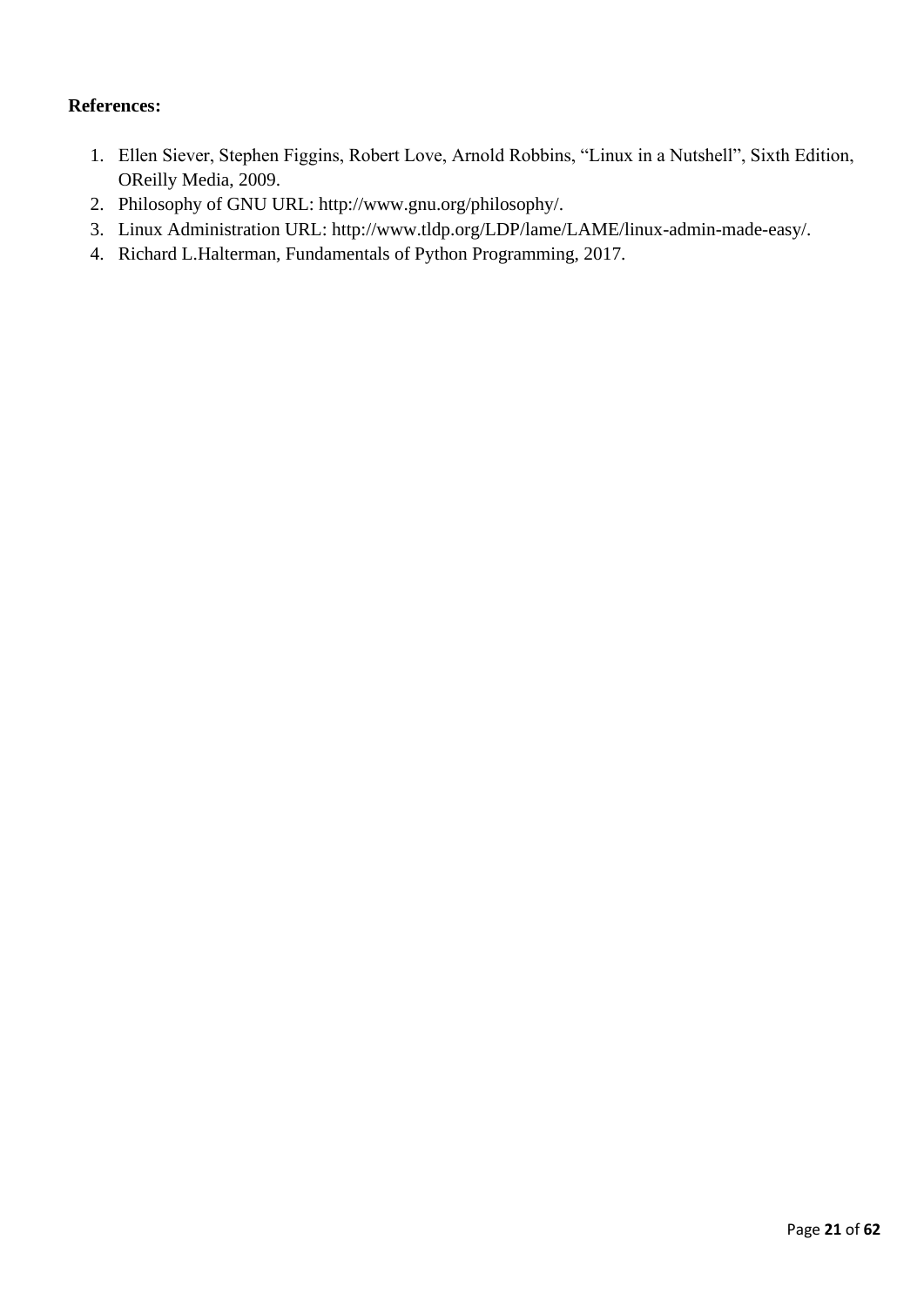## **ADVANCED JAVA PROGRAMMING [ C L T P 4 3 1 0 ]**

## **Objectives**

- ➢ To deepen student's programming skills by analyzing the real world problem in a programmer's point of view and implement the concepts in real timeprojects
- $\triangleright$  To enable the students to learn the ethical, historical, environmental and technological aspects of Advanced Java Programming and how it impacts the social and economic development ofsociety

#### **UNIT-I DESIGN PATTERNS**

Design Patterns: Introduction toDesign patterns - Catalogue for Design Pattern - Factory Method Pattern, Prototype Pattern, Singleton Pattern- Adapter Pattern- Proxy Pattern-Decorator Pattern- Command Pattern- Template Pattern-Mediator Pattern-Collection Framework – Array List class – Linked List class – Array List vs. Linked List - List Iterator interface - Hash Set class- Linked Hash Set class-Tree Setclass Priority Queue class -Map interface-Hash Map class- Linked Hash Map class –Tree Map class - Comparable interface - Comparator interface-Comparable vs.Comparator

## **UNIT-II APPLET**

Applet Fundamentals- Applet Class - Applet lifecycle- Steps forDeveloping Applet Programs- Passing Values through Parameters- Graphics in Applets- GUI Application **-** DialogBoxes - Creating Windows - Layout Managers – AWT Component classes – Swing component classes- Borders – Event handling with AWT components - AWT Graphics classes - File Choosers - Color Choosers – Tree –Table

–Tabbed panels–Progressive bar - Sliders.

## **UNIT-III JDBC**

JDBC **-**Introduction -JDBC Architecture - JDBC Classes and Interfaces – Database Access with MySQL -Steps in Developing JDBC application - Creating aNew Database and Table with JDBC - Working with Database Metadata; Java NetworkingBasics of Networking - Networking in Java- Socket Program using TCP/IP- SocketProgramusingUDP-URLandInetaddressclasses.

#### **UNIT–IV SERVLET**

Servlet: Advantages over Applets - Servlet Alternatives- Servlet Strengths - Servlet Architecture - Servlet Life Cycle – Generic Servlet, Http Servlet - First Servlet - Invoking Servlet - Passing Parameters to Servlets - Retrieving Parameters - Server-Side Include – Cookies- JSP Engines - Working with JSP - JSP and Servlet - Anatomy of a JSPPage-DatabaseConnectivityusingServletsandJSP.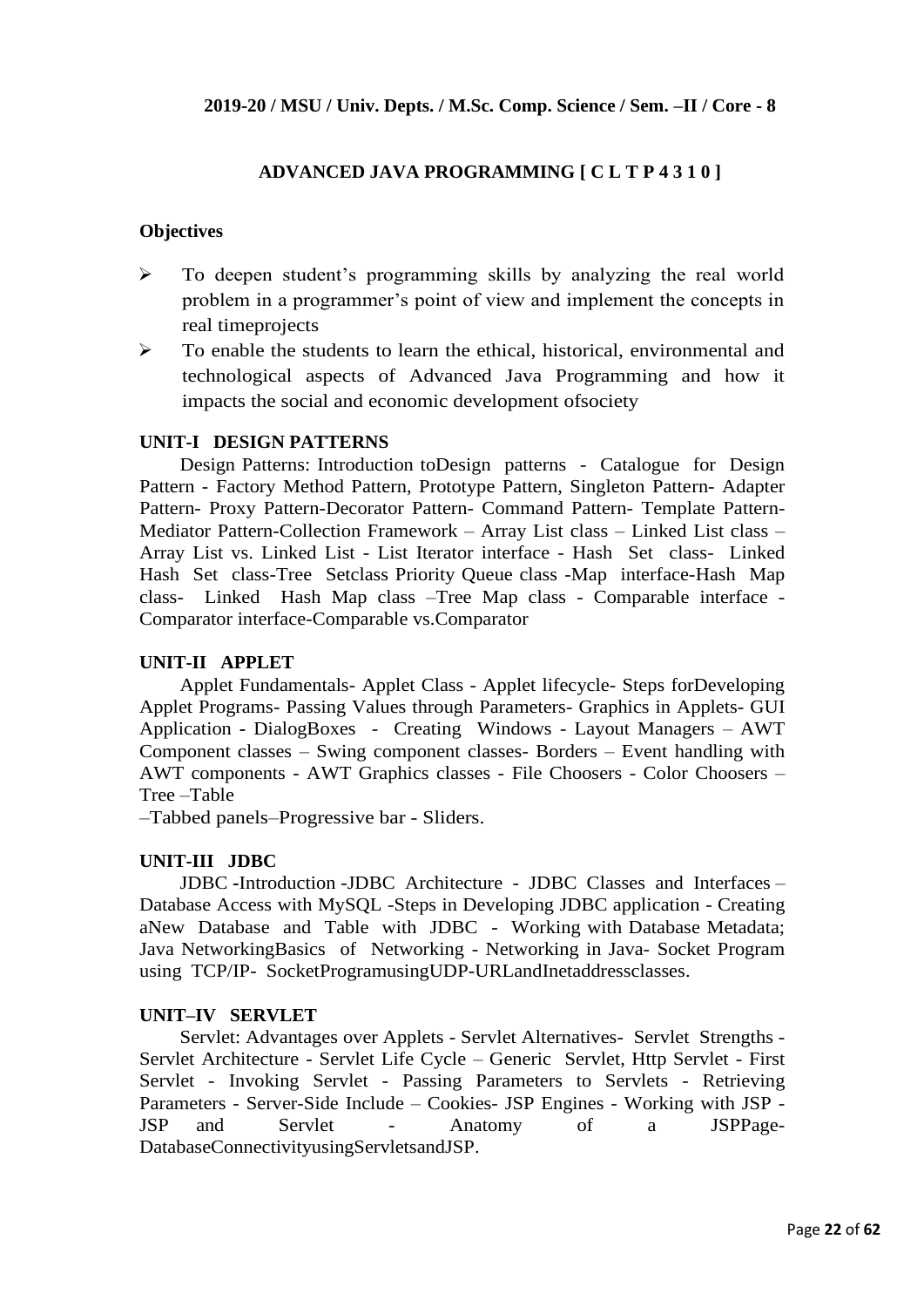## **UNIT-V EXPRESSIONS**

Lambda Expressions- Method Reference- Functional Interface- Streams API, Filters- Optional Class- Nashorn- Base 64 Encode Decode-JShell(RPEL)- Collection Factory Methods- Private Interface Methods- Inner Class Diamond Operator- Multiresolution Image API.

## **Outcomes**

- ➢ Able to develop a Graphical User Interface (GUI) with Applet and Swing.
- ➢ Develop a Client-Server Application with DatabaseMaintenance.

## **Textbooks**

- 1. Bert Bates, KarthySierra , Eric Freeman, Elisabeth Robson, "Head First Design Patterns", O'REILLY Media Publishers.(1st<sub>- Unit)</sub>.
- 2. Herbert Schildt, "Java: A Beginner Guide", Oracle Pres-Seventh Edition.  $(2<sup>nd</sup> and 3<sup>rd</sup>Unit).$
- 3. Murach's, "Java Servlets and JSP", 2ndEdition, Mike Murach& Associates Publishers; 3rd Edition. (4<sup>th</sup>Unit).
- 4. Warburton Richard, "Java 8 Lambdas", Shroff Publishers & Distributors Pvt Ltd. (5<sup>th</sup>Unit).

## **References**

- 1. Paul Deitel and Harvey Deitel, "Java: How to Program", Prentice Hall Publishers; 9thEdition.
- 2. Jan Graba, "An Introduction to Network Programming with Java- Java 7 Compatible", 3rd Edition,Springer.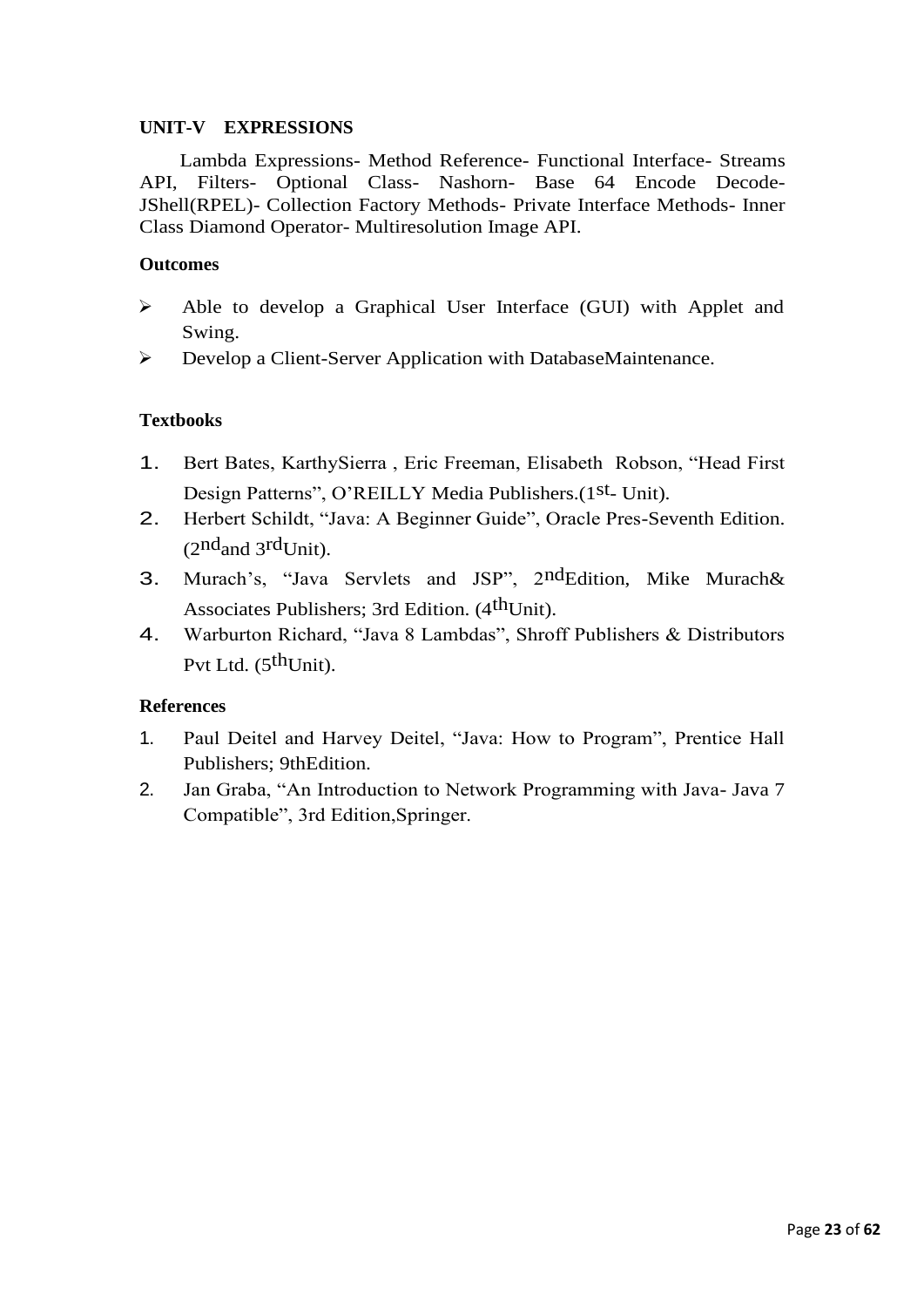## **CRYPTOGRAPHY AND NETWORK SECURITY [ C L T P 4 3 1 0 ]**

## **Objectives**

- ➢ To understand Cryptography Theories, Algorithms andSystems.
- ➢ To understand necessary Approaches and Techniques to build protection mechanisms in order to secure computernetworks.
- $\triangleright$  To know about the malicious software & firewalls.

## **Unit I INTRODUCTION**

**Introduction -** Security trends – Legal, Ethical andProfessional Aspects of Security, Need for Securityat Multiple levels, Security Policies – Model of network security – Security attacks, services and mechanisms – OSI security architecture – Classicalencryption techniques: substitution techniques, transposition techniques, steganography- Foundations of modern cryptography: perfectsecurity

– information theory – product cryptosystem – cryptanalysis.

## **Unit II ENCRYPRION & DECRYPTION**

**Symmetric Encryption and Message Confidentiality -** Symmetric Encryption Principles, Symmetric Block Encryption Algorithms, Stream Ciphers and RC4 ,Chipher Block Modes of Operation, Location of Encryption Devices, Key Distribution. Public-key Cryptography and Message Authentication: Approaches to Message Authentication, Secure Hash Functions and HMAC, Public-Key Cryptography Principles, Public-Key Cryptography Algorithms, Digital Signatures, KeyManagement.

#### **Unit III AUTHENTICATION APPLICATIONS**

**Authentication Applications -** Kerberos, x.509 Authentication Service, Public-Key Infrastructure. Electronic Mail Security: Pretty Good Privacy (PGP), S/MIME.

#### **Unit IV IP SECURITY**

**IP Security -** IP Security Over view, IP Security Architecture, Authentication Header, Encapsulating Security Payload, Combining Security Associations. Web Security: Web SecurityConsiderations, Secure Socket Layer(SSL) and Transport Layer Security(TLS), Secure Electronic Transaction(SET).Network Management Security: Basic Concepts of SNMP, SNMPv1 Community Facility,SNMPv3.

## **Unit V INTRUDERS**

**Intruders -** Intruders, Intrusion Detection, Password Management.**Malicious Software:** Virus and Related Threats, Virus Countermeasures, Distributed Denial of Service Attacks. **Firewalls:** Firewall Design Principles, Trusted Systems, Common Criteria for Information Technology Security Evaluation.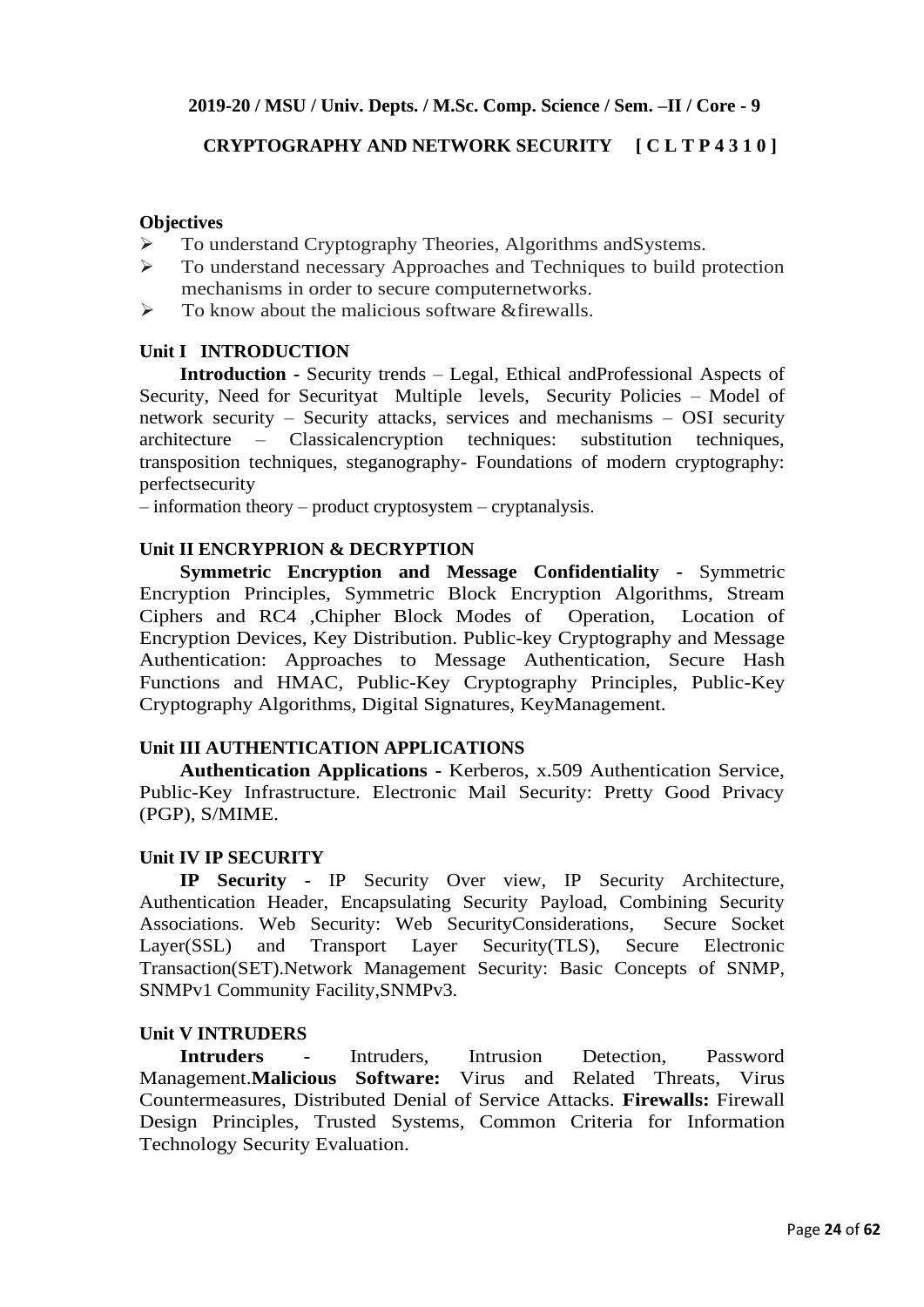## **Outcomes**

At the end of the course, the student should be able to:

- ➢ Understand the fundamentals of networks security, security architecture, threats andvulnerabilities
- ➢ Apply the different cryptographic operations of symmetric cryptographicalgorithms
- ➢ Apply the different cryptographic operations of public key cryptography
- ➢ Apply the various Authentication schemes to simulate different applications.
- ➢ Understand various Security practices and System security standards

## **Text books**

- 1. Behrouz A. Ferouzan, "Cryptography & Network Security", Tata McGraw Hill, 2007, Reprint2015.
- 2. Stallings William, "Cryptography and Network Security Principles and Practice2017.
- 3. William Stallings, "Network Security Essentials Applications and Standards "Third Edition, Pearson Education,2008.

#### **References**

- 1. Man Young Rhee, "Internet Security: Cryptographic Principles", "Algorithms And Protocols", Wiley Publications,2003.
- 2. Charles Pfleeger, "Security In Computing", 4th Edition, Prentice Hall Of India,2006.
- 3. Ulysess Black, "Internet Security Protocols", Pearson Education Asia,2000.
- 4. Charlie Kaufman AndRadia Perlman, Mike Speciner, "Network Security, Second Edition, Private Communication In Public World", PHI2002.
- 5. Bruce Schneier And Neils Ferguson, "Practical Cryptography", First Edition, Wiley Dreamtech India Pvt Ltd,2003.
- 6. Douglas R Simson "Cryptography Theory And Practice", First Edition, CRC Press,1995.
- 7. [Http://Nptel.Ac.In/.](http://nptel.ac.in/)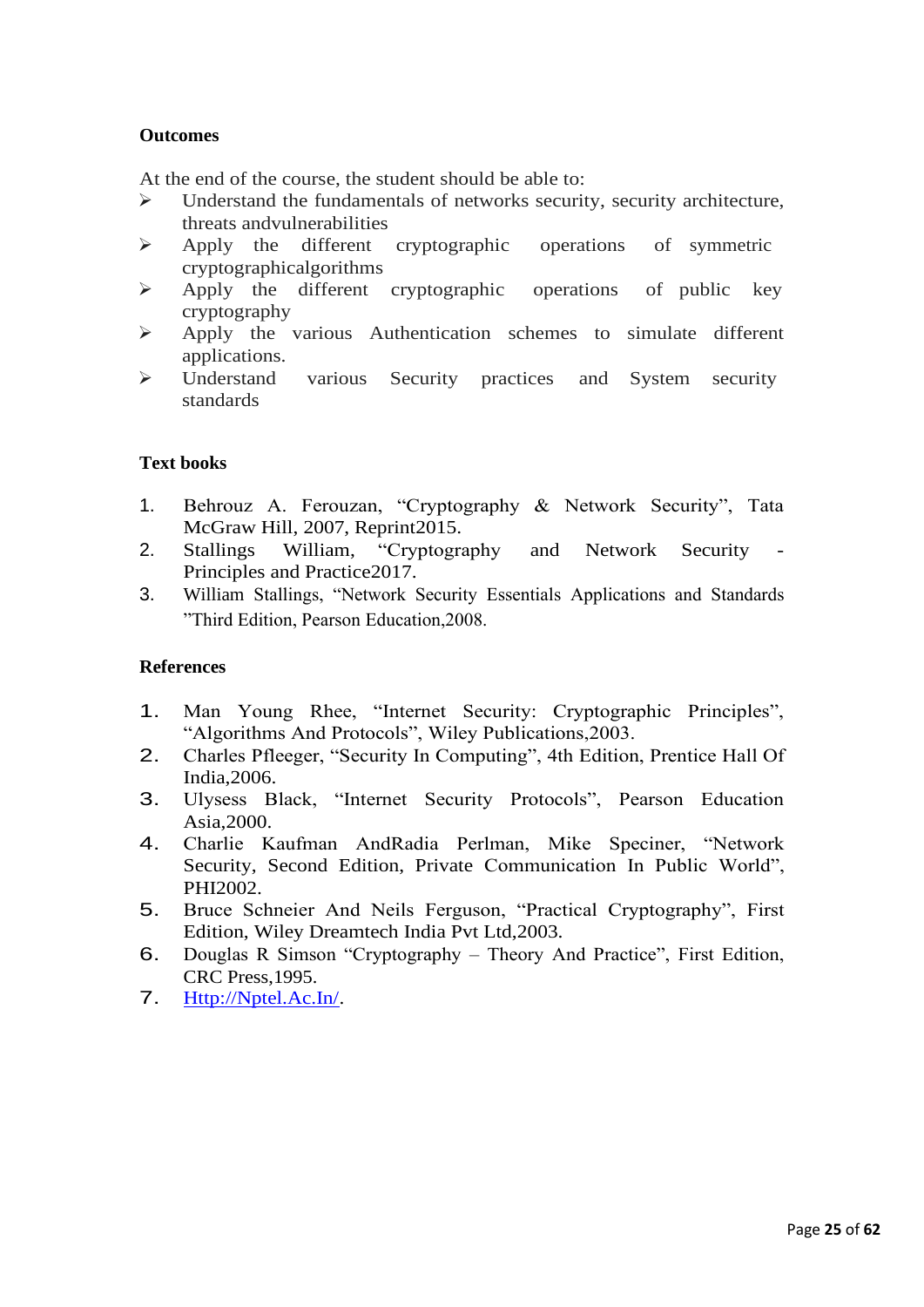# **2019-20 / MSU / Univ. Depts. / M.Sc. Comp. Science / Sem. –II / Supportive - 1**

(MOOCs – Courses )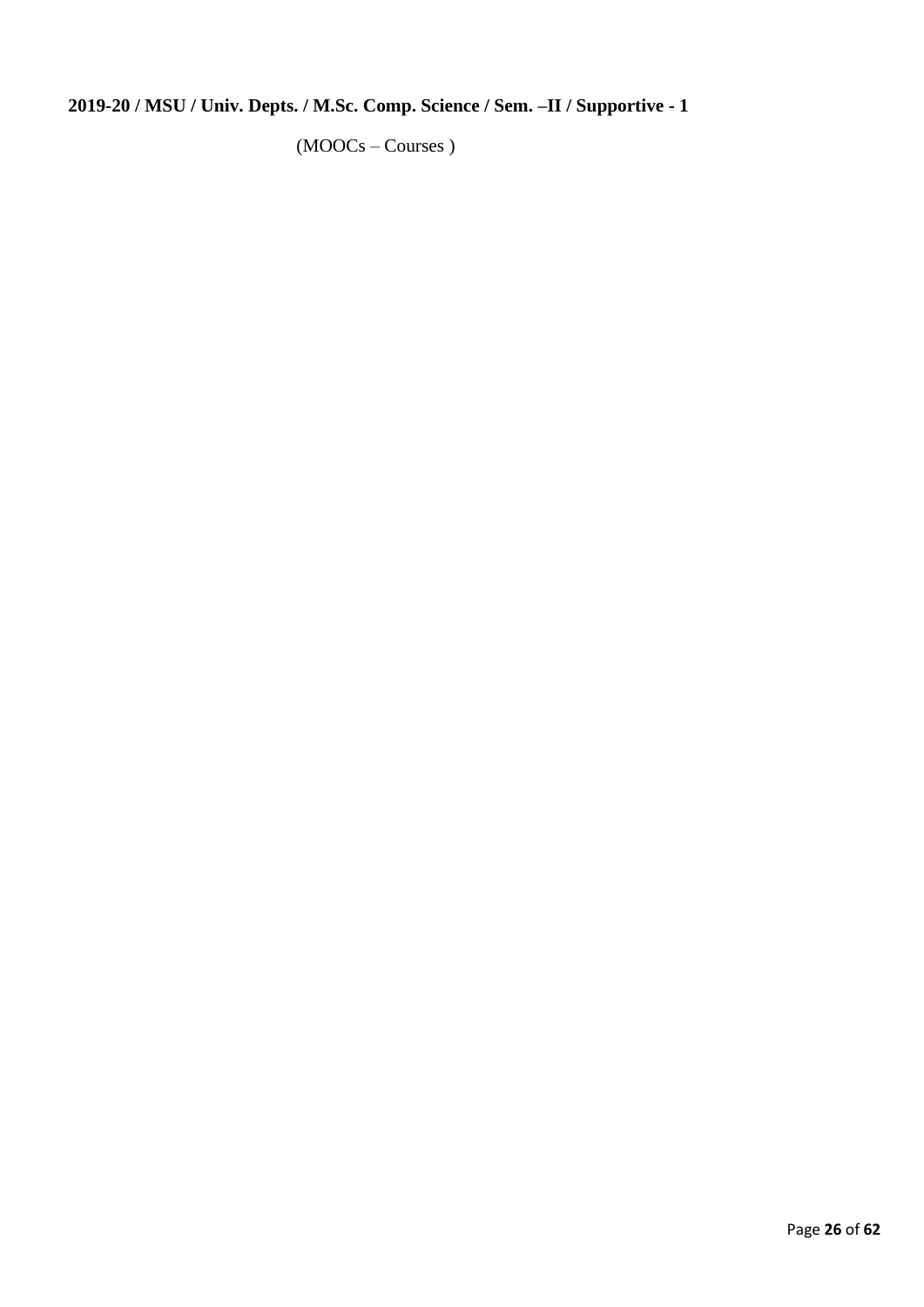# **2019-20 / MSU / Univ. Depts. / M.Sc. Comp. Science / Sem. –II / Practical - 3 ADVANCED JAVA PROGRAMMING LABORATORY [C L T P 2 0 0 3]**

- **1.** Simple Javaprogram
- **2.** ProgramusingJDBCwithcreate,inserttabledata
- **3.** SQLException,SQLWarning
- **4.** ProgramsusingTCP/IPclientsockets,TCP/IPserversockets
- **5.** ProgramwithURL,URLconnection,Datagramsconnection
- **6.** Client/Server applications usingRMI
- **7.** SimpleprogramsusingBeanDevelopmentKit,JARfiles
- **8.** Program with DesignPatterns,
- **9.** Program with Events andmethods
- **10.**Create a servlet to read theparameters
- **11.**Programs usingcookies
- **12.**Programs with sessiontracking
- **13.**Programs using JApplet, Buttons, Combo, Trees, Tables,Panes
- **14.**ProgramswithAWTClasses,WorkingwithGraphics,ColorandFont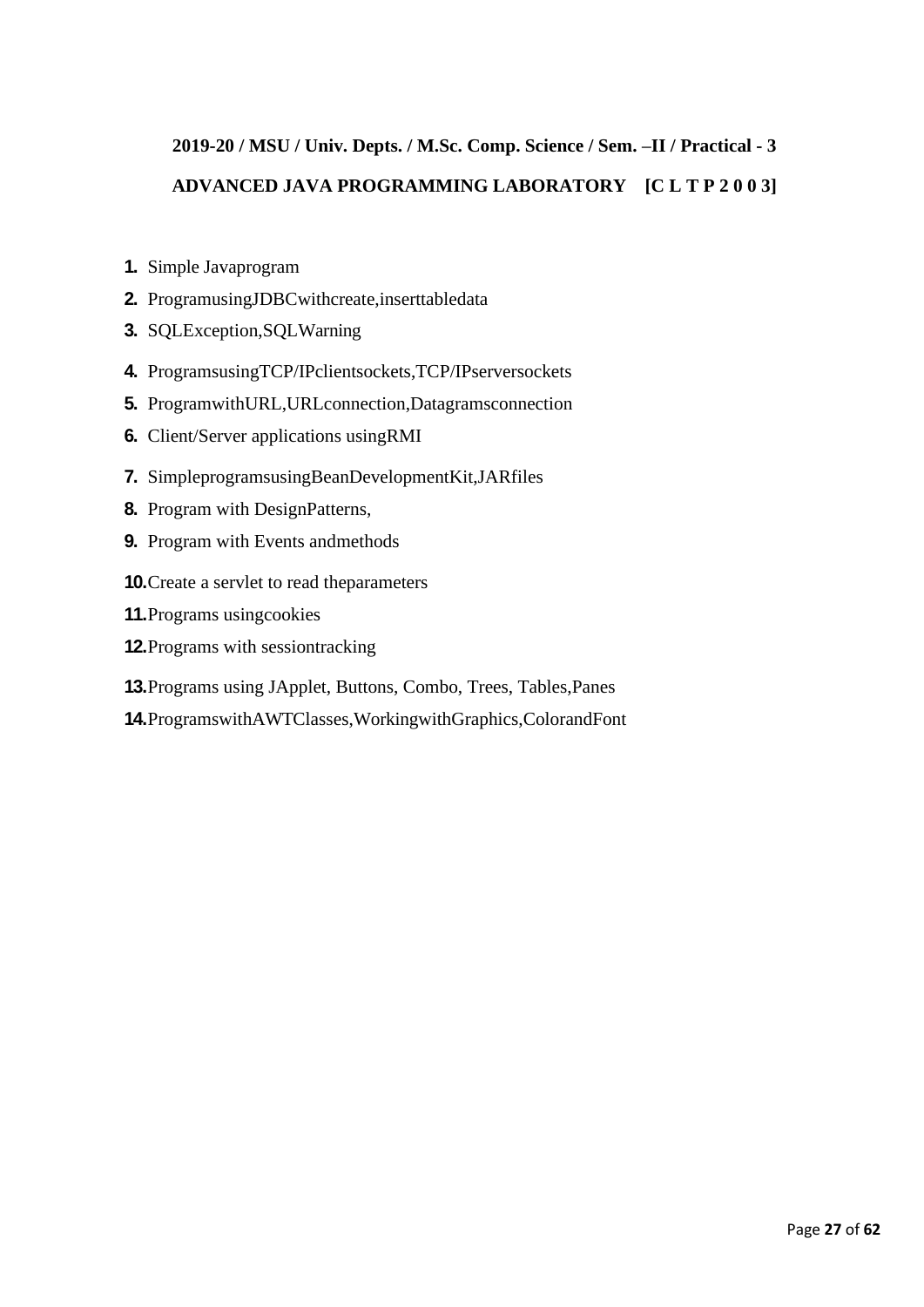## **2019-20 / MSU / Univ. Depts. / M.Sc. Comp. Science / Sem. –II / Practical - 4**

## **Python Laboratory [ C L T P 2 0 0 3]**

#### **List of Experiments:**

- **1.** Write a program that declares 3 integers, determines and prints the largest and smallest in the group.
- **2.** Write a program to sort a list of elements using Bubble Sort.
- **3.** Write a program to perform Insertion Sort.
- **4.** Write a Program to find the Exponentiation of a number.
- **5.** Write a program to implement Linear Search.
- **6.** Write a program to calculate Binomial Coefficient using Function.
- **7.** Write a program to calculate Average of numbers using Function.
- **8.** Write a program to convert Decimal Number into Binary Number.
- **9.** Write a program to calculate Addition of two number using Methods.
- **10.** Write a Program to Find the Area of a Rectangle Using Classes.
- **11.** Write a Program to Create a Class and Compute the Area and the Perimeter of the Circle.
- **12.** Write a Program to Create a Class which Performs Basic Calculator Operations.
- **13.** Write a Program to Create a Class in which One Method Accepts a String from the User and Print it.
- **14.** Write a Program that Reads a Text File and Counts the Number of Times a Certain Letter Appears in the Text File.
- **15.** Write a Program to Read a Text File and Print all the Numbers Present in the Text File.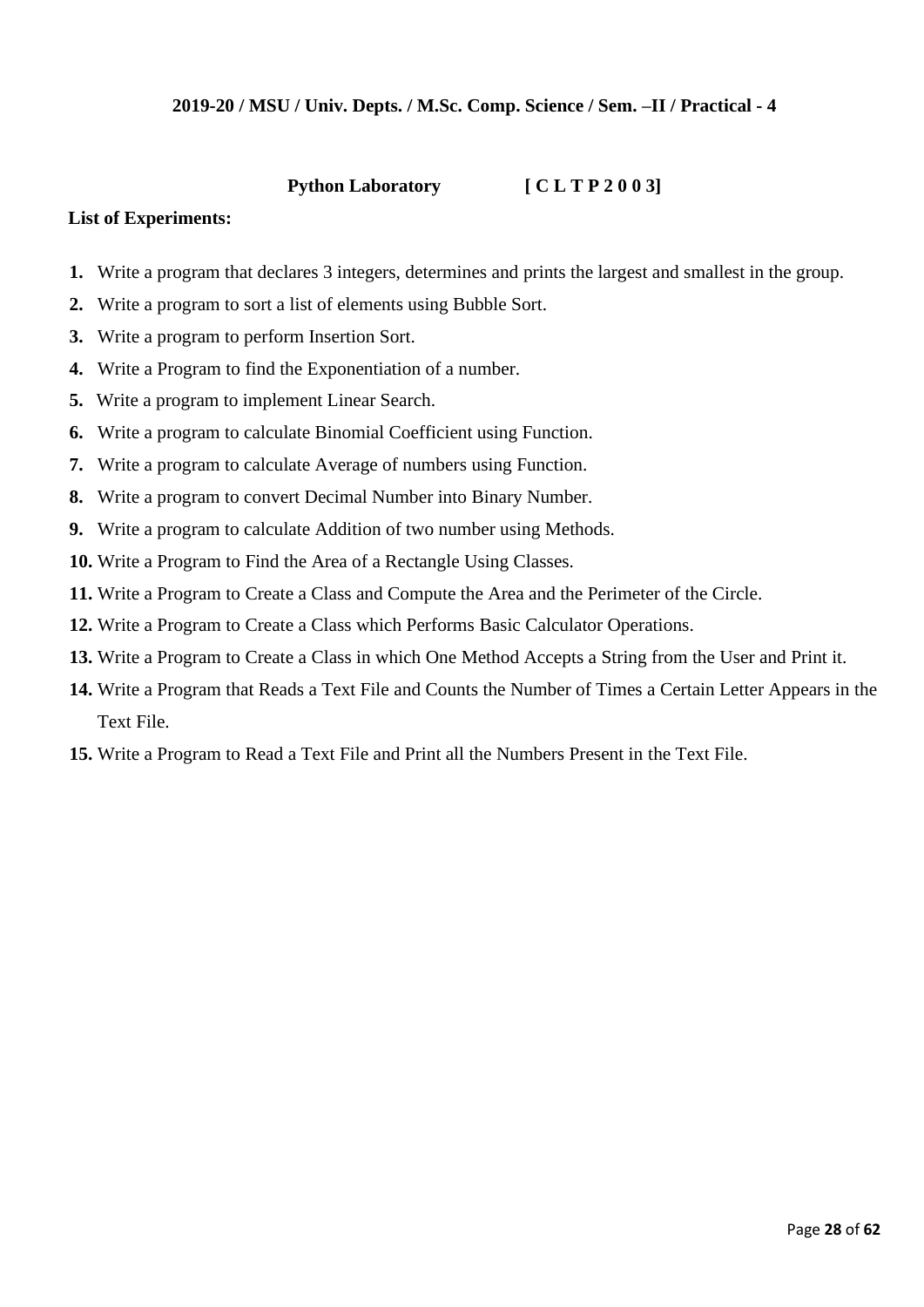#### **2019-20 / MSU / Univ. Depts. / M.Sc. Comp. Science / Sem. –III / Core - 10**

## **DIGITAL IMAGE PROCESSING [C L T P 4 3 1 0]**

#### **Objectives**

 $\triangleright$  To provide complete knowledge on Digital Image Processing methods, such as image processing methods in Spatial domain and Frequency domain, Edge detection, Compression, Segmentation, and Morphological concepts, which enable the students to understand the concepts and implement them empirically.

#### **UNIT–I INTRODUCTION**

**Fundamentals:** Image Sensing and Acquisition, Image Sampling and Quantization, relationship between Pixels; Random noise; Gaussian Markov Random Field, σ-field, Linear and Non-linear Operations; Image processing models: Causal, Semi-causal, Non-causal models.

**ColorModels:**ColorFundamentals,ColorModels,Pseudo-colorImage Processing, Full Color Image Processing, Color Transformation, Noise in ColorImages.

#### **UNIT–II SPATIAL DOMAIN & FREQUENCY DOMAIN**

**Spatial Domain:** Enhancement in spatial domain: Point processing; Mask processing; Smoothing Spatial Filters; Sharpening Spatial Filters; Combining Spatial EnhancementMethods.

**Frequency Domain:** Image transforms: FFT, DCT, Karhunen-Loevetransform, Hotlling's  $T^2$  transform, Wavelet transforms and their properties. Image filtering in frequency domain.

#### **UNIT–III EDGE DETECTION**

**Edge Detection:** Types of edges; threshold; zero-crossing; Gradient operators: Roberts, Prewitt, and Sobel operators; residual analysis based technique; Canny edge detection. Edge features and their applications.

#### **UNIT–IV IMAGE COMPRESSION**

**Image Compression:** Fundamentals, Image Compression Models, Elements of Information Theory. Error Free Compression: Huff-man coding; Arithmetic coding; Wavelet transform basedcoding; Lossy Compression: FFT; DCT; KLT; DPCM; MRFM based compression; Wavelet transform based; Image Compressionstandards.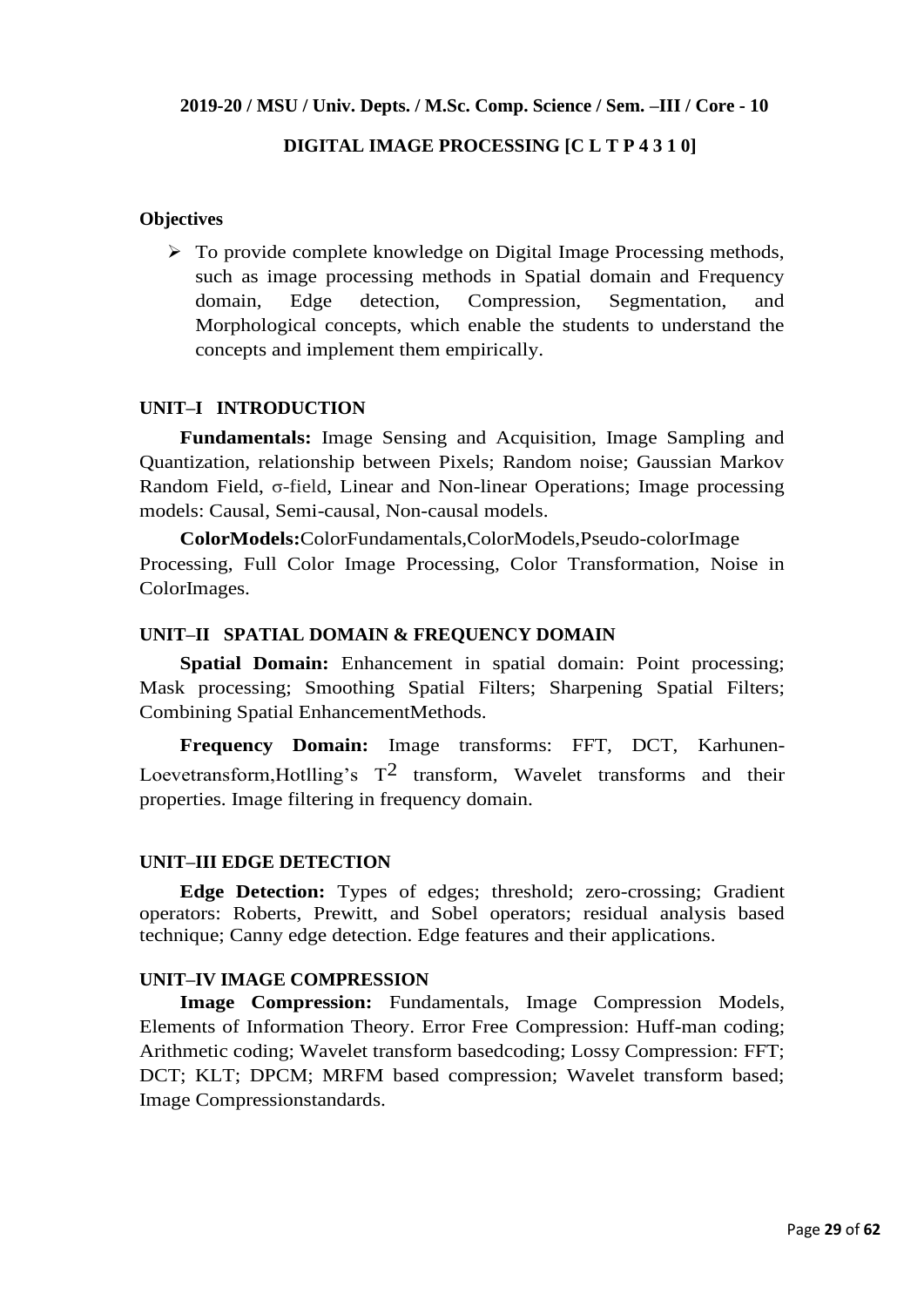## **UNIT–V IMAGE SEGMENTATION**

**Image Segmentation:** Detection and Discontinuities: Edge Linking and Boundary Deduction; Threshold; Region-Based Segmentation. Segmentation by Morphological watersheds. The use of motion in segmentation, Image Segmentation based onColor.

**Morphological Image Processing:** Erosion and Dilation, Opening and Closing, Hit-Or-Miss Transformation, Basic Morphological Algorithms, Gray-Scale Morphology.

#### **Outcomes**

At the end of this course, students should able to

- ➢ Review the fundamental concepts of a digital image processing system and Analyze images in the frequency domain usingvarioustransforms.
- $\triangleright$  Evaluate the techniques for image enhancement andimage restoration. Categorize various compressiontechniques.
- ➢ Interpret Image compression standards, and Interpret image segmentation and representationtechniques.
- ➢ Gain idea to process various image used in various fields such as weather forecasting, Diagnosis of various disease using image such as tumor, canceretc.

## **Text Books**

- 1. Rafael Gonzalez, Richard E. Woods, "Digital Image Processing", Fourth Edition, PHI/Pearson Education,2013.
- 2. A. K. Jain, Fundamentals of Image Processing, Second Ed., PHI, New Delhi,2015.

## **References**

- 1. B. Chan la, D. DuttaMajumder, "Digital Image Processing and Analysis", PHI,2003.
- 2. Nick Elford, "Digital Image Processing a practical introducing using Java", Pearson Education,2004.
- 3. Todd R.Reed, "Digital Image Sequence Processing, Compression, and Analysis", CRC Press,2015.
- 4. L.Prasad, S.S.Iyengar, "Wavelet Analysis with Applications to Image Processing", CRC Press,2015.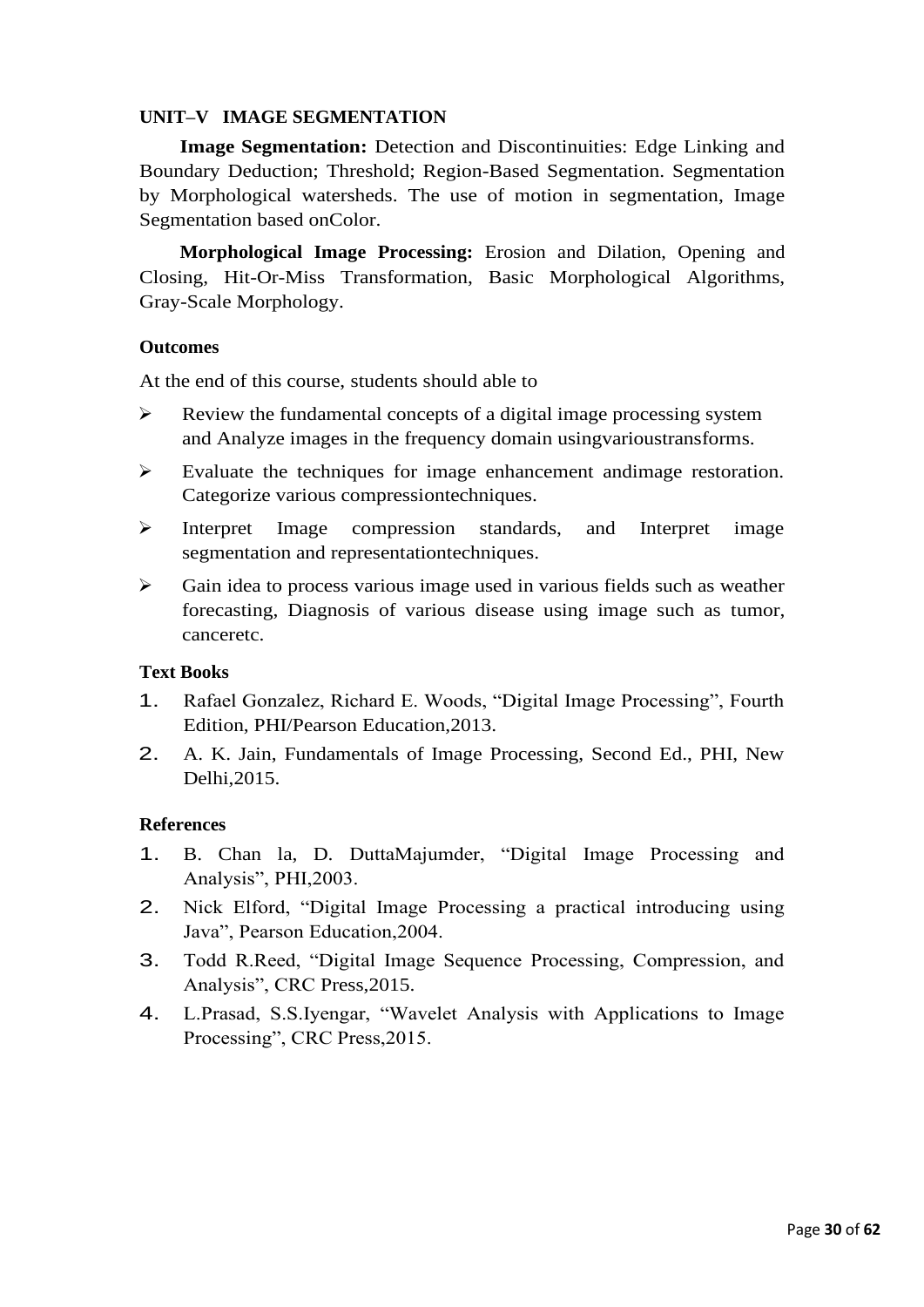## **INTERNET OF THINGS [ C L T P 4 3 1 0 ]**

#### **Objective**

➢ In order to gain knowledge on bases of Internet of Things (IoT), IoT Architecture, and the Protocols related to IoT; and understand the concept of the Web of Thing and the relationship between the IoT and WoT.

## **UNIT I INTRODUCTION**

**INTRODUCTION To IoT**: Internet of Things - Physical Design- Logical Design- IoT Enabling Technologies - IoT Levels and Deployment Templates - Domain Specific IoTs - IoT and M2M - IoT System Management with NETCONF-YANG- IoTPlatformsDesign Methodology.

## **UNIT II ARCHITECTURE**

**IoT ARCHITECTURE**: M2M high-level ETSI architecture - IETF architecture for IoT - OGC architecture - IoT reference model - Domain model - information model - functional model - communication model - IoT reference architecture

#### **UNIT III PROTOCOLS**

**IoT PROTOCOLS:** Protocol Standardization for IoT – Efforts – M2M and WSN Protocols – SCADA and RFID Protocols – Unified Data Standards – Protocols – IEEE 802.15.4 – BACNet Protocol – Modbus– ZigbeeArchitecture– Networklayer–6LowPAN-CoAP-Security

#### **UNIT IV WEB OF THINGS**

**WEB OF THINGS:** Web of Things versus Internet of Things – Two Pillars of the Web – Architecture Standardization for WoT– Platform Middleware for WoT – Unified Multitier WoT Architecture – WoTPortals and Business Intelligence.Cloud of Things: Grid/SOA and Cloud Computing – Cloud Middleware – Cloud Standards – Cloud Providers and Systems – Mobile Cloud Computing – TheCloud of ThingsArchitecture.

## **UNIT V APPLICATIONS**

**APPLICATIONS:** The Role of the Internet of Things for Increased Autonomy and Agility in Collaborative Production Environments - Resource Management in the Internet of Things: Clustering, Synchronisation and Software Agents. Applications - Smart Grid – Electrical Vehicle Charging.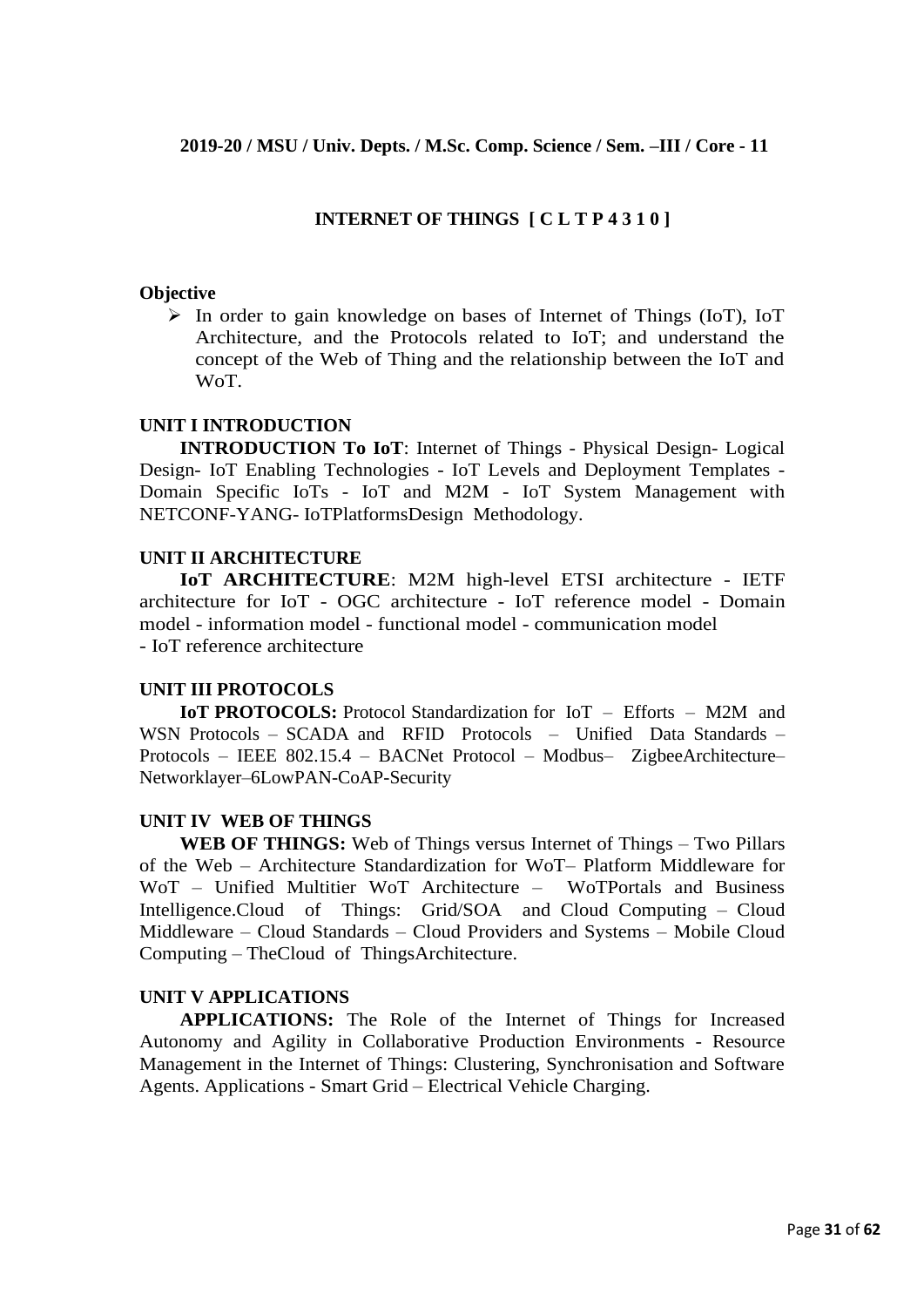## **Outcomes**

At the end of this course, students should be able to

- ➢ Gain the basic knowledge about IoT and they will be able to use IoT related products in reallife.
- ➢ It helps to rely less on physical resources and started to do their worksmarter.

## **Reference Books:**

- 1. ArshdeepBahga, Vijay Madisetti, "Internet of Things A hands- on approach", Universities Press,2015.
- 2. Dieter Uckelmann, Mark Harrison, Michahelles, Florian (Eds), "Architecting the Internet of Things", Springer,2011.
- 3. Jan Ho¨ ller, VlasiosTsiatsis , Catherine Mulligan, Stamatis , Karnouskos, Stefan Avesand. David Boyle, "From Machine-to- Machine to the Internet of Things - Introduction to a New Age of Intelligence", Elsevier,2014.
- 4. Networks, Crowds, and Markets: Reasoning About a Highly Connected World - David Easley and Jon Kleinberg, Cambridge University Press - 2010.
- 5. Olivier Hersent, David Boswarthick, Omar Elloumi , "The Internet ofThings–KeyapplicationsandProtocols",Wiley,2012.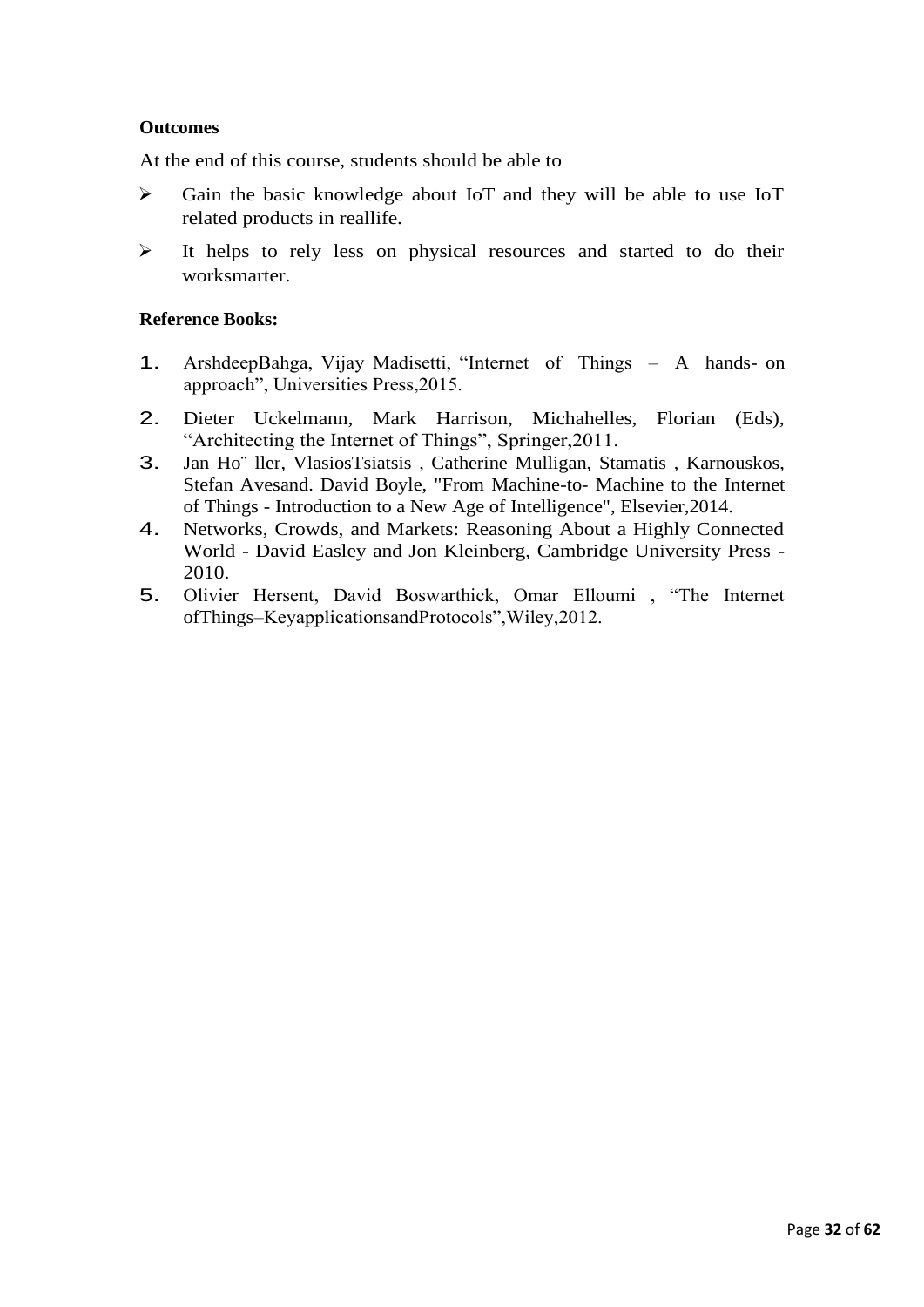**2019-20 / MSU / Univ. Depts. / M.Sc. Comp. Science / Sem. –III / Core - 12**

## **MACHINE LEARNING [ C L T P 4 3 1 0 ]**

## **Objectives**

- ➢ To Learn about Machine Intelligence and Machine Learning applications
- ➢ To implement and apply machine learning algorithms to realworldapplications.
- ➢ To identify and apply the appropriate machine learning technique to classification, pattern recognition, optimization and decision problems.
- ➢ To understand how to perform evaluation of learning algorithms and modelselection.

## **UNIT I INTRODUCTION**

Learning Problems – Perspectives and Issues – Concept Learning – Version Spaces andCandidate Eliminations – Inductive bias – Decision Tree learning – Representation – Algorithm – Heuristic Space Search.

## **UNITIINEURALNETWORKSANDGENETICALGORITHMS**

NeuralNetworkRepresentation – Problems – Perceptrons – Multilayer Networks and BackPropagationAlgorithms–AdvancedTopics–GeneticAlgorithms– Hypothesis Space Search – Genetic Programming – Models of Evaluation andLearning.

#### **UNIT III BAYESIAN AND COMPUTATIONAL LEARNING**

Bayes Theorem –Concept Learning – Maximum Likelihood – Minimum Description Length Principle – Bayes Optimal Classifier – Gibbs Algorithm – Naïve Bayes Classifier – Bayesian Belief Network– EM Algorithm – Probability Learning – Sample Complexity – Finite and Infinite Hypothesis Spaces – Mistake BoundModel.

#### **UNIT IV**INSTANT BASED LEARNING

K- Nearest Neighbour Learning – Locally weighted Regression – Radial Basis Functions – Case Based Learning.

#### **UNIT V ADVANCEDLEARNING** :

Learning Sets of Rules – Sequential Covering Algorithm – LearningRule Set – First Order Rules – Sets of First Order Rules – Induction on Inverted Deduction – Inverting Resolution – Analytical Learning –Perfect Domain Theories – Explanation Base Learning– FOCL Algorithm – Reinforcement Learning – Task – Q-Learning – Temporal DifferenceLearning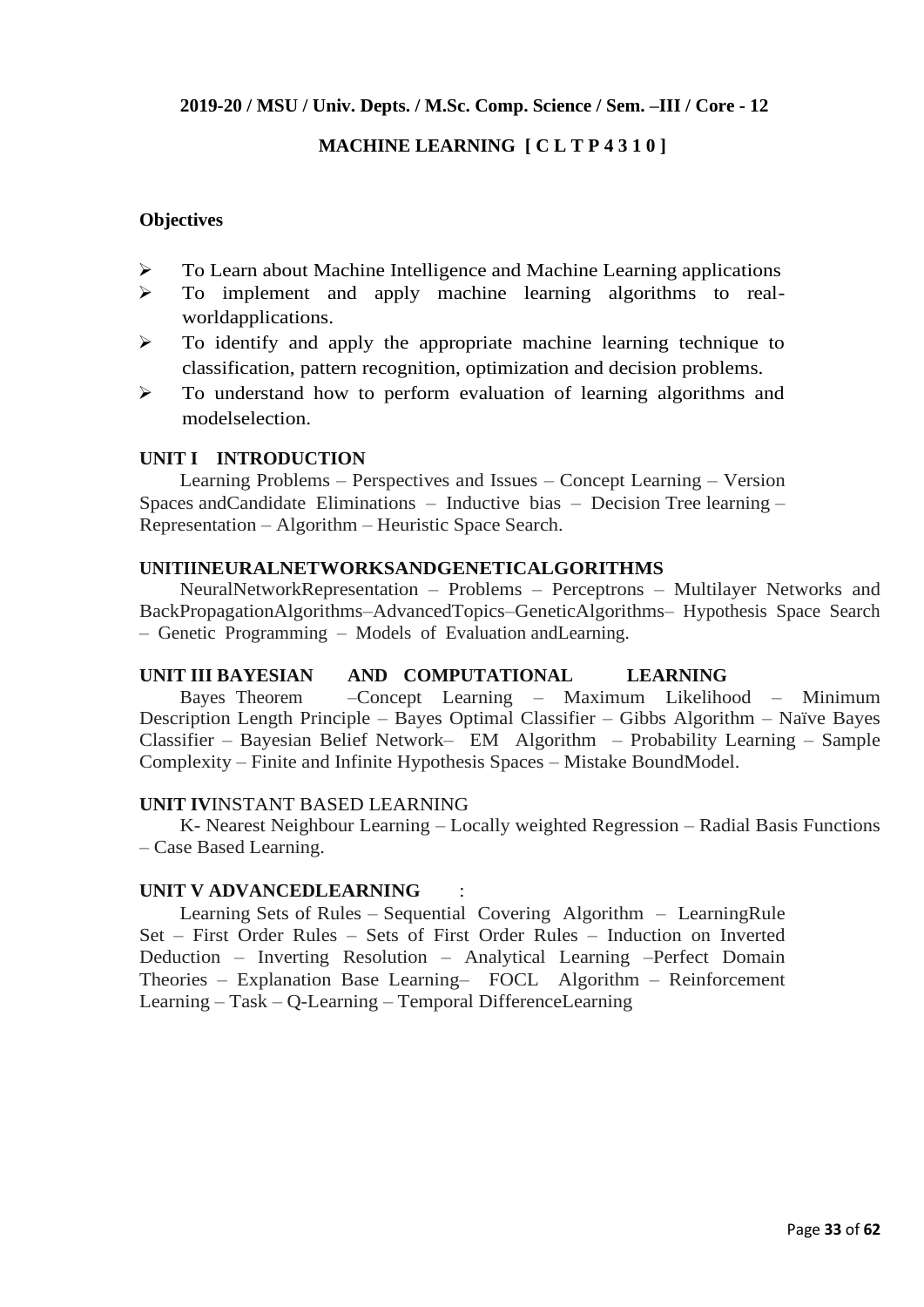## **Outcomes**

On completion of the course students will be expected to:

- ➢ Have a good understanding of the fundamental issues and challenges of machine learning: data, model selection, model complexity,etc.
- ➢ Have an understanding of the strengths and weaknesses of many popular machine learningapproaches.
- ➢ Appreciate the underlying mathematical relationships within and across Machine Learning algorithms and the paradigms of supervised and unsupervisedlearning.
- ➢ Be able to design and implement various machine learning algorithms in a range of real-worldapplications.

## **TEXT BOOK**

1. Tom M. Mitchell, ―Machine Learning, McGraw-Hill Education (India) Private Limited, 2013.

## **REFERENCES**

- 1. EthemAlpaydin, ―Introduction to Machine Learning (Adaptive ComputationandMachine Learning), The MIT Press 2004.
- 2. Stephen Marsland, ―Machine learning: An Algorithmic Perspective, CRC Press,2009.
- 3. Michael Affenzeller, Stephan Winkler, Stefan Wagner, Andreas Beham, "Genetic Algorithms and Genetic Programming", CRC Press Taylor and FrancisGroup.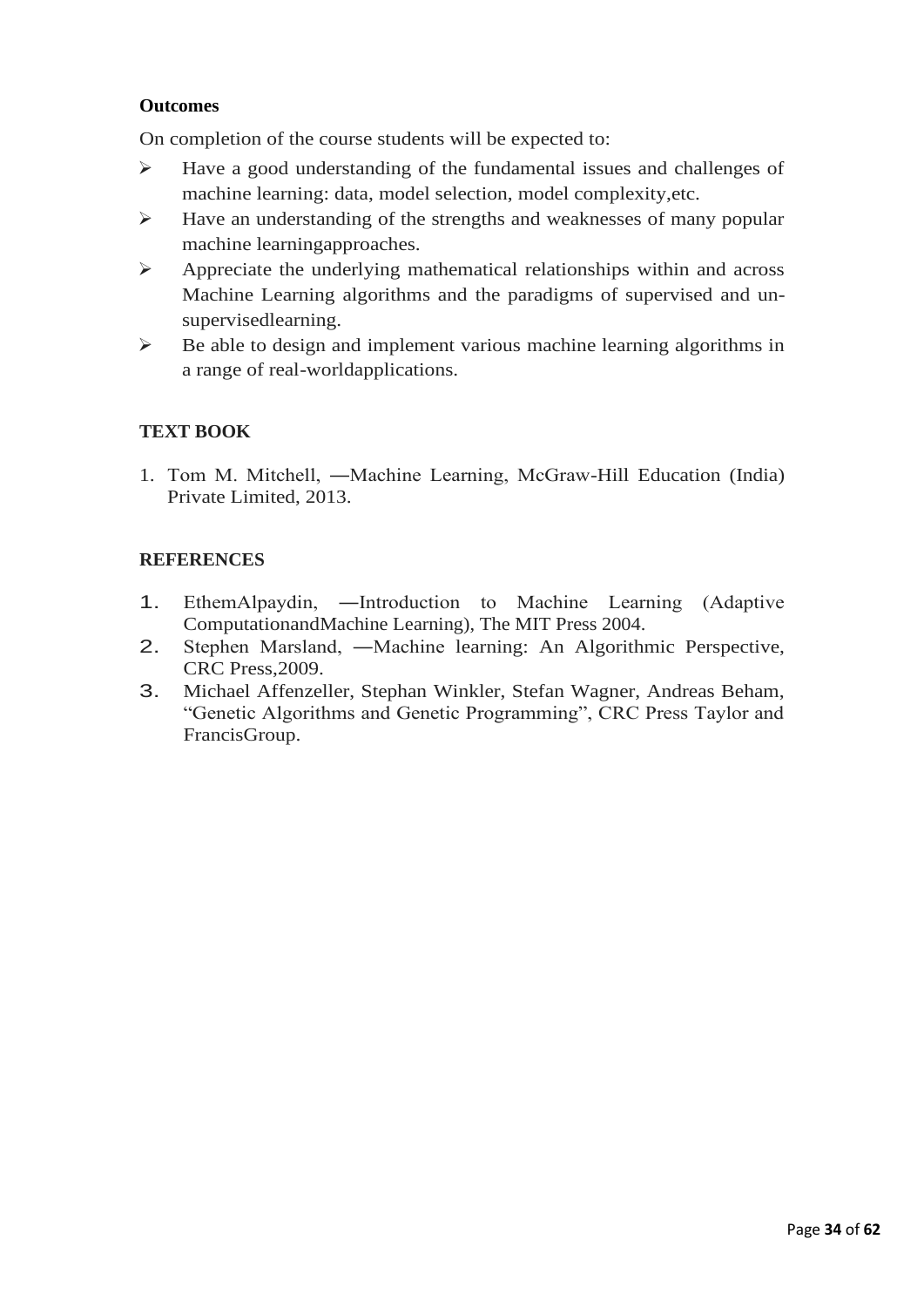# **2019-20 / MSU / Univ. Depts. / M.Sc. Comp. Science / Sem. –III / Supportive -2**

(MOOCs – Courses )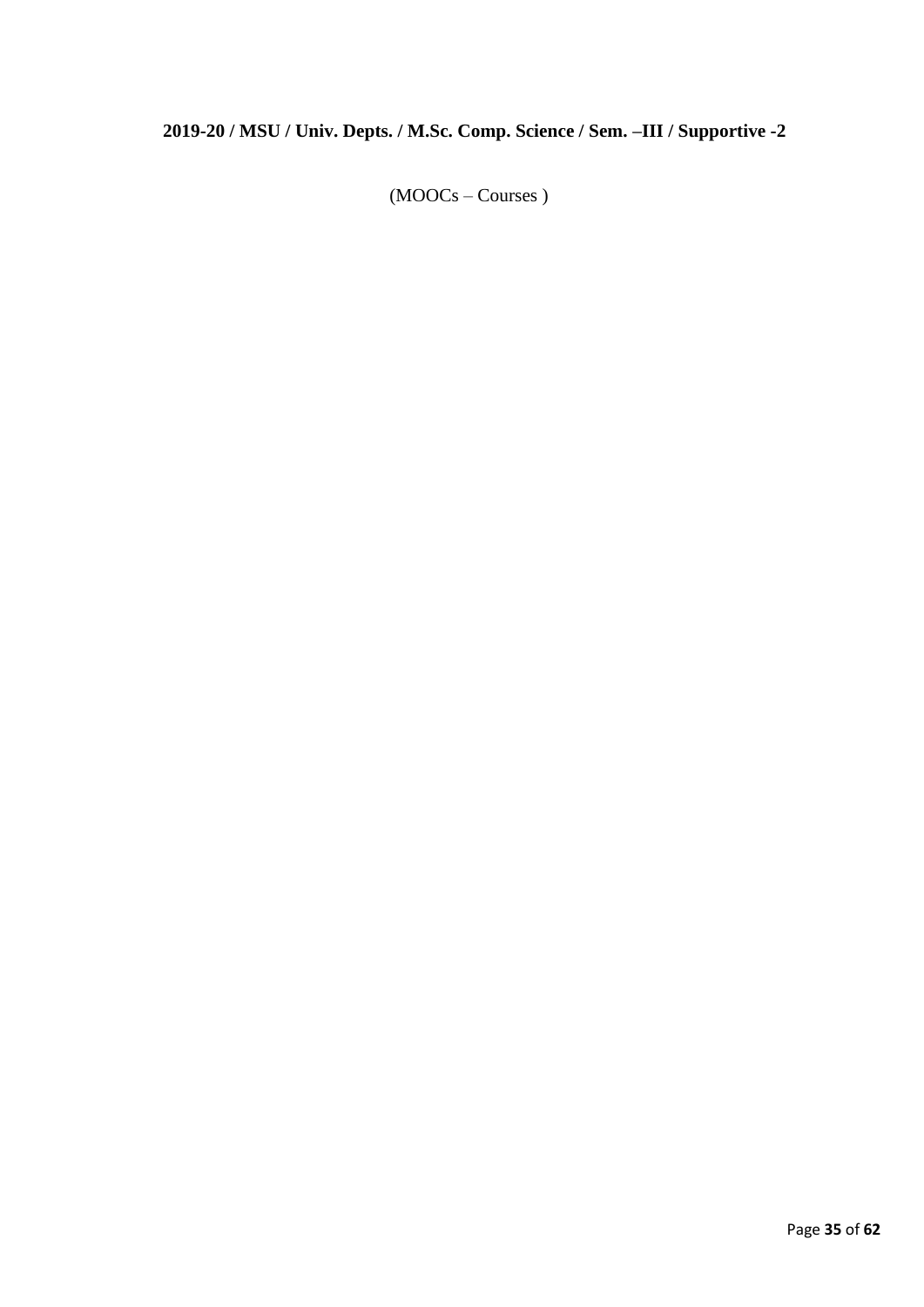## **2019-20 / MSU / Univ. Depts. / M.Sc. Comp. Science / Sem. –III / Practical - 5**

## **Digital Image Processing Laboratory [C L T P 2 0 0 3 ]**

## **List of Experiments**:

- **1.** Write a program in Matlab to convert Gray Scale image to Binary Image.
- **2.** Write a program in Matlab for finding Negative of an Image.
- **3.** Write a program in Matlab for Histogram Equalization.
- **4.** Write a program in Matlab for Arithmetic Operators using Image.
- **5.** Write a program in Matlab for Gaussian Low pass Filter.
- **6.** Write a program in Matlab for Gaussian High pass Filter.
- **7.** Write a program in Matlab for Homomorphic Filtering.
- **8.** Write a program in Matlab for Edge Detection.
- **9.** Write a program in Matlab for Erosion of an Image.
- **10.** Write a program in Matlab for Dilation of an Image.
- **11.** Write a program in Matlab for conversion between color spaces.
- **12.** Write a program in Matlab for Segmentation using watershed transform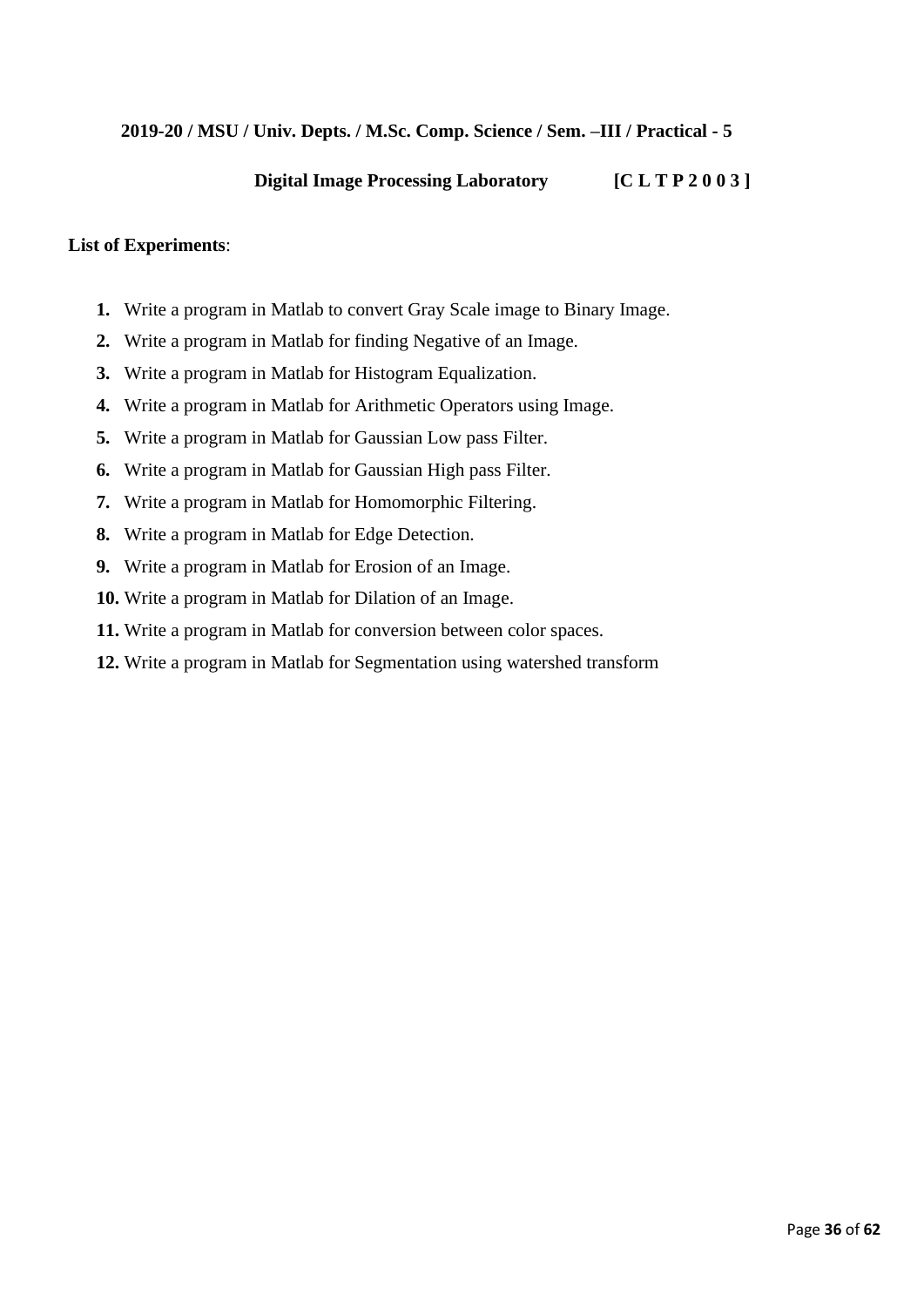**2019-20 / MSU / Univ. Depts. / M.Sc. Comp. Science / Sem. –III / Mini Project**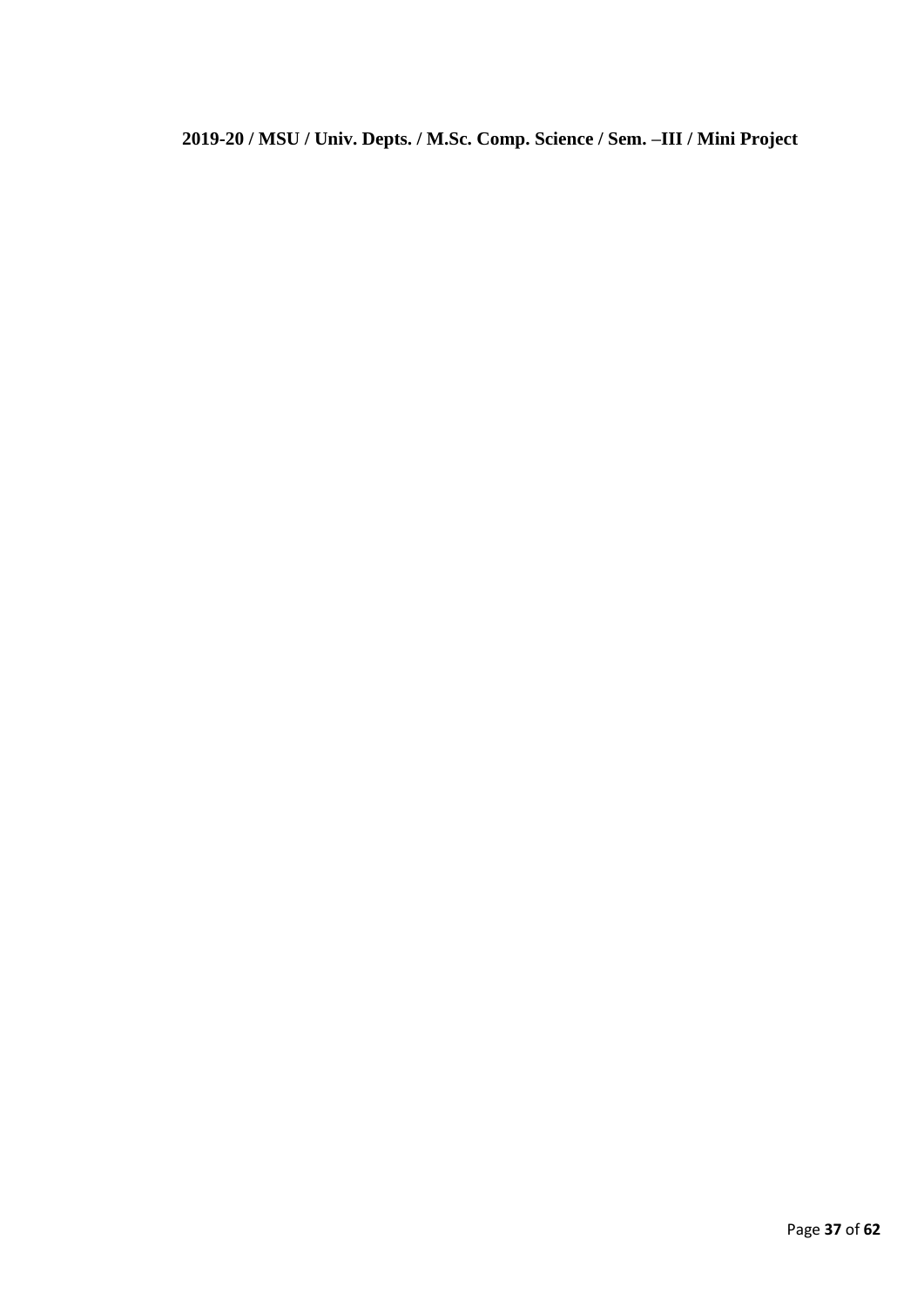**2019-20 / MSU / Univ. Depts. / M.Sc. Comp. Science / Sem. –IV / Major Project**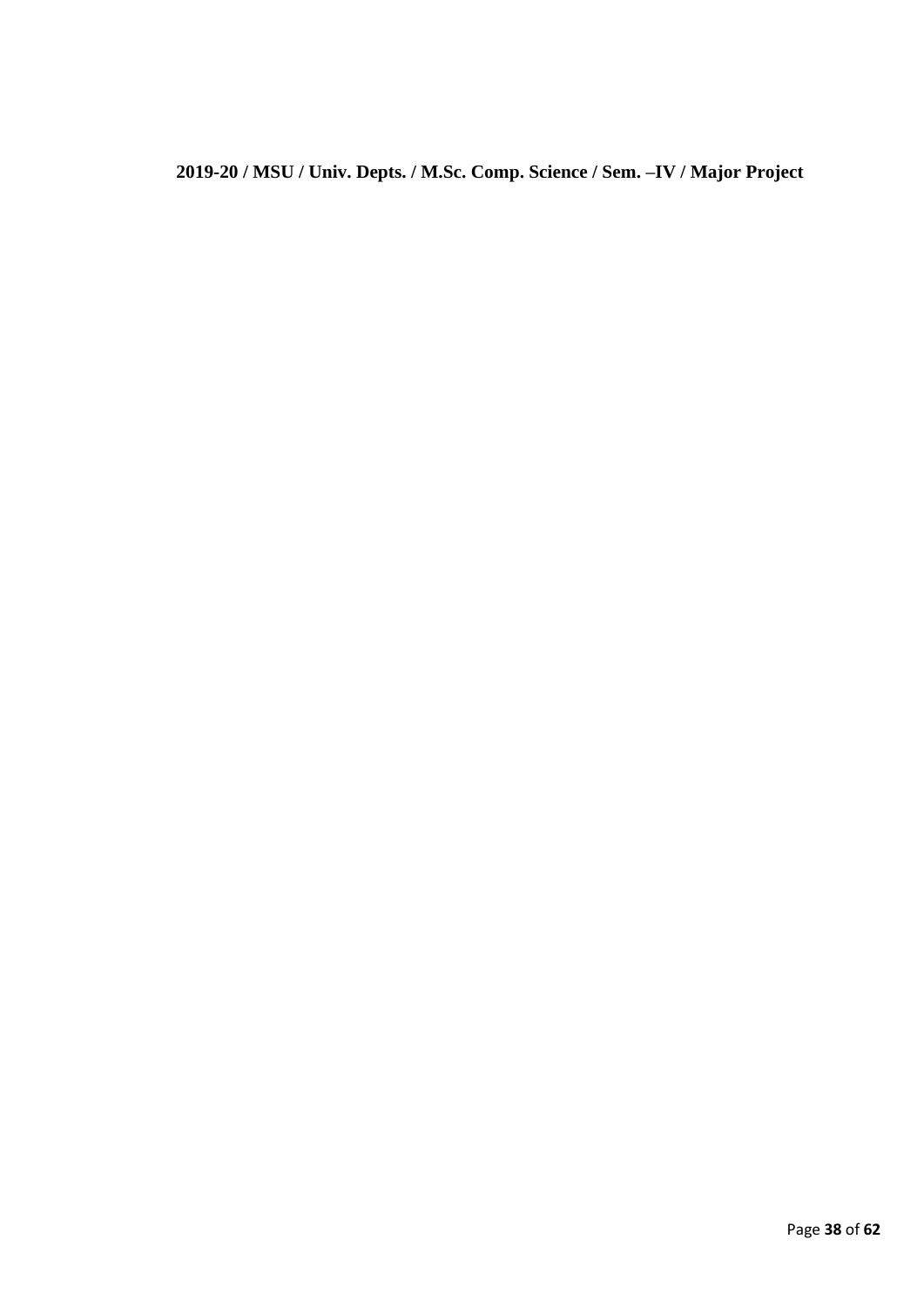#### **ELECTIVES**

# **2019-20 / MSU / Univ. Depts. / M.Sc. Comp. Science / Elective Papers ADVANCED COMPUTER NETWORKS [ C L T P 3 3 0 0 ]**

#### **Objectives**

- ➢ To study communication network protocols, different communication layerstructure
- ➢ To learn security mechanism for datacommunicaton

#### **Unit 1 INTRODUCTION**

Introduction – Network Hardware – Software – Reference Models – OSI and TCP/IP models – Example networks: Internet, 3G Mobile phone networks, Wireless LANs –RFID and sensor networks - Physical layer – Theoreticalbasis for data communication - guided transmission media

#### **Unit-2 WIRELESS TRANSMISSION**

Wirelesstransmission - Communication Satellites – Digital modulation and multiplexing - Telephones network structure –local loop, trunks and multiplexing, switching.Data link layer: Design issues – error detection andcorrection.

#### **Unit 3 DATA LINK PROTOCOLS**

Elementary data link protocols - sliding window protocols – Example Data Link protocols – Packet over SONET, ADSL- Medium Access Layer– ChannelAllocationProblem–MultipleAccessProtocols.

#### **Unit 4 NETWORK LAYER**

Network layer - designissues - Routing algorithms - Congestion control algorithms – Quality of Service – Network layer of Internet- IP protocol– IPAddress–InternetControlProtocol.

## **Unit 5 TRANSPORT LAYER**

Transport layer – transport service- Elements of transport protocol - Addressing, Establishing &Releasinga connection – Error control, flow control, multiplexing and crash recovery - Internet Transport Protocol – TCP - NetworkSecurity: Cryptography.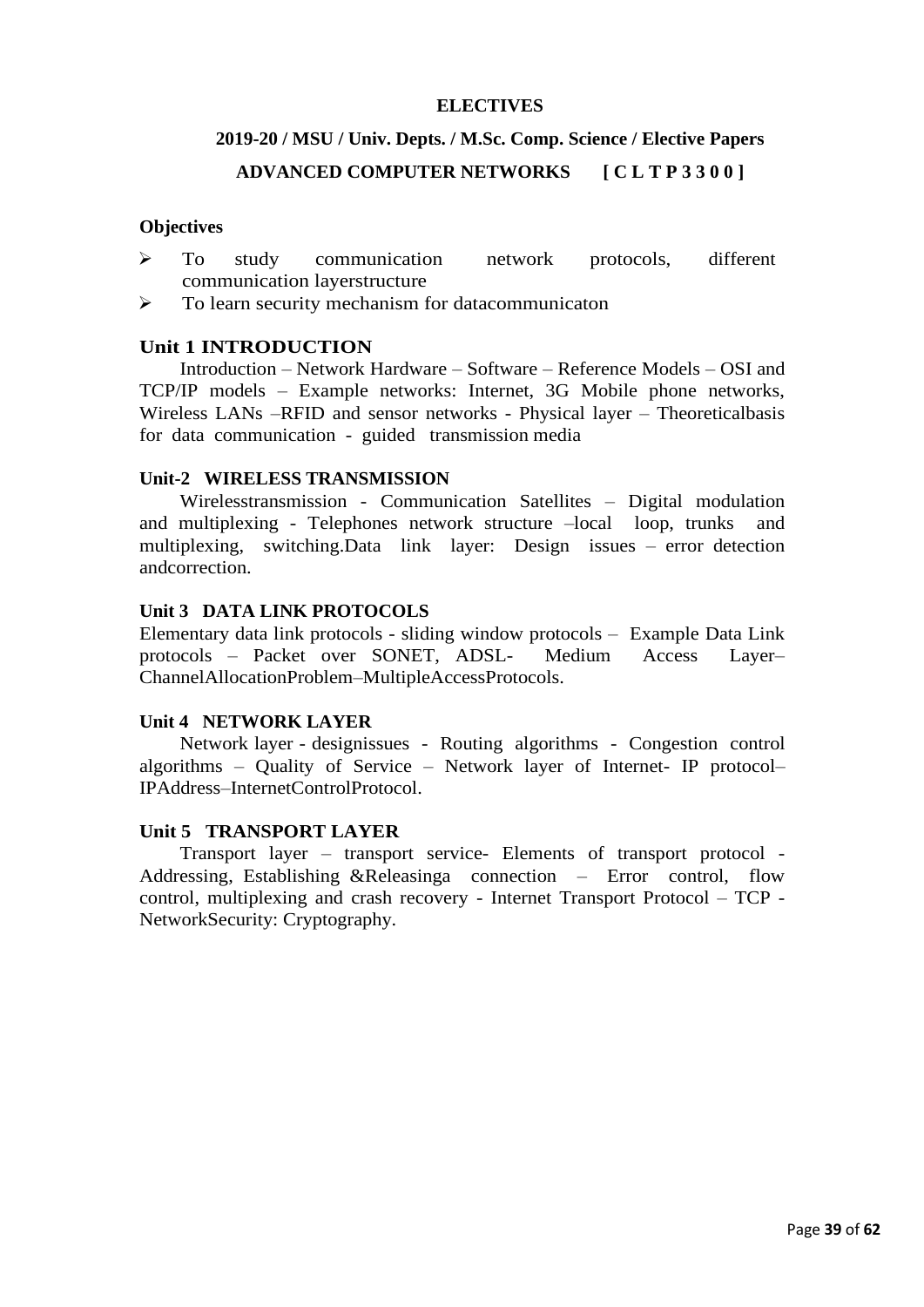## **Outcomes**

After the completion of this course students will be able to

- ➢ To master the terminology and concepts of the OSIreference model and the TCP‐IP referencemodel.
- ➢ To master the concepts of protocols, network interfaces, and design/performance issues in local area networks and wide area networks.
- ➢ To be familiar with wireless networking concepts, and be familiar with contemporary issues in networkingtechnologies.
- ➢ To be familiar with network tools and networkprogramming

#### **Text Book**

1. S. Tanenbaum, 2011, Computer Networks, Fifth Edition, Pearson Education,Inc.

## **Reference Books**

- 1. B. Forouzan, 1998, Introduction to Data Communications in Networking, Tata McGraw Hill, NewDelhi.
- 2. F.Halsall,1995,DataCommunications,ComputerNetworksand

Open Systems, Addison Wessley.

- 3. D. Bertsekas and R. Gallagher, 1992, Data Networks, Prentice hall of India, NewDelhi.
- 4. Lamarca, 2002, Communication Networks, Tata McGraw Hill, NewDelhi.
- 5. Teresa C.Piliouras, "Network Design Management and Technical Perspectives, Second Edition", Auerbach Publishers,2015.

#### **Website, E-learning resources**

1. <http://peasonhighered.com/tanenbaum>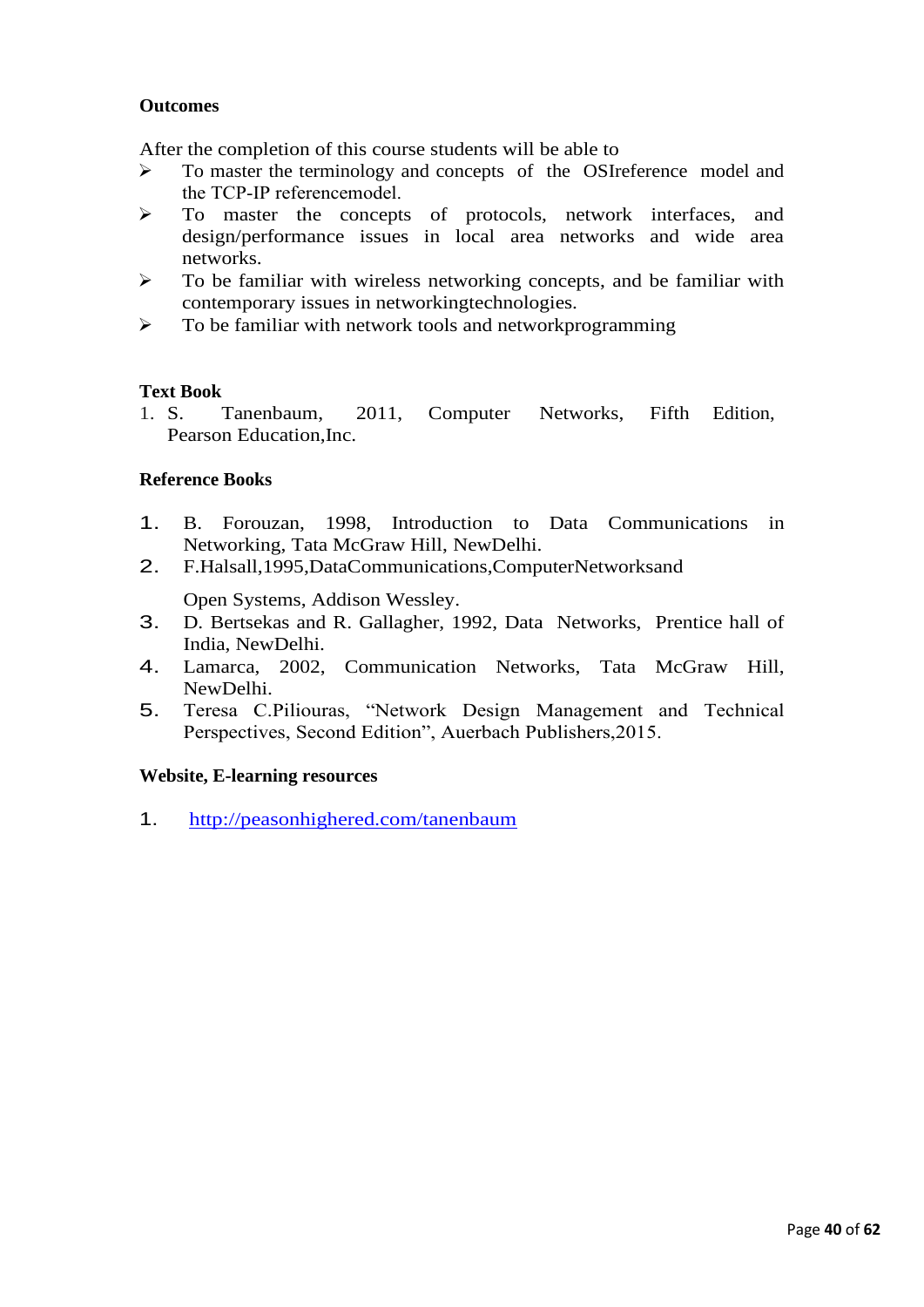## **CLOUD COMPUTING [ C L T P 3 3 0 0 ]**

#### **Objective**

- ➢ The objective of this course is to provide students with the comprehensive and in-depth knowledge of Cloud Computing concepts, technologies, architecture and applications by introducing and researching state-of-the-art in Cloud Computing fundamental issues, technologies, applications and implementations.
- ➢ Another objective is to expose the students to frontier areas of Cloud Computing and information systems, while providing sufficient foundations to enable further study andresearch.

#### **UNIT - I COMPUTING**

Cloud computing definition- Characteristics- Benefit-Challenges-Distributed Systems- Virtualization-Service-oriented computing- Utilityoriented computing- Building Cloud Computing environments- computing platforms & technologies - Cloud Models – Cloud Service Examples - Cloud Based Services & Applications - Cloud concepts and Technologies.

#### **UNIT – IIVIRTUALIZATION, CLOUD SERVICES AND PLATFORMS**

Virtualization: Virtualization- Characteristics- taxonomy-types- Pros and Cons- Examples Architecture: Reference model- types of clouds- Compute Service - Storage Services - Cloud Database Services - Application Services - Content Delivery Services - Analytics Services - Deployment And Management Service - Identity And Access Management Services - Open Source Private Cloud Software.

#### **UNIT – III CLOUD APPLICATION DESIGN AND DEVELOPMENT**

Design consideration- Reference Architecture for Cloud Application - Cloud Application Design Methodologies - Data Storage Approaches- Development in Python: Design Approaches – Application: Image Processing - DocumentStorage - Map Reduce - Social Media Analytics.

#### **UNIT –IV PYTHON FOR CLOUD**

Introduction-Installing Python- Data types & Data Structures- Control Flow-Functions- Modules- Packages- File Handling- Date/Time Operations – Classes- Python for Cloud:Amazon Web Services –Google Cloud Platform - Windows Azure –Map Reduced – Packages of Interest – Designing a RESTfulWebAPI.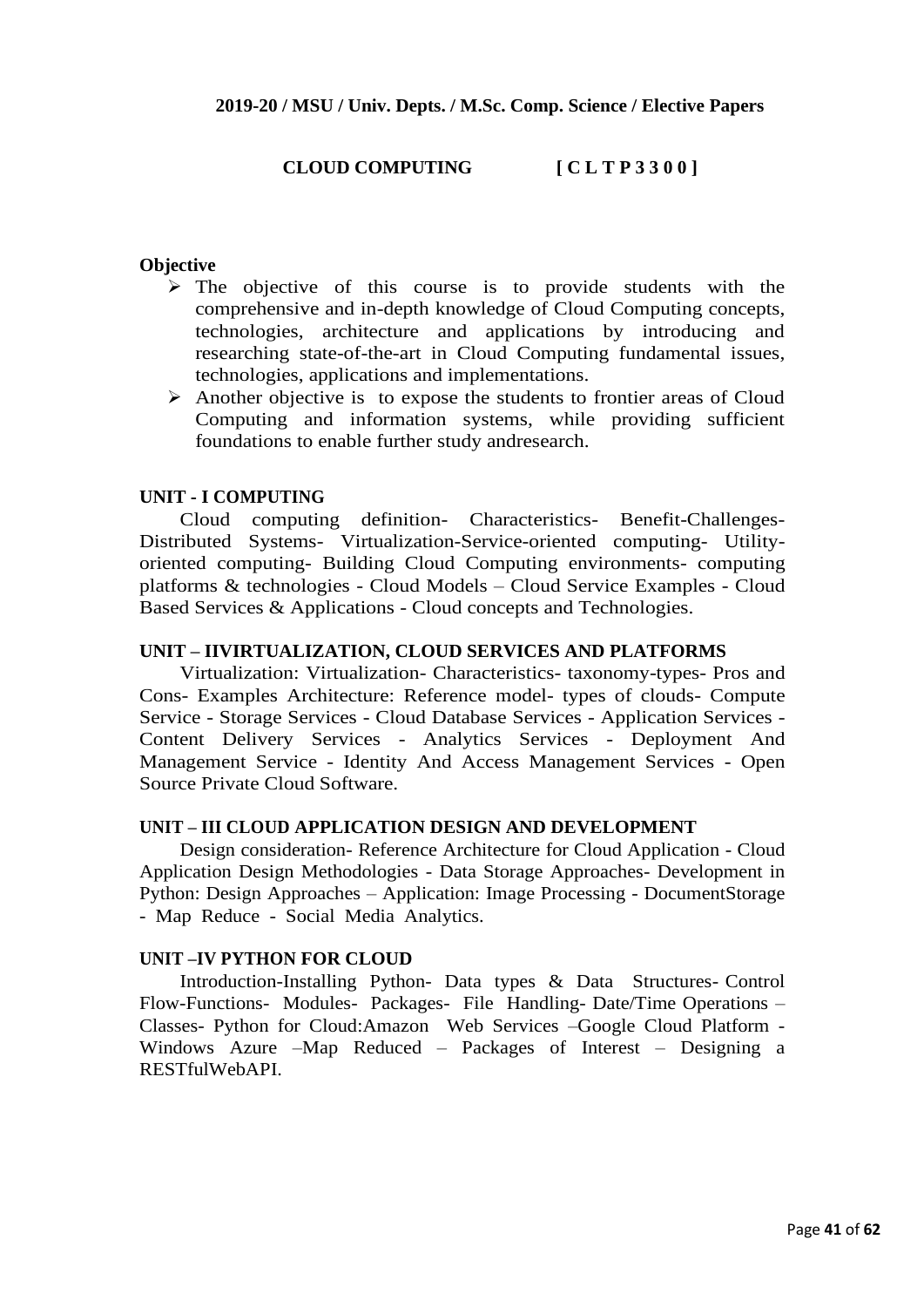## **UNIT – V BIG DATA ANALYTICS, MULTIMEDIA CLOUD & CLOUD SECURITY**

Big Data Analytics: Clustering Big data - Classification of Big Data – Recommendation systems. Multimedia Cloud: Case Study: Live Video Stream App - Streaming Protocols – Case Study: Video Transcoding App-Cloud Security: CSA Cloud Security Architecture -AuthenticationAuthorization -Identity and Access management - Data Security - Key Management-Auditing- Cloud for Industry, Healthcare & Education.

## **Outcome**

➢ Completing this course should provide you with a good understanding of cloud computing and a systematic knowledge of the fundamental technologies, architecture, and security.

## **Text Books**

- 1. Buyya, Vecciola and Selvi, Mastering Cloud Computing: Foundations and Applications Programming, Tata McGraw Hill, 2013.
- 2. ArshdeepBahga, Vijay Madisetti, "Cloud Computing: A Hands– OnApproach"Universitiespress(India)Pvt.limited2016.

## **References:**

- 1. Rittinghouse and Ransome, Cloud Computing: Implementation, Management, and Security, CRC Press,2016.
- 2. Michael Miller "Cloud Computing Web based application that change the way you work and collaborate online". Pearson edition,2008.
- 3. Kris Jamsa, Cloud Computing: SaaS, PaaS, IaaS, Virtualization, BusinessModels, Mobile,Security and More, Jones & Bartlett Learning, 2012.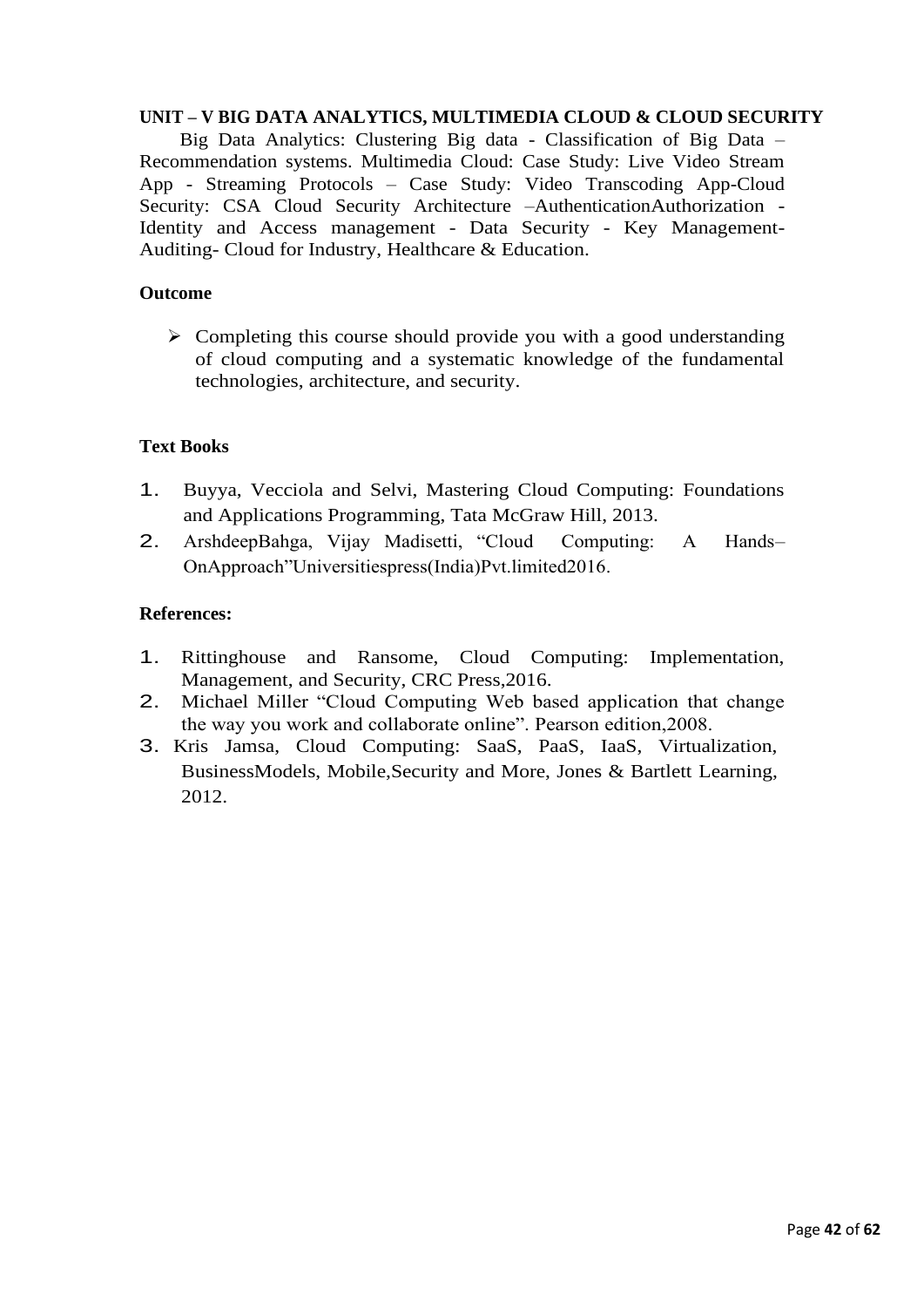## **2019-20 / MSU / Univ. Depts. / M.Sc. Comp. Science / Elective Papers**

## **THEORY OF COMPUTATION [ C L T P 3 3 0 0 ]**

#### **Objectives**

➢ The learning objectives of this course are to introduce students to the mathematical foundations of computation including automata theory; the theory of formal languages and grammars; the notions of algorithm, decidability, complexity, and computability. To enhance/develop students' ability to understand and conduct mathematical proofs for computation andalgorithms.

#### **Unit 1 INTRODUCTION**

Introduction to formal proof – Additional forms of proof – Inductive proofs –Finite. Automata (FA) – Deterministic Finite Automata (DFA) – Nondeterministic Finite.Automata (NFA) – Finite Automata with Epsilontransitions.

#### **Unit 2 EXPRESSION**

Regular Expression – FA and Regular Expressions – Proving languages not to be regular – Closure properties ofregular languages – Equivalence and minimization ofAutomata.

## **Unit 3GRAMMAR**

Context-Free Grammar (CFG) – Parse Trees – Ambiguity in grammars and languages – Definition of the Pushdown automata – Languages of  $\qquad a$ Pushdown Automata– Equivalence of Pushdown automata and CFG– Deterministic PushdownAutomata.

#### **Unit 4 NORAML FORMS**

Normal forms for CFG – Pumping Lemma for CFL – Closure Propertiesof CFL – Turing Machines – Programming Techniques for TM. AlanguagethatisnotRecursivelyEnumerable(RE).

#### **Unit 5 CLASSES**

An undecidable problem RE – Undecidable problems about Turing Machine – Post's Correspondence Problem – The classes P and NP.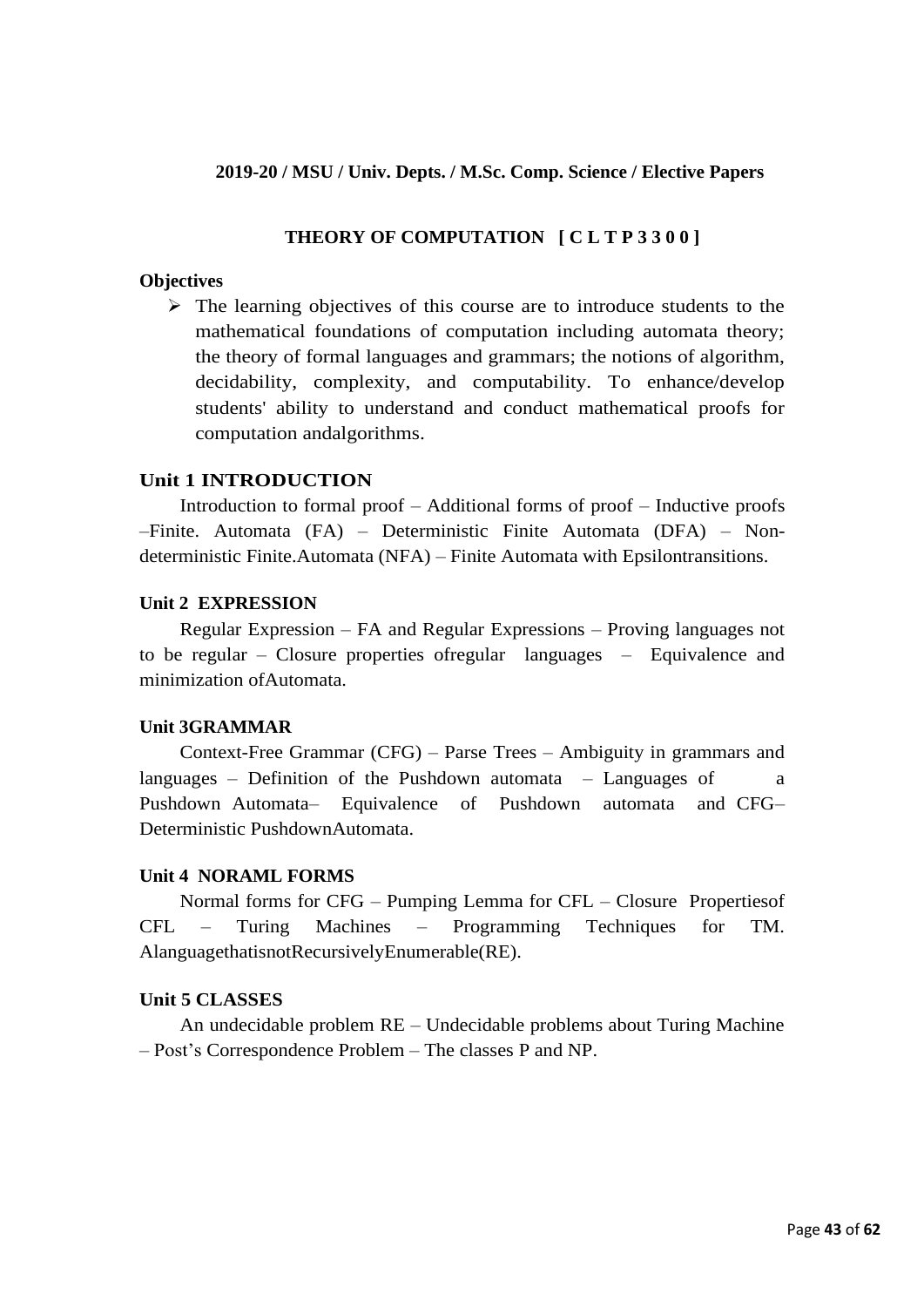## **Outcomes**

After completing this course, students will be able to:

- ➢ Analyse and design finite automata, pushdown automata, Turing machines, formal languages, andgrammars.
- ➢ Demonstrate their understanding of key notions, such as algorithm, computability, decidability, and complexity through problemsolving.
- ➢ Prove the basic results of the Theory of Computation, state and explain the relevance of the Church-Turingthesis.

## **Textbook**

- 1. Peter Linz, "An Introduction to Formal Languages and Automata", Third Edition ,Narosa,2005
- 2. J.E. Hopcroft, R. Motwani and J.D. Ullman, "Introduction to Automata Theory, Languages and Computations", second Edition, Pearson Education,2007.

## **Reference Books**

- 1. H.R. Lewis and C.H. Papadimitriou, "Elements of the theory of Computation", Second Edition, Pearson Education,2003.
- 2. Thomas A. Sudkamp," An Introduction to the Theory of Computer Science,Languages and Machines", Third Edition, Pearson Education,2007.
- 3. Raymond Greenlaw an H.James Hoover, " Fundamentals of Theory of Computation, Principles and Practice", Morgan Kaufmann Publishers,1998.
- 4. MichealSipser, "Introduction of the Theory and Computation", Thomson Brokecole,1997.
- 5. J. Martin, "Introduction to Languages and the Theory of computation," Third Edition, Tata McGraw Hill,2007.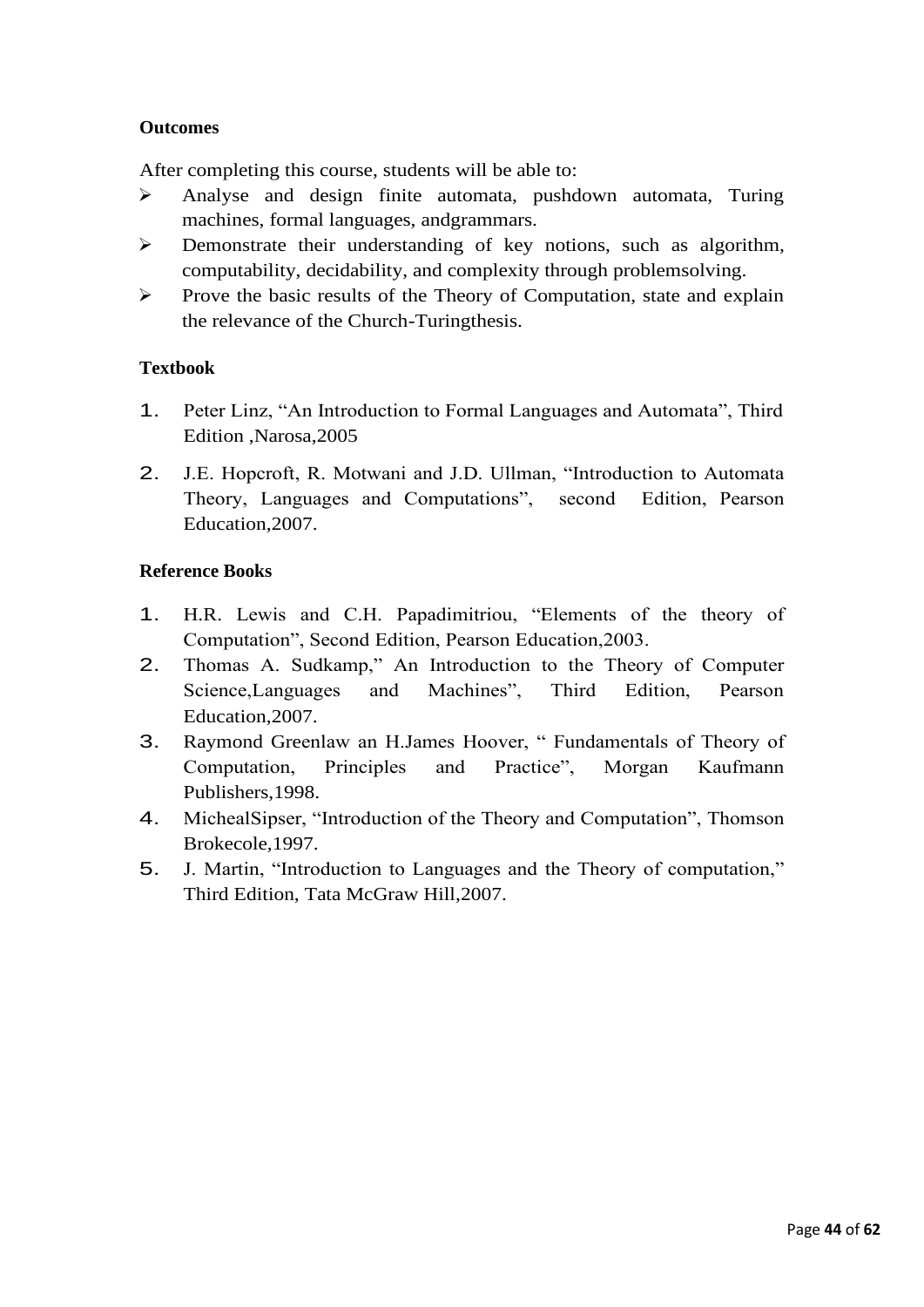## **EMBEDDED SYSTEMS [ C L T P 3 3 0 0 ]**

## **Objective**

This course will enable studentsto:

- ➢ Understand the basic hardware components and their selection method based on the characteristics and attributes of anembeddedsystem.
- ➢ Describe the hardware software co-design and firmware design approaches
- ➢ Know the RTOS internals, multitasking, task scheduling, task communication andsynchronization
- ➢ Learn the development life cycle of embeddedsystem

#### **Unit I INTRODUCTION**

Introduction to Embedded system - Embedded system vs General computing systems - History - Classification - Major Application AreasPurpose of Embedded systems - Smart running shoes: The innovative bonding of lifestyle with embedded technology. Characteristics and Quality Attributes of Embeddedsystems

## **Unit II EMBEDDED SYSTEM**

Elements of an Embedded system - core of the embedded system: General purpose and domain specific processors, ASICs, PLDs, COTSMemory - Sensors and Actuators - Communication Interface: Onboard and External Communication Interfaces - Embedded Firmware - Reset circuit, Brown-out protection circuit, Oscillator unit, Real-time clock, and Watchdog timer - PCB and PassiveComponents

#### **Unit III APPLICATIONS**

EmbeddedSystems-Washing machine: Application-specific Automotive: Domainspecific.Hardware Software Co-Design - Computational Models - Embedded Firmware Design Approaches - Embedded Firmware Development Languages - Integration and testing of Embedded Hardware and firmware.

#### **Unit IV DESIGNS**

RTOS based Embedded System Design: Operating System Basics - Types of operating Systems - Tasks, process and Threads - Multiprocessing and Multitasking - Task Scheduling- Task Communication - Task Synchronisation - Device Drivers - choosing an RTOS.

#### **Unit V COMPONENTS**

Components in embedded system development environment, Files generated during compilation, simulators, emulators and debugging - Objectives of Embedded product Development Life Cycle –DifferentPhasesof EDLC - EDLC Approaches - Trends in Embedded Industry - Case Study: Digital Clock.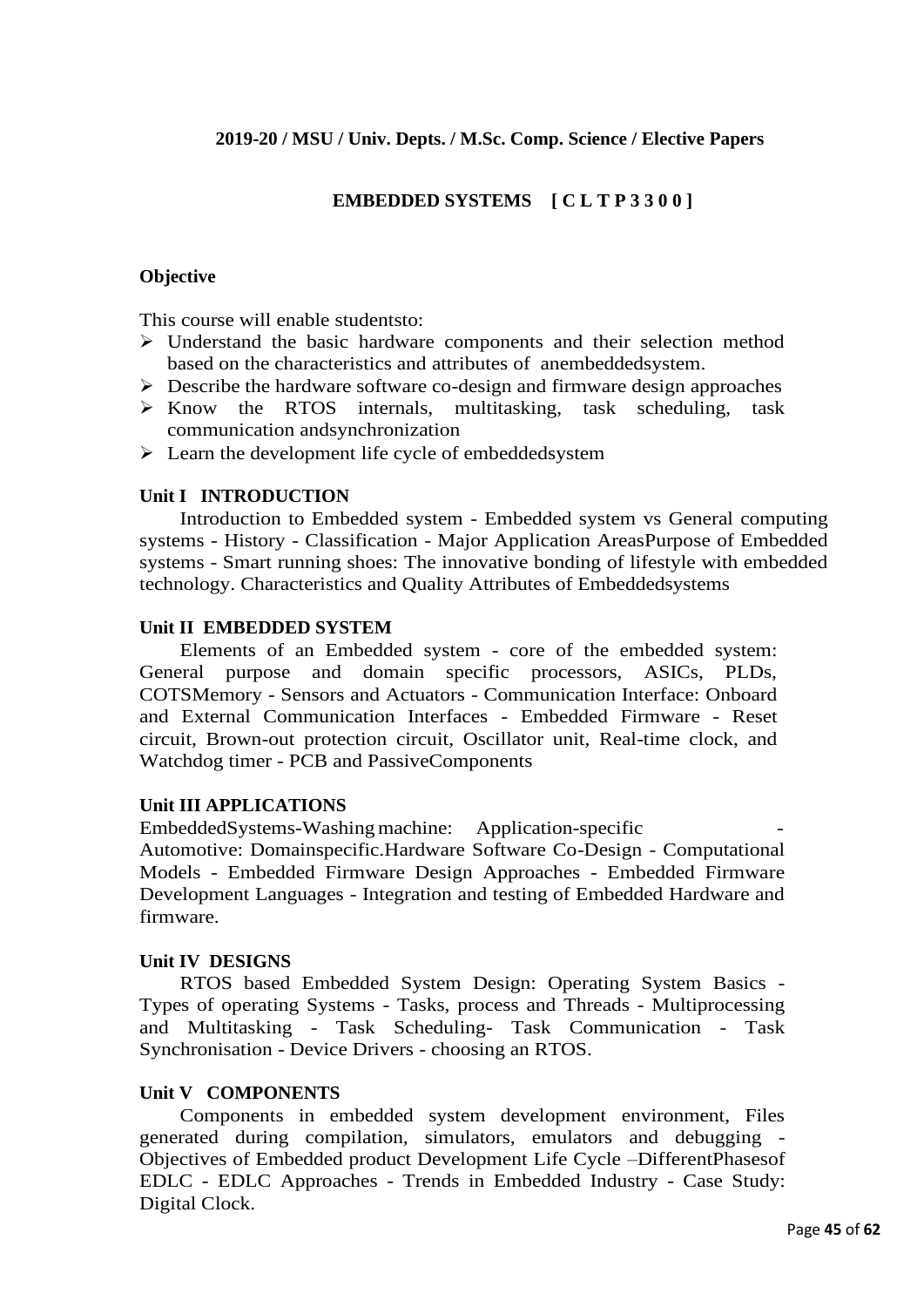## **Outcomes**

Students are able to

- $\triangleright$  Describe the differences between the general computing system and the embedded system, also recognize the classification of embeddedsystems.
- ➢ Become aware of interrupts, hyper threading and software optimization.
- ➢ DesignrealtimeembeddedsystemsusingtheconceptsofRTOS.

## **Text Book**

1. K. V. Shibu, "Introduction to embedded systems", TMH education Pvt. Ltd.2009.

## **Reference Books**

- 1. Raj Kamal, "Embedded Systems: Architecture, Programming and Design", TMH. Second Edition2009
- 2. Frank Vahid, Tony Givargis, "Embedded System Design", John Wiley. Third Edition2006
- 3. Cliff Young, Faraboschi Paolo, and Joseph A. Fisher, "Embedded Computing: A VLIW Approach to Architecture, Compilers and Tools", Morgan Kaufmann Publishers, An imprint of Elsevier, 2005.
- 4. David E. Simon, "An Embedded Software Primer" Pearson Education,1999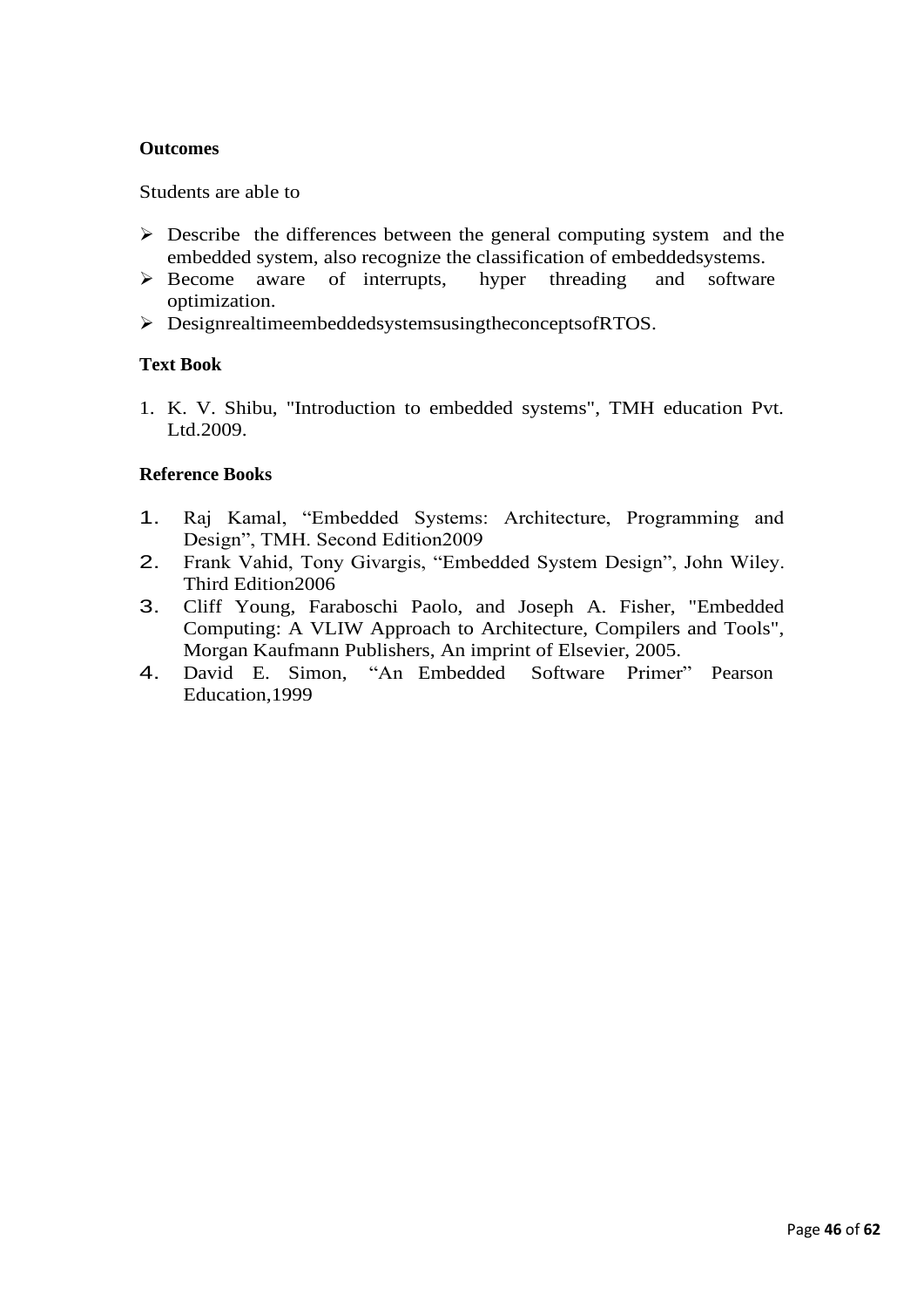## **NATURAL LANGUAGE PROCESSING [C L T P 3 3 0 0]**

**Objectives:**

| ODJECHVES:                                                                                        |   |
|---------------------------------------------------------------------------------------------------|---|
| To make the students to be competent enough to apply the NLP techniques to provide the solutions. |   |
| Unit I INTRODUCTION                                                                               | 9 |
| Introduction to NLP, Language Structure and Language Analyzer.                                    |   |
| Unit IIWORDS AND THEIR ANALYZER                                                                   | 9 |
| Words and Their Analyzer, Local Word Grouping, Paninian Grammar, Paninian Parser.                 |   |
| Unit III MACHINE TRANSLATION                                                                      | 9 |
| Machine Translation, Lexical Functional Grammar, LFG and Indian Languages.                        |   |
| Unit IV TREE ADJOING GRAMMAR                                                                      | 9 |
| Adjoining Grammar, Comparing TAG with PG.                                                         |   |
| Unit V GOVERNMENT AND BINDING                                                                     | 9 |
| Government and Binding, Comparing GB with PG.                                                     |   |
| <b>Outcomes:</b>                                                                                  |   |
| At the end of the course the students will be able to:                                            |   |
| $\checkmark$ Describe the various NLP techniques, Grammer, machine translation                    |   |
| $\checkmark$ Apply the NLP concepts to provide the solutions.                                     |   |
| <b>References:</b>                                                                                |   |
| 1. Natural Language Processing: A Paninian Perspective - AksharBharati, Chaitanya&Sangal - PHI -  |   |

- 2010
- 2. Natural Language Processing and Text mining Anne Kao Springer 2011
- 3. Natural Language Processing Semantic Aspects CRC Press 2013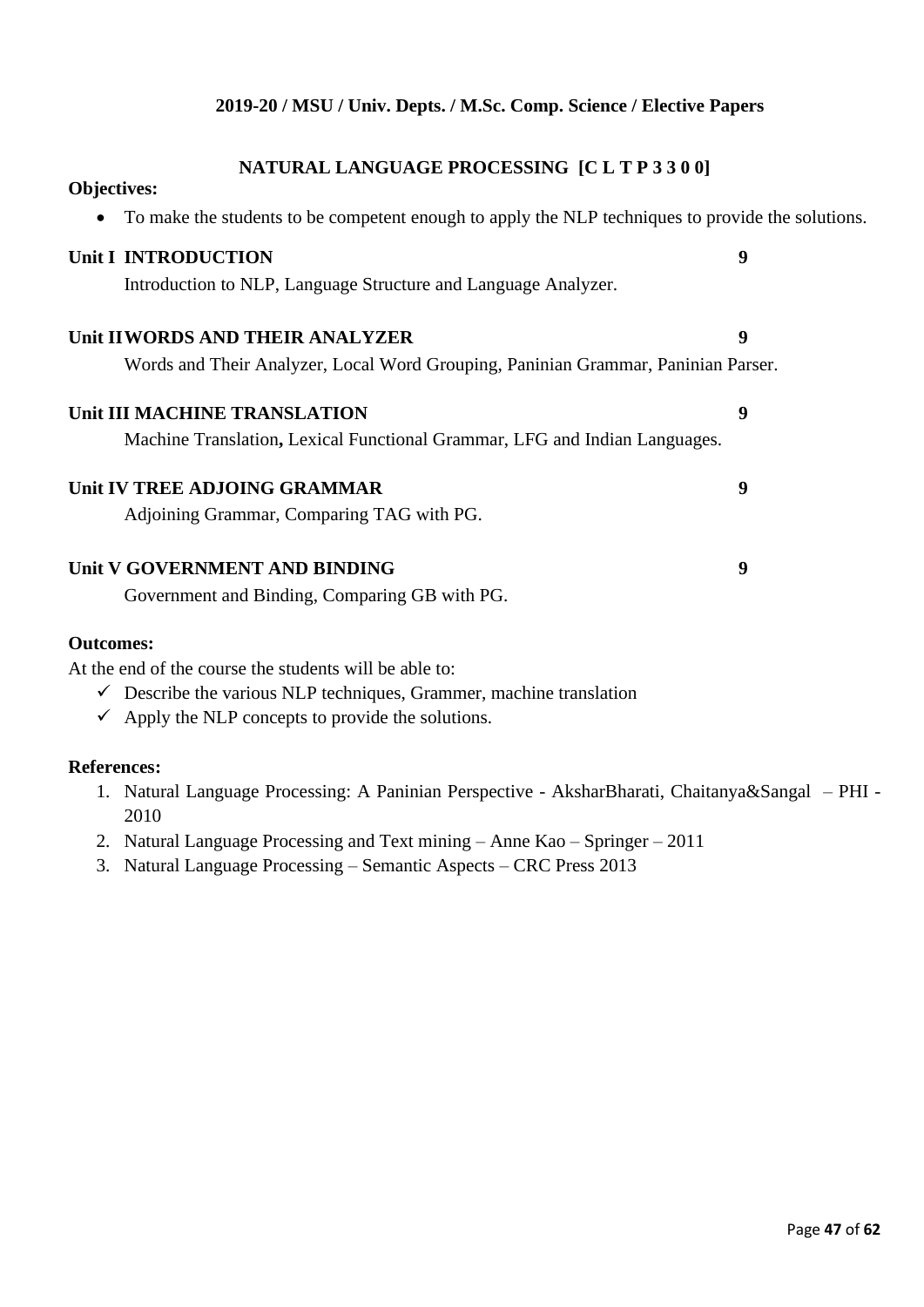## **DATA SCIENCE AND BIG DATA ANALYTICS [C L T P 3 3 0 0]**

#### **Objectives**

 $\triangleright$  The course provides grounding in basic and advanced methods to big data technology and tools, including MapReduce and Hadoop and its ecosystem.

#### **Unit I INTRODUCTION**

**Introduction to Big Data Analytics :** Big Data Overview – Data Structures – Analyst Perspective on Data Repositories - State of the Practice in Analytics – BI Versus Data Science - Current Analytical Architecture – Drivers of Big Data – Big Data Ecosystem - Data Ana lytics Lifecycle – Data Discovery – Data Preparation – Model Planning – ModelBuilding–CommunicateResults– Operationalize.

#### **Unit II DATA ANALYTIC METHODS**

**Basic Data Analytic Methods Using R :** Introduction to R programming – R Graphical User Interfaces – Data Import and ExportAttribute and Data Types – Descriptive Statistics Exploratory Data Analysis : Visualization Befor Analysis – Dirty Data – Visualizing a Single Variable – Examining Multiple Variables Data Exploration Versus Presentation -- Statistical Methods of Evaluation : Hypothesis Testing – Difference of Means – Wilcoxon Rank-Sum Test – Type I and TypeIIErrors–PowerandSampleSize–ANOVA..

#### **Unit III ADVANCED METHODS**

**Advanced Analytical Theory and Methods:** Clustering – K Means – Use Cases – Overview – Determining number of clusters –DiagnosticsReasons to choose and cautions– Additional Algorithms - AssociationRules:APrioriAlgorithm– EvaluationofCandidateRulesApplications of Association Rules – Validation and Testing – Diagnostics.Regression:LinearRegrressionandLogisticRegression: – Use cases – Model Description – Diagnostics - Additional Regression Models.

#### **UnitIV CLASSIFICATION**

**Classification :** Decision Trees – Overview – Genetic Algorithm – Decision Tree Algorithms – Evaluating Decision Tree – Decision Trees in R - Na'ive Bayes – Bayes Theorem – Naïve Bayes Clasifier – Smoothing – Diagnostics – Naïve Bayes in R – Diagnostics of Classifiers – Additional Classification Methods -Time Series Analysis : Overview – Box – Jenkins Methodology – ARIMA Model – Autocorrelation Function – Autoregressive Models – Moving Average Models – ARMA and ARIMA Models – Building and Evaluating and ARIMA Model - Text Analysis : Text Analysis Steps – Example – Collecting – Representing Term Frequency – Categorizing – Determining Sentiments – GainingInsights.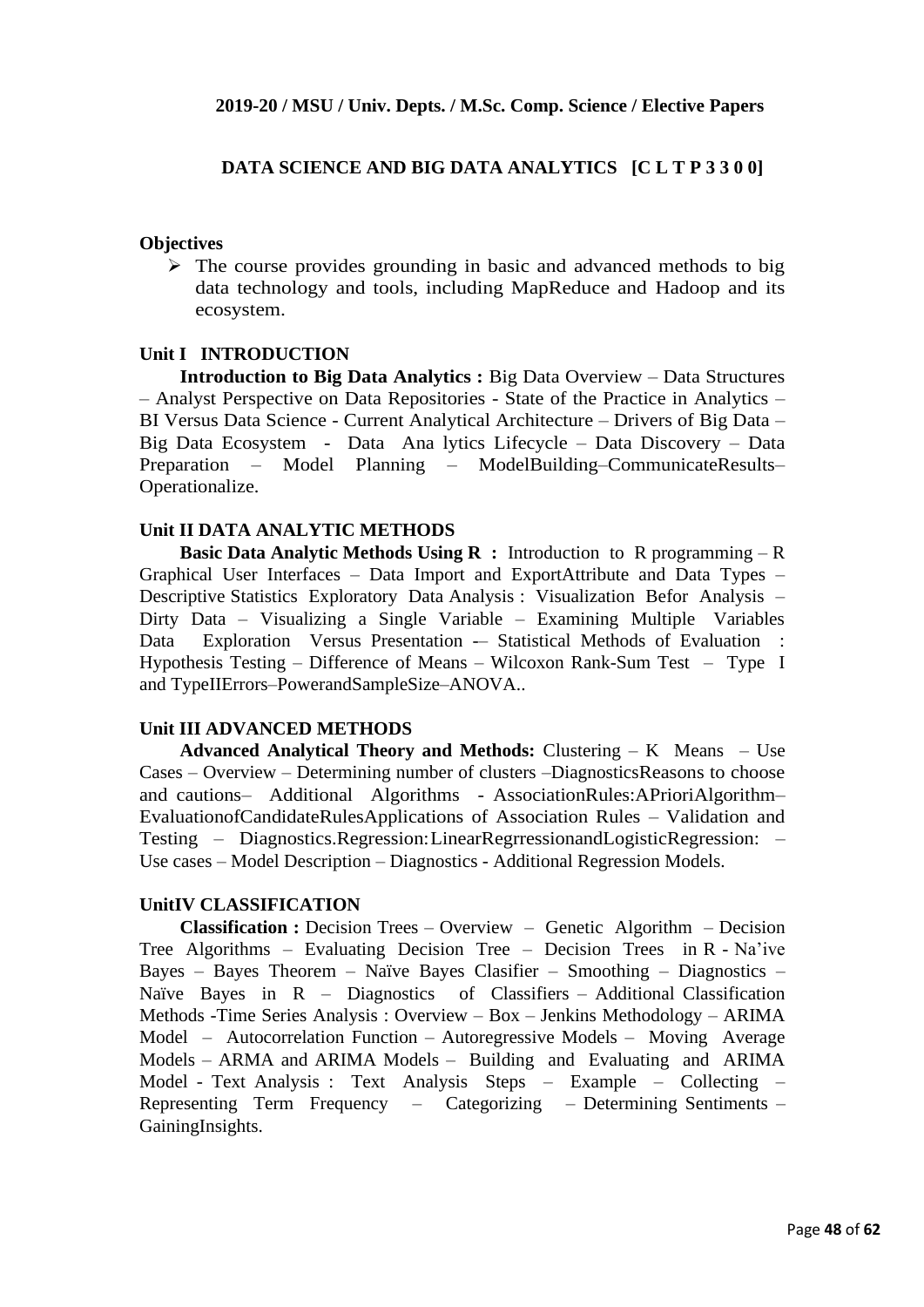# **Unit V TECHNOLOGY**

## **Advanced Analytics-Technology and Tools:**

MapReduce and Hadoop: Analytics for Unstructured Data .- *UseCases - MapReduce*- Apache Hadoop – The Hadoop Ecosystem – pig – Hive – Hbase – Manout – NoSQL - Tools in Database Analytics : SQL Essentials – Joins – Set operations – Grouping Extensions – In Database Text Analysis- Advanced SQL – Windows Functions – User Defined Functions and Aggregates – ordered aggregates-MADiib–AnalyticsReports Consolidation – Communicating and operationalizing and Analytics Project – Creating the Final Deliverables : Developing Core Material for Multiple Audiences – Project Goals – Main Findings – Approach Model Description – Key points support with Data - Model details – Recommendations – Data Visualization

## **Outcomes**

On successful completion of the course the student should

- ➢ Able to apply Hadoopecosystemcomponents.
- ➢ Abletoparticipatedatascienceandbigdataanalyticsprojects

## **Text Book**

1. Data Science & Big Data Analytics: Discovering, Analyzing, Visualizing and Presenting Data", EMC Education Services Published by John Wiley & Sons, Inc. 2015

## **Reference Books**

- 1. Noreen Burlingame , "The little book on Big Data", New Street publishers,2012.
- 2. Anil Maheshwari, " Data Analytics", McGraw Hill Education, 2017.
- 3. Norman Matloff, "The Art of R Programming: A Tour of Statistical SoftwareDesign",StarchPress;1edition,2011.
- 4. SandipRakshit, "R for Beginners", McGraw HillEducation, 2017
- 5. [http://www.johndcook.com/R\\_language\\_for\\_programmers.html.](http://www.johndcook.com/R_language_for_programmers.html)
- 6. [http://bigdatauniversity.com/.](http://bigdatauniversity.com/)
- 7. [http://home.ubalt.edu/ntsbarsh/st](http://home.ubalt.edu/ntsbarsh/stat-data/topics.htm#rintroduction) [at-data/topics.htm#rintroduction.](http://home.ubalt.edu/ntsbarsh/stat-data/topics.htm#rintroduction)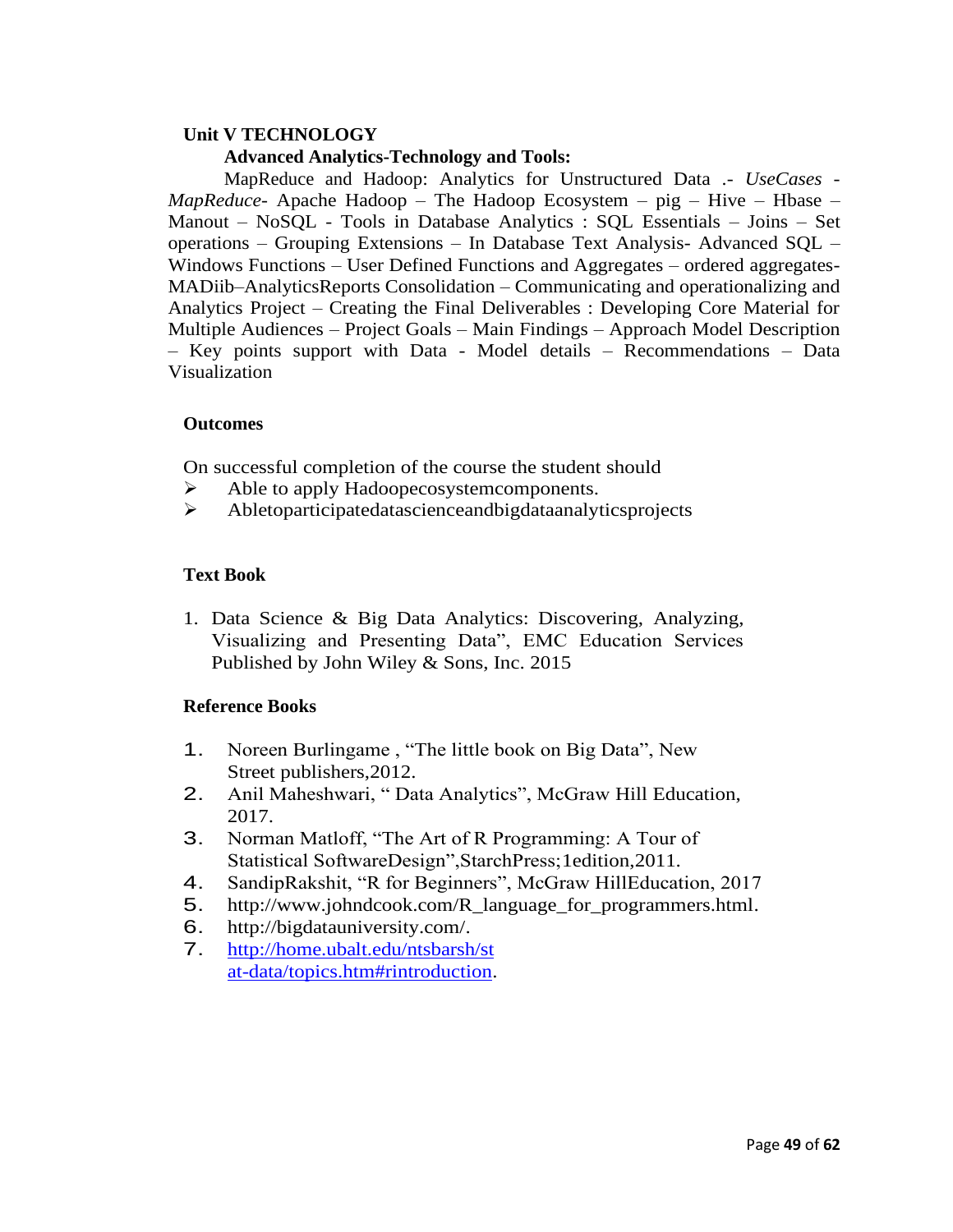## **2019-20 / MSU / Univ. Depts. / M.Sc. Comp. Science / Elective Papers**

**CYBER FORENSICS [ C L T P 3 3 0 0 ]**

#### **Objectives:**

• To study the fundamentals of Computer Forensics, and also to learn, analyze and validate Forensics Data. Further to study the tools and tactics associated with Cyber Forensics

#### **Unit I NETWORK & TRANSPORT LAYER SECURITY 9**

IPsec Protocol - IP Authentication Header - IP ESP - Key Management Protocol for IPsec . Transport layer Security: SSL protocol, Cryptographic Computations – TLS Protocol.

#### **Unit IIE-MAIL SECURITY & FIREWALLS 9**

PGP - S/MIME - Internet Firewalls for Trusted System: Roles of Firewalls – Firewall related terminology- Types of Firewalls - Firewall designs - SET for E-Commerce Transactions.

#### **Unit III INTRODUCTION TO COMPUTER FORENSICS 9**

Introduction to Traditional Computer Crime, Traditional problems associated with Computer Crime. Introduction to Identity Theft & Identity Fraud.Types of CF techniques - Incident and incident response methodology - Forensic duplication and investigation. Preparation for IR: Creating response tool kit and IR team. - Forensics Technology and Systems - Understanding Computer Investigation – Data Acquisition.

#### **Unit IV EVIDENCE COLLECTION AND FORNSICS TOOLS 9**

Processing Crime and Incident Scenes – Working with Windows and DOS Systems. Current Computer Forensics Tools: Software/ Hardware Tools.

#### **Unit V ANALYSIS AND VALIDATION 9**

Validating Forensics Data – Data Hiding Techniques – Performing Remote Acquisition – Network Forensics – Email Investigations – Cell Phone and Mobile Devices Forensics.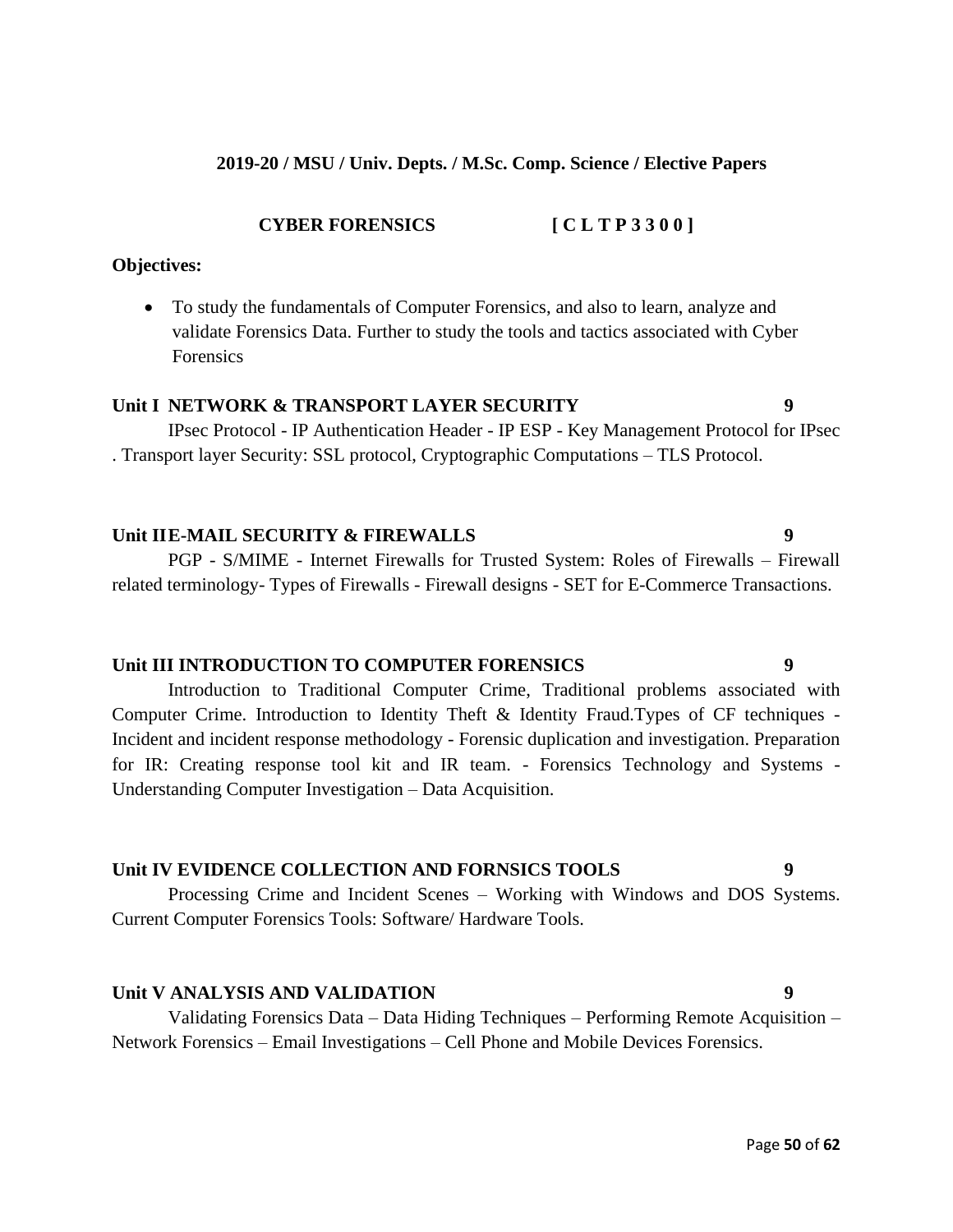### **Outcomes:**

At the end of the course the student will be able to:

- $\checkmark$  Understand and appreciate the importance of cyber forensic in the day to day life.
- $\checkmark$  Collect, Process, Analyze, and present Computer Forensic Evidence.
- $\checkmark$  Apply Criminal Justice Methods to Cyber Security and Computer Forensic Investigations.
- $\checkmark$  Analyze and resolve Cyber Security issues.

#### **References:**

- 1. Man Young Rhee, "Internet Security: Cryptographic Principles", "Algorithms and Protocols", Wiley Publications, 2003. 2. Nelson, Phillips, Enfinger, Steuart, "Computer Forensics and Investigations", Cengage Learning, India Edition, 2008.
- 2. John R.Vacca, "Computer Forensics", Cengage Learning, 2005
- 3. Richard E.Smith, "Internet Cryptography", 3rd Edition Pearson Education, 2008.
- 4. MarjieT.Britz, "Computer Forensics and Cyber Crime": An Introduction", 3rd Edition, Prentice Hall, 2013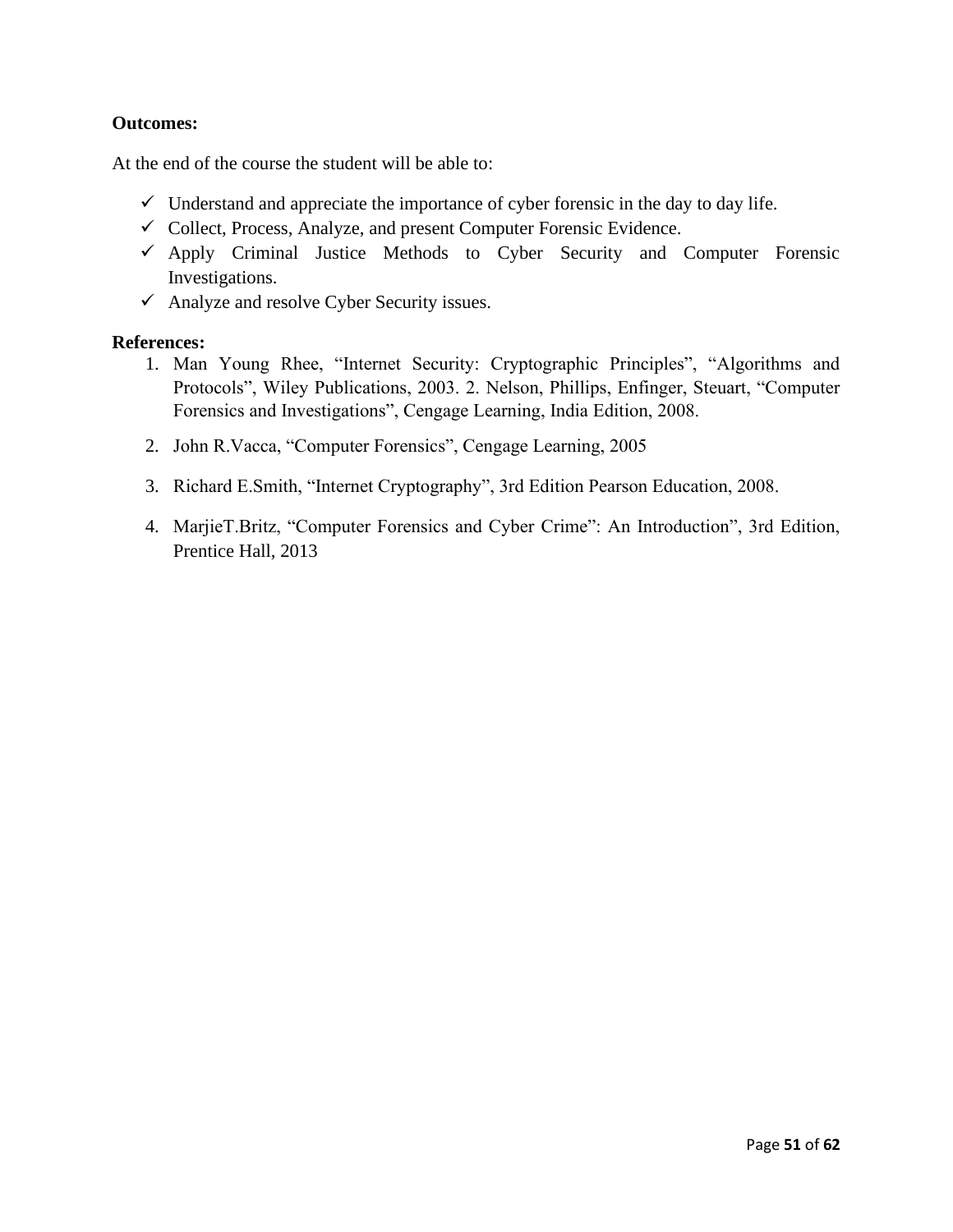### **2019-20 / MSU / Univ. Depts. / M.Sc. Comp. Science / Elective Papers**

## **WIRELESS SENSOR NETWORKS [ C L T P 3 3 0 0 ]**

### **Objectives:**

• To enable the students to learn and understand the fundamental concepts behind the Sensor Networks and its applications in the practical life.

### **Unit IINTRODUCTION 10**

Unique constraints and challenges – advantages of WSNs – Sensor network applications –Collaborative processing – Key definitions of sensor networks Canonical Problem: Localization and tracing – tracking scenario – Problem formulation – distributed representation and inference of states – tracking multiple objects – sensor models – performance comparison and metrics

#### **Unit IINETWORKING SENSORS 9**

Networking sensors: Key assumptions – Medium access control – General issues – Geographic energy aware routing – attribute based routing - Infrastructure Establishment: Topology control – clustering – Time synchronization –Localization and localization service

## **Unit III SENSOR TASKING AND CONTROL 9**

Sensor tasking and control: Task driven sensing – roles of sensor nodes and utilities – information based sensor tasking – joint routing and information aggregation

### **Unit IV SENSOR NETWORK DATABASES 9**

Sensor network databases: Sensor database challenges – Querying the physical environment –Query interfaces – High level database organization – In-Network aggregation – Data centric storage – Data indices and range queries – Distributed hierarchical aggregation – temporal data

#### **Unit VSENSOR NETWORK PLATFORMS AND TOOLS 9**

Sensor Network platforms and tools: Sensor node hardware – sensor network programming challenges – node level software platforms –Node level simulations – State centric programming - Application and future directions: Emerging applications – future research directions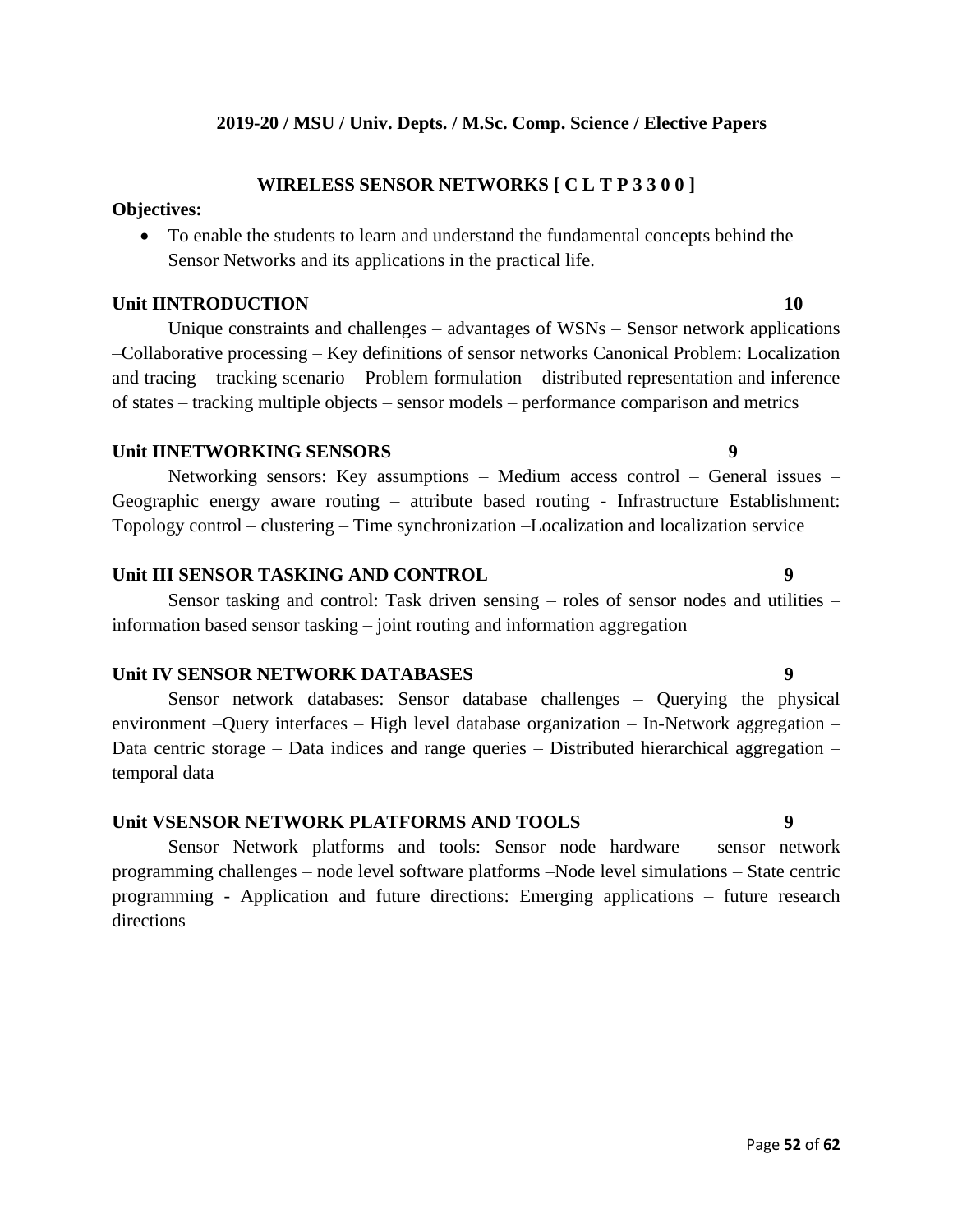## **Outcomes:**

At the end of the course the students will be:

- $\checkmark$  Able to describe the features of Sensor networks
- $\checkmark$  Able to appreciate the need for underlying concepts of Adhoc and Sensor networks
- $\checkmark$  Able to design a new network based on their needs

#### **References:**

- 1. Wireless Sensor networks : FengZhao,LeonidasGuibas –Morgan Kaufmann Publications – 2012
- 2. Fundamentals of Wireless sensor networks Theory and Practice WaltenegusDargie, Christian Poellabauer – Wiley – 2010
- 3. Protocols and Architectures for wireless sensor networks Holger Karl, Andreas Willig,Wiley - 2011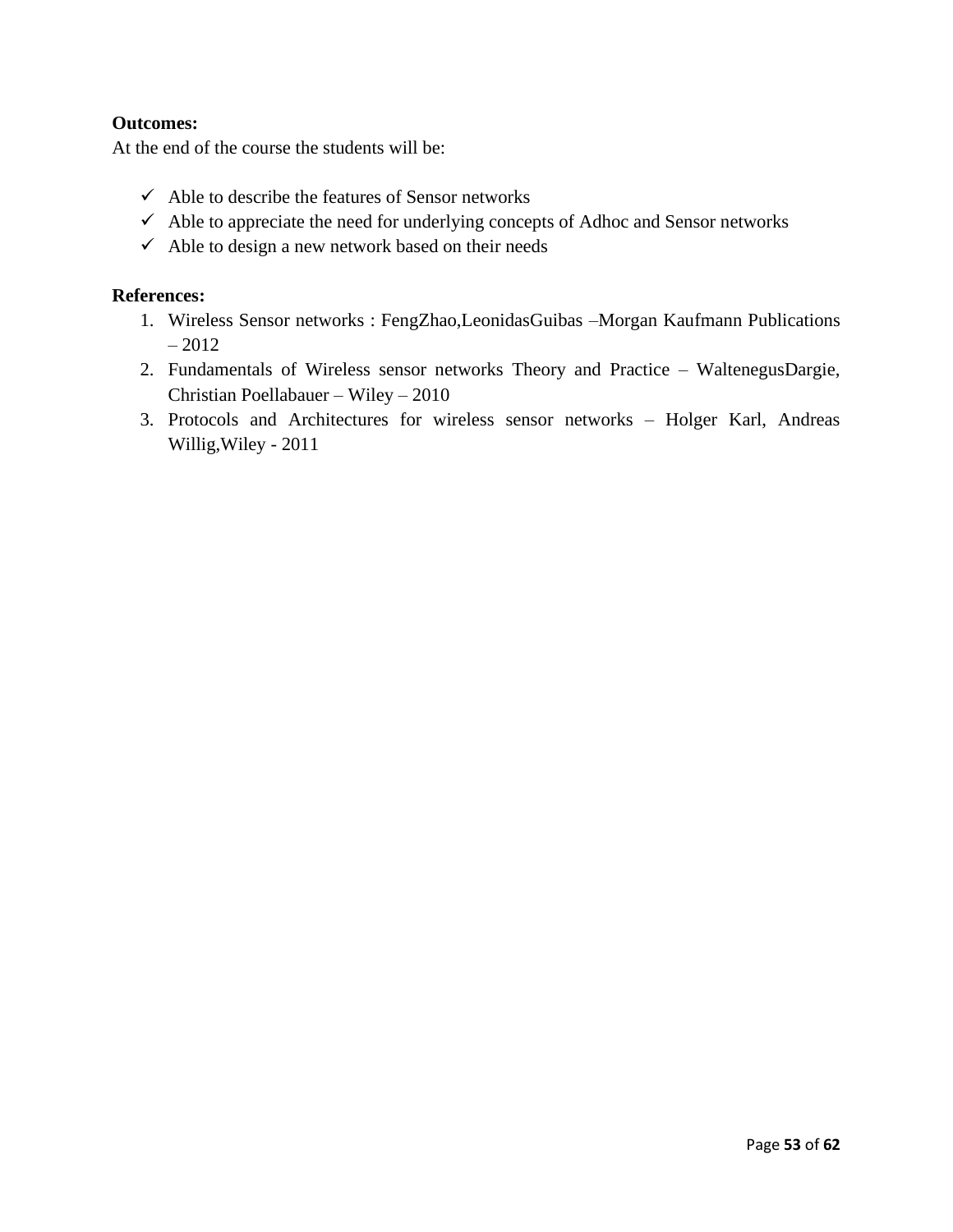### **2019-20 / MSU / Univ. Depts. / M.Sc. Comp. Science / Elective Papers**

## **HUMAN COMPUTER INTERACTION [C L T P 3 3 0 0]**

#### **Objectives:**

The student should be made to:

- Learn the foundations of Human Computer Interaction
- Be familiar with the design technologies for individuals and persons with disabilities
- Be aware of mobile HCI
- Learn the guidelines for user interface.

#### **Unit I INTRODUCTION 9**

The Human: I/O channels – Memory – Reasoning and problem solving; The computer: Devices – Memory – processing and networks; Interaction: Models – frameworks – Ergonomics – styles – elements – interactivity- Paradigms.

#### **Unit II INTERACTIVE DESIGNS 9**

Interactive Design basics – process – scenarios – navigation – screen design – Iteration and prototyping. HCI in software process – software life cycle – usability engineering – Prototyping in practice – design rationale. Design rules – principles, standards, guidelines, rules. Evaluation Techniques–UniversalDesign.

#### **Unit III COGNITIVE MODELS 9**

Cognitive models –Socio-Organizational issues and stake holder requirements –Communication and collaboration models-Hypertext, Multimedia and WWW.

#### **Unit IV MOBILE ECOSYSTEM 9**

Mobile Ecosystem: Platforms, Application frameworks- Types of Mobile Applications: Widgets, Applications, Games- Mobile Information Architecture, Mobile 2.0, Mobile Design: Elements of Mobile Design, Design, Tools.

#### **Unit V WEB INTERFACES 9**

Designing Web Interfaces – Drag & Drop, Direct Selection, Contextual Tools, Overlays, Inlays and Virtual Pages, Process Flow. Case Studies.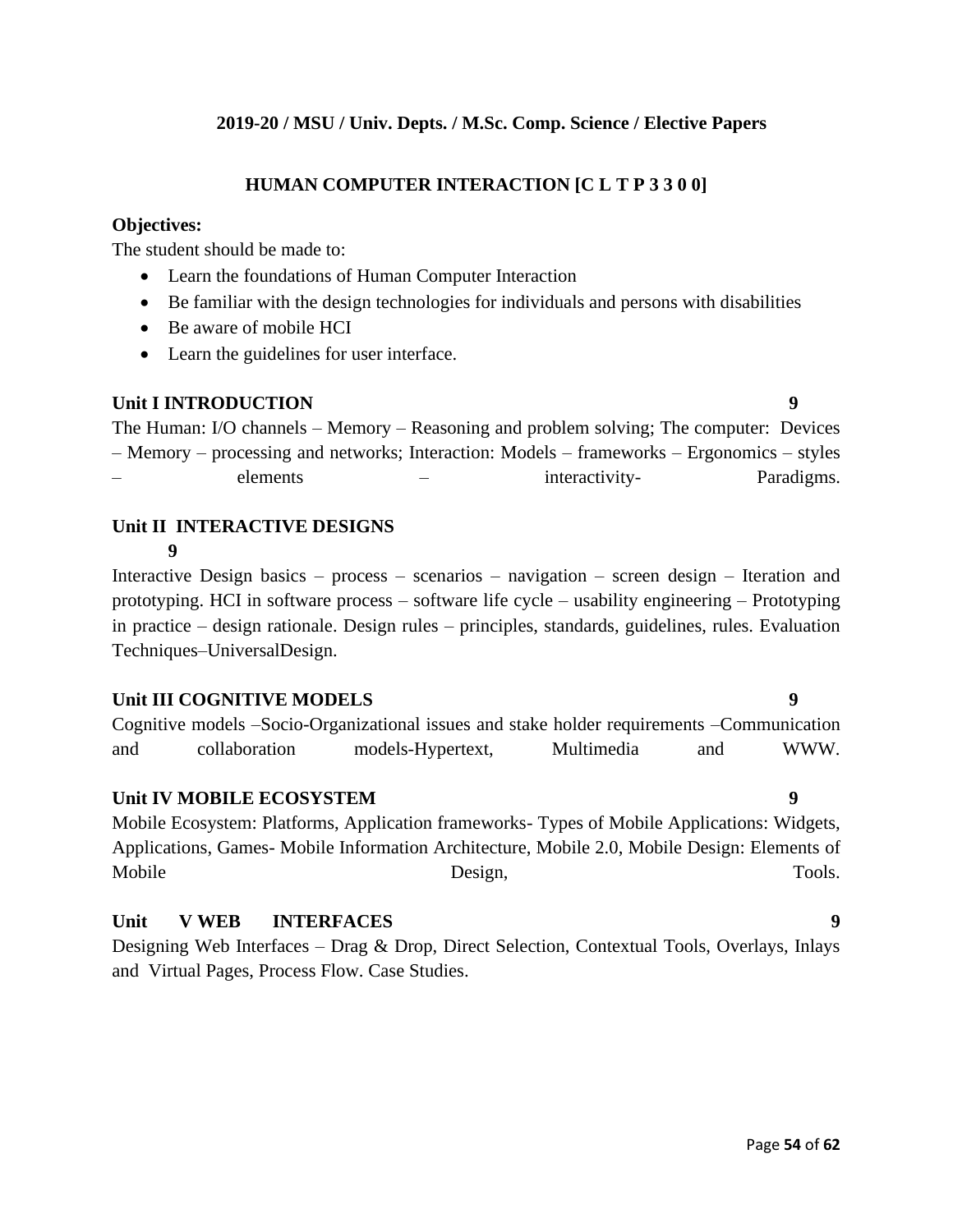## **Outcomes:**

Upon completion of the course, the student should be able to:

- $\checkmark$  Design effective dialog for HCI.
- $\checkmark$  Design effective HCI for individuals and persons with disabilities.
- $\checkmark$  Assess the importance of user feedback.

#### **References:**

- 1. Alan Dix, Janet Finlay, Gregory Abowd, Russell Beale, "Human Computer Interaction", 3rd Edition, Pearson Education, 2004 (UNIT I , II & III)
- 2. Brian Fling, "Mobile Design and Development", First Edition , O?Reilly Media Inc., 2009 (UNIT –IV)
- 3. Bill Scott and Theresa Neil, "Designing Web Interfaces", First Edition, O?Reilly, 2009.(UNIT-V)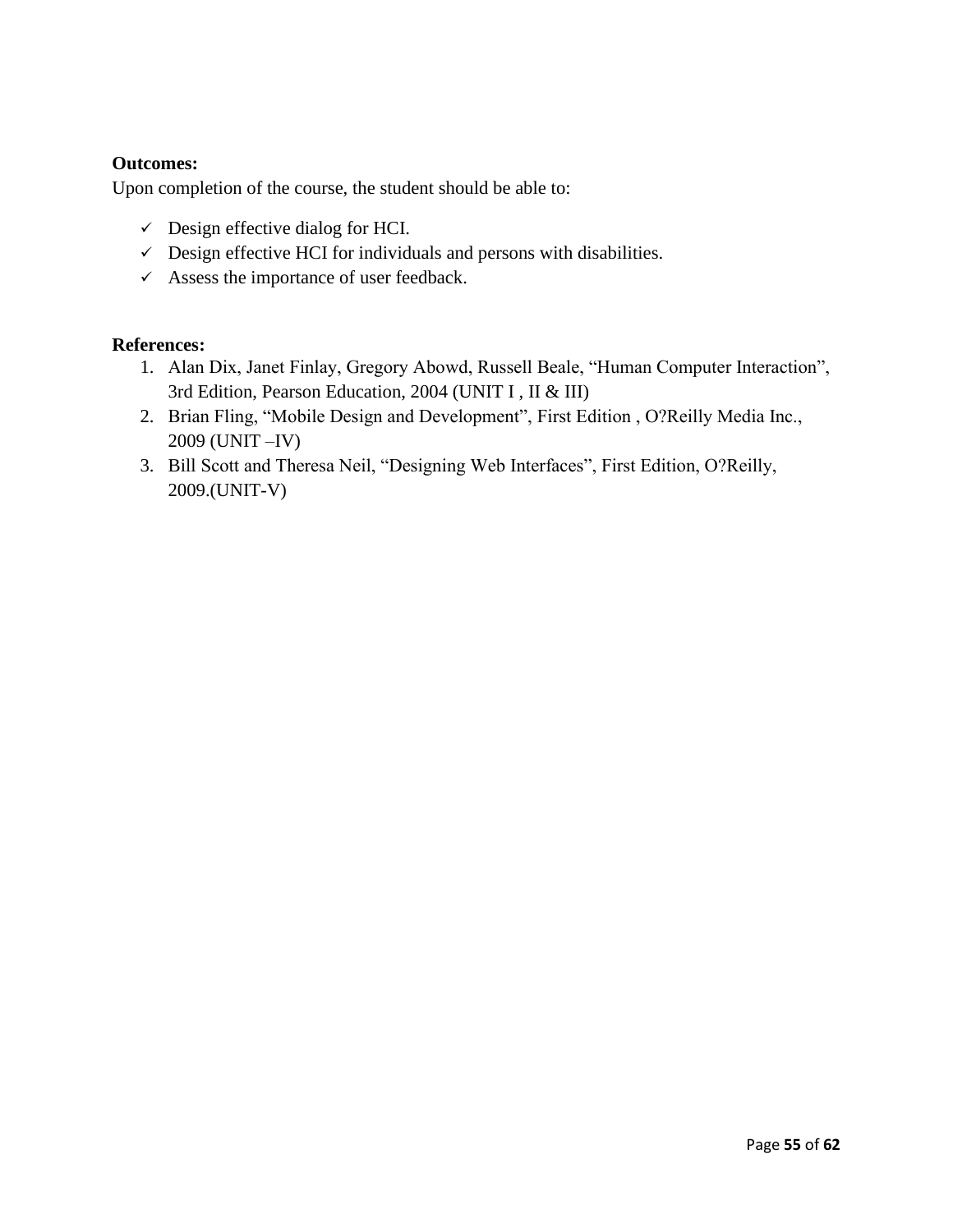### **2019-20 / MSU / Univ. Depts. / M.Sc. Comp. Science / Elective Papers**

#### **BIO INFORMATICS [ C L T P 3 3 0 0 ]**

#### **Objectives:**

• To prepare the students to understand the importance of Bio-Informatics and to apply the concepts in analysis of genome.

#### **Unit I INTRODUCTION 9**

An Introduction – Information Search and Data Retrieval – Genome Analysis and Gene Mapping.

## **Unit II ANALYSIS 9**

Alignment of Pairs of Sequences – Alignment of Multiple Sequences and Phylogenetic Analysis – Tools for Similarity Search and Sequence Alignment.

#### **Unit III HIDDEN MARKOV MODELS 9**

Profiles and Hidden Markov Models – Gene Identification and Prediction – Gene Expression and Microarrays.

#### **Unit IV CLASSIFICATION 9**

Protein Classification and Structure Visualization – Protein Structure Prediction – Proteomics.

#### **Unit VCOMPUTATIONAL METHODS 9**

Computational Methods for Pathways and Systems Biology – Introduction to Drug Discovery – Drug Discovery: Technology and Strategies.

#### **Outcomes:**

Upon completion of the course the students will be:

- $\checkmark$  Able to describe the process of genome analysis, protein classification, etc.
- $\checkmark$  Able to analyse the given genomic sequence and classify the proteins.
- $\checkmark$  Able to design an algorithm for drug discovery.

#### **References:**

- 1. Bioinformatics , Methods and Applications S.C.Rastogi, N.Mendiratta&P.Rastogi, PHI Learning Private Limited, Third Edition, 2010.
- 2. Bioinfomatics Computing Bryan Bergeron, PHI Learning Private Limited, 2010.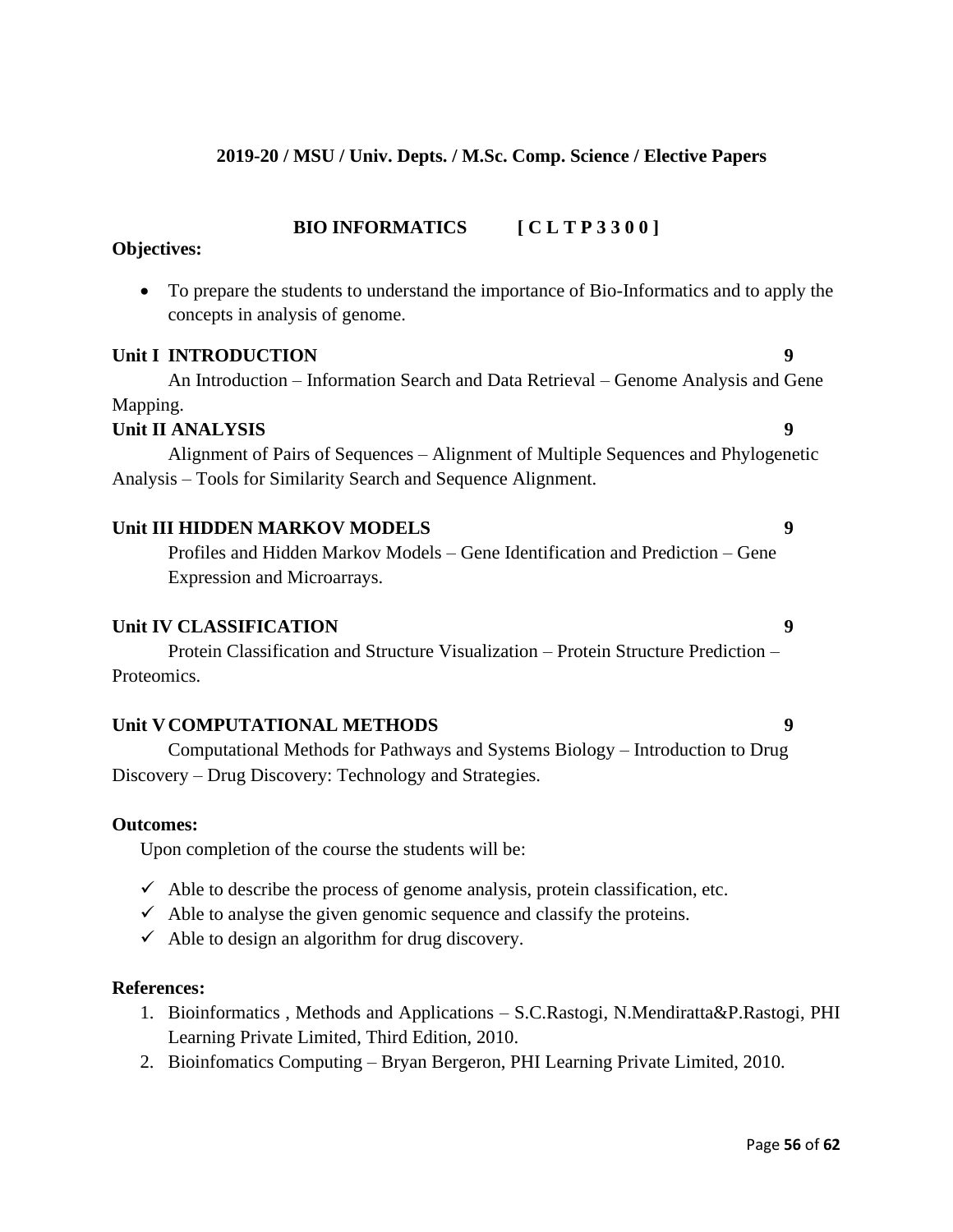## **2019-20 / MSU / Univ. Depts. / M.Sc. Comp. Science / Elective Papers**

## **BLOCK CHAIN TECHNOLOGY [ C L T P 3 3 0 0 ]**

## **Objectives:**

- The target is to cover both the conceptual as well as application aspects of Blockchain.
- This includes the fundamental design and architectural primitives of Blockchain, the system and the security aspects, along with various use cases from different application domains.

#### **Unit I INTRODUCTION** 9

Introduction to blockchain - Types of blockchain – CAP theorem and blockchain – Benefits and limitations of blockchain - Decentralization – Decentralization using blockchain – Methods of Decentralization – Routes to Decentralization – Blockchain and full ecosystem Decentralization – Smart Contract - Decentralization Organizations – Decentralization applications – Platforms of Decentralization.

## **Unit II CRYPTOGRAPHY & TECHNICAL FOUNDATION 9**

Cryptography and Technical Foundations – Introduction – Cryptographic primitives – Asymmetric Cryptography – Public and Private keys – Financial marketing and trading.

## **Unit III BITCOIN** 9

Bitcoin – Transactions – Blockchain – Alternative Coins – bitcoin limitations – Namecoin – Litecoin – Primecoin.

## **Unit IV SMART CONTRACTS & ETHEREUM 9**

Smart Contracts – Ethereum 101 – Introduction – Ethereumblockchain – Elements of Ethereumblockchain – Precomplied contracts – Accounts – Block – Ether – Messages – Mining – Clients and Wallets – Trading and investment – The ethereum network – Applications developed on ethereum – Scalability and security issues.

#### **Unit V ALTERNATIVE BLOCKCHAINS 9**

Alternative Blockchains – Blockchains – Platforms – Blockchain-Outside of Currencies – Internet of Things – Government – Health – Finance – Scalability and other challenges – Scalability – Privacy – Security.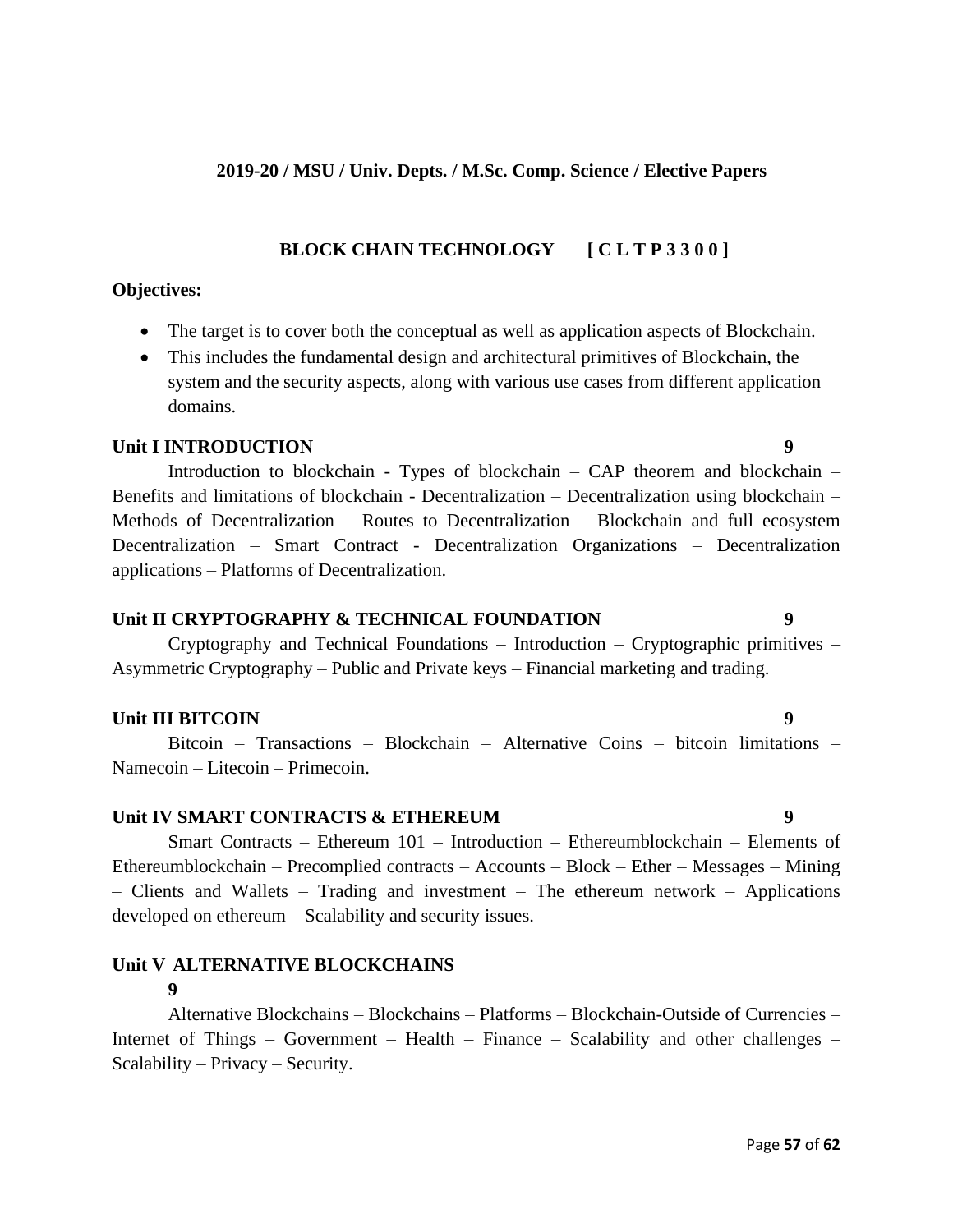### **Outcomes:**

- $\checkmark$  The widespread popularity of digital cryptocurrencies has led the foundation of Blockchain, which is fundamentally a public digital ledger to share information in a trustworthy and secure way.
- $\checkmark$  The concept and applications of Blockchain have now spread from cryptocurrencies to various other domains, including business process management, smart contracts, IoT and so on.

## **References:**

1. Mastering Blockchain - Master the theoretical and technical foundations of Blockchain technology and explore future of Blockchain technology, Imran Bashir, Packt Publishing , 2017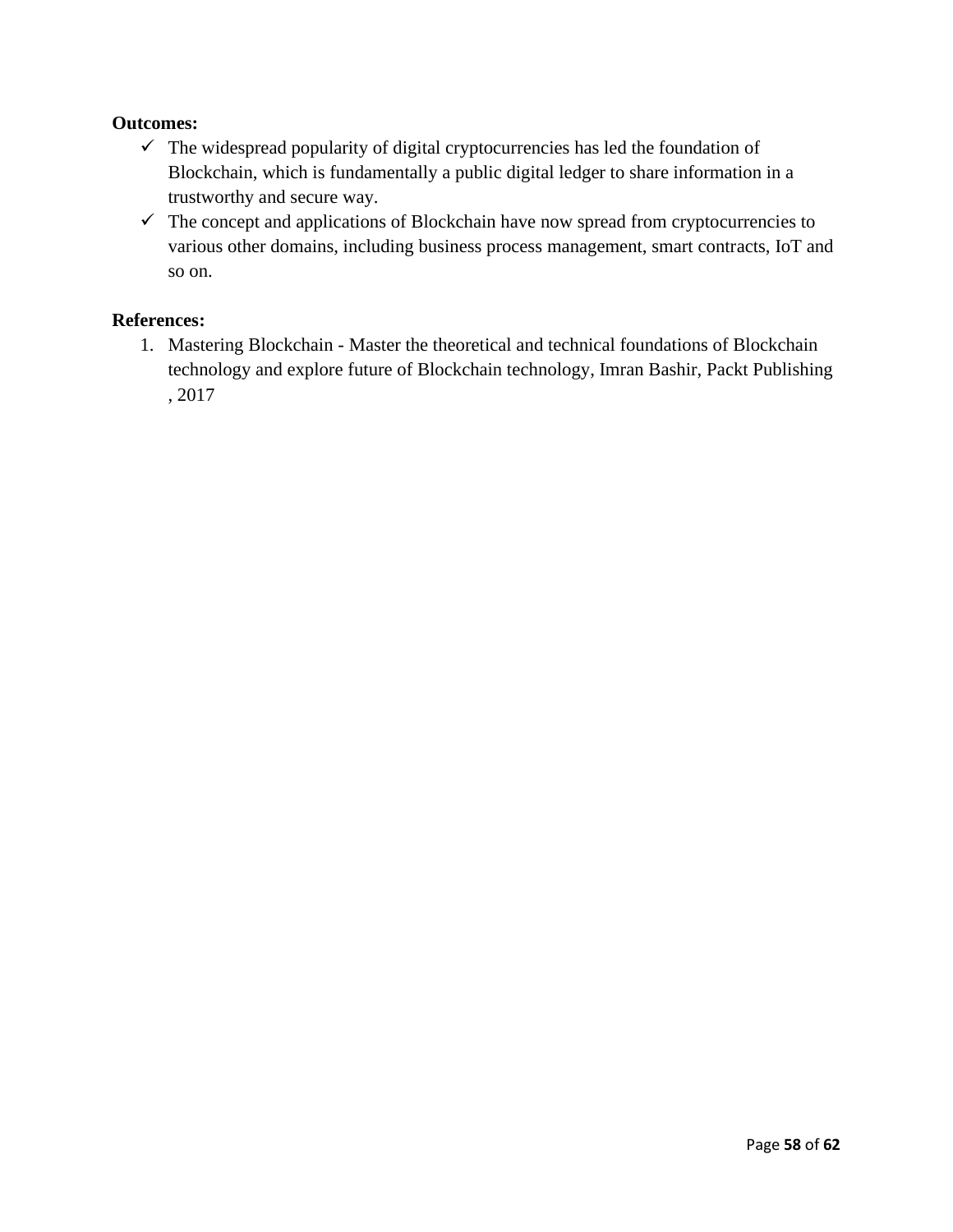## **WEB SERVICES [ C L T P 3 3 0 0 ]**

#### **Objectives**

- To enable the student to be familiar with distributed services, XML and webservices
- TostudytheuseofwebservicesinB2CandB2Bapplications

#### **Unit – I OVERVIEW**

Overview of Distributed Computing. Introduction to web services – Industrystandards, Technologies and concepts underlying web services – their support to web services. Applications thatconsumewebservices.

#### **Unit – II XML**

XML – its choice for web services – network protocols to back end databases- technologies – SOAP, WSDL – exchange of information between applications in distributed environment – locating remote web services – its access and usage. UDDI specification – an introduction.

#### **Unit – III SERVICES**

A brief outline of web services – conversation – static and interactive aspects of system interface and its implementation, work flow – orchestration and refinement, transactions, security issues– the common attacks – security attacksfacilitated within web services quality of services – Architecting of systems to meet users requirement with respect to latency, performance, reliability, OOS metrics, Mobile and wireless services – energy consumption, network bandwidth utilization, portals and servicesmanagement.

#### **Unit – IV APPLICATIONS**

Building real worldenterprise applications using web services – sample source codes todevelop web services – steps necessary to build anddeploy web services and client applications to meet customer s requirement – Easier development, customization, maintenance,transactional requirements, seamless porting to multiple devices andplatforms.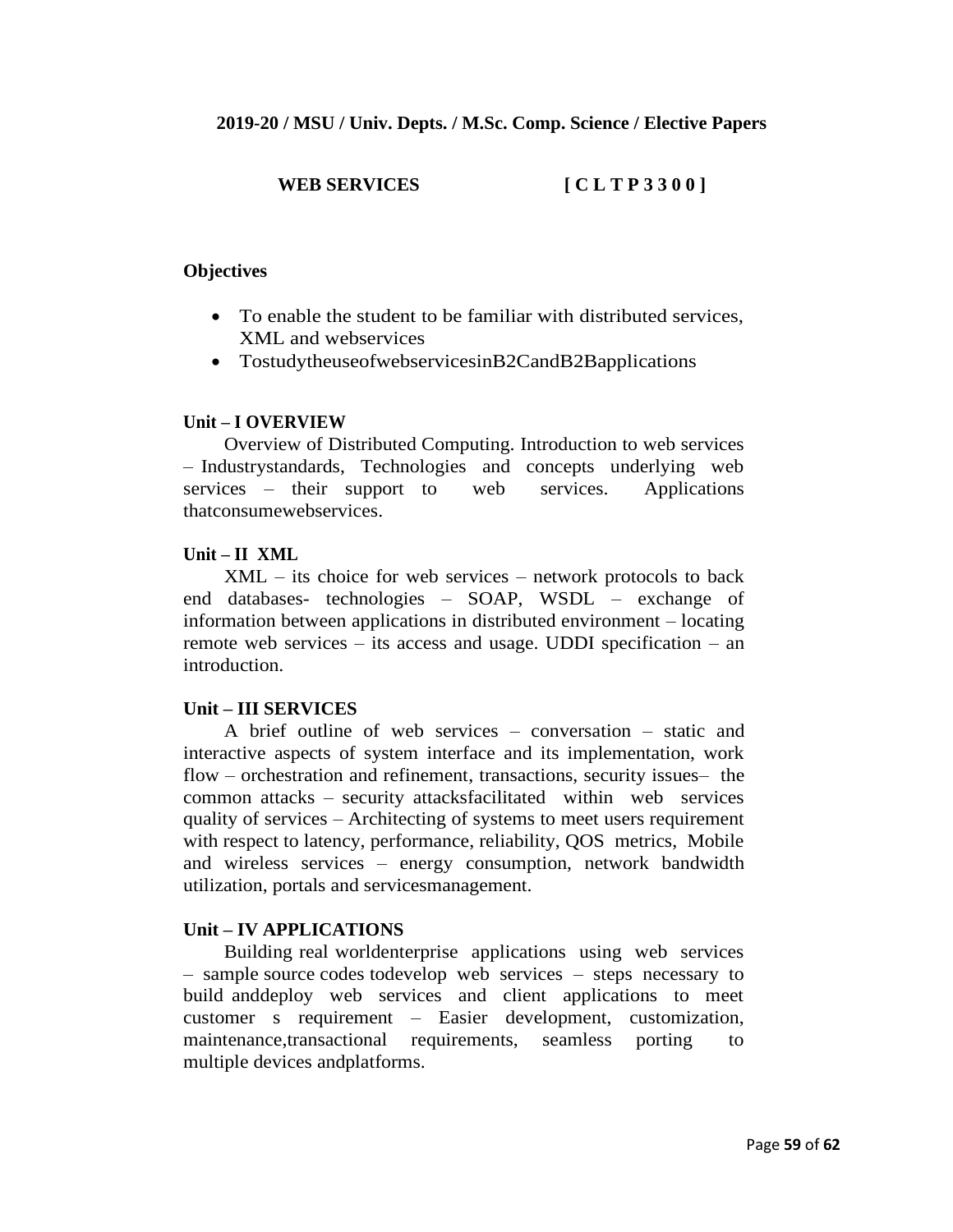#### **Unit – V TECHNOLOGIES**

Deployment of Web services and applications onto Tomcat application server and axis SOAP server (both are free wares) – Web servicesplatform as a set of enabling technologies for XML based distributed computing.

#### **Outcomes**

On completion of this course you should be able to:

- ➢ Understand the design principles and application of SOAP and REST based webservices.
- ➢ Design collaborating web services according to aspecification.
- ➢ Implement an application that uses multiple web services in a realistic businessscenario.
- ➢ Use industry standard open source tools such as Apache Axis2, Tomcat, Derby and Eclipse to build, test, deploy and execute web services and web applications that consumethem.

#### **Textbooks**

- 1. SandeepChatterjee, James Webber, "Developing Enterprise Web Services:AnArchitectsGuide,PrenticeHall,Nov2003.
- 2. Heather Williamson, "XML: The Complete Reference ",Tata McGraw-Hill EducationIndia.

#### **References**

1. Martin Kalin, "Java Web Services: Up and Running", O'Reilly Publishers.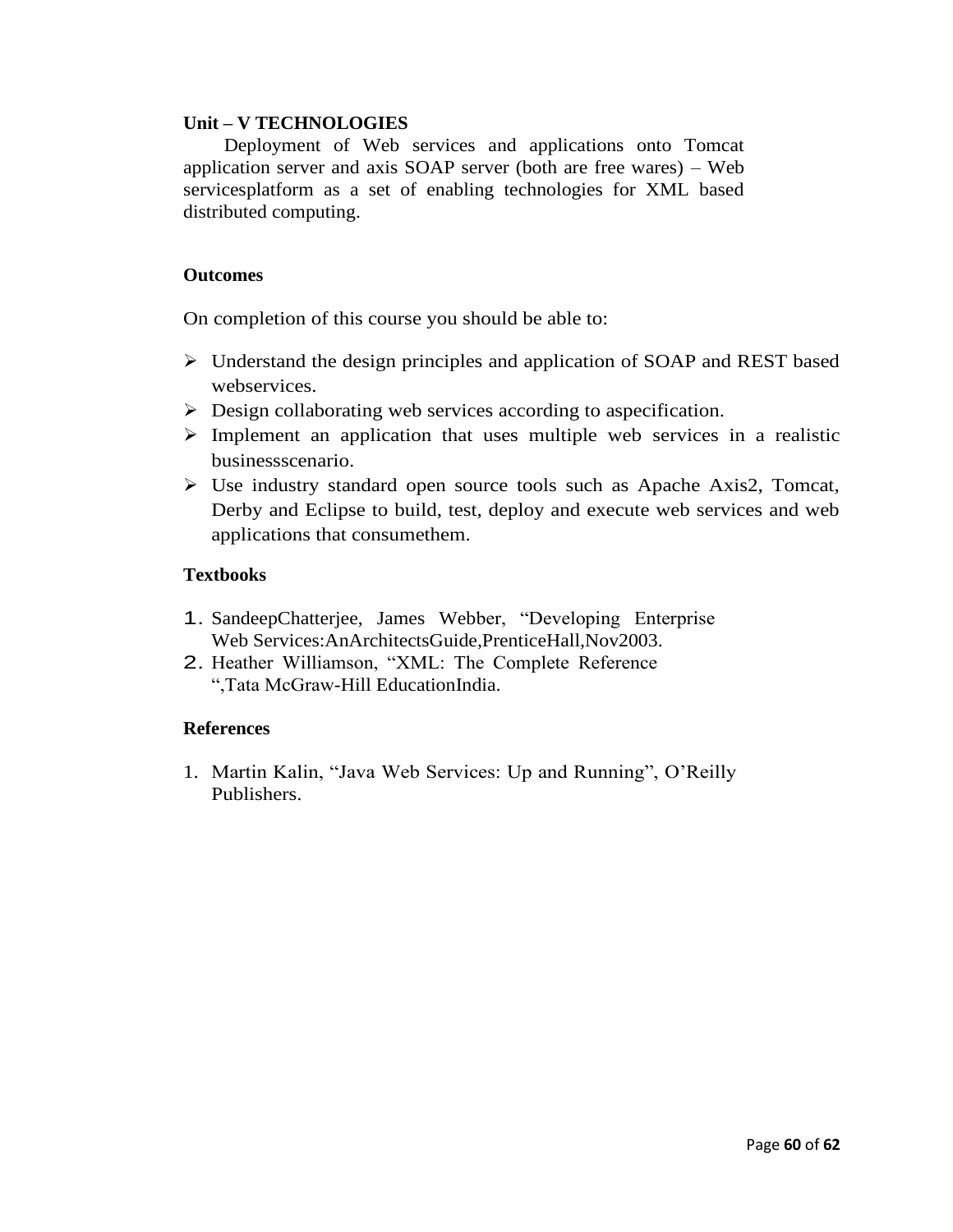#### **SOFT COMPUTING[ C L T P 3 3 0 0 ]**

#### **Objectives**

- ➢ Develop the skills to gain a basic understanding of neural network theory and fuzzy logictheory.
- ➢ Introduce students to artificial neural networks and fuzzy theory from an engineeringperspective.

#### **UNIT I INTRODUCTION**

Introduction: Soft Computing Constituents – Soft Computing Vs Hard Computing – Characteristics - Applications - Artificial Neural Network (ANN): Fundamental Concept – ApplicationScope - Basic Terminologies – Neural Network Architecture – Learning Process – Basic Models of ANN: McCulloch-Pitts Model – Hebb Network – Linear Separability.

#### **UNIT II SUPERVISED LEARNING NETWORKS**

Supervised Learning Networks: Perceptron Networks – Adaline and Madaline Networks – Back Propagation Network –Radial Basis Function Network. Associative Memory Networks – BAM - Hopfield Network - Boltzmann Machine. Unsupervised Learning Networks: Kohonen Self Organizing Network – Counter Propagation Network – ARTNetwork.

#### **UNIT III FUZZY SETS**

Fuzzy Sets: Basic Concept – Crisp Set Vs Fuzzy Set Operations onFuzzy Set – Properties of Fuzzy Sets– Fuzzy Relations: Concept – Fuzzy Composition – Fuzzy Equivalence and Tolerance Relation - Membership Functions: Features – Fuzzification – Methods of Membership value assignments – Defuzzification –Methods.

#### **UNIT IV FUZZY CONCEPTS**

Fuzzy Arithmetic – Extension Principle – Fuzzy Measures – FuzzyRules and Fuzzy Reasoning: Fuzzy Propositions – Formation of Rules – Decomposition of Rules – Aggregation of Rules – Approximate Reasoning – Fuzzy Inference and Expert Systems – Fuzzy Decision Making – Fuzzy Logic ControlSystems.